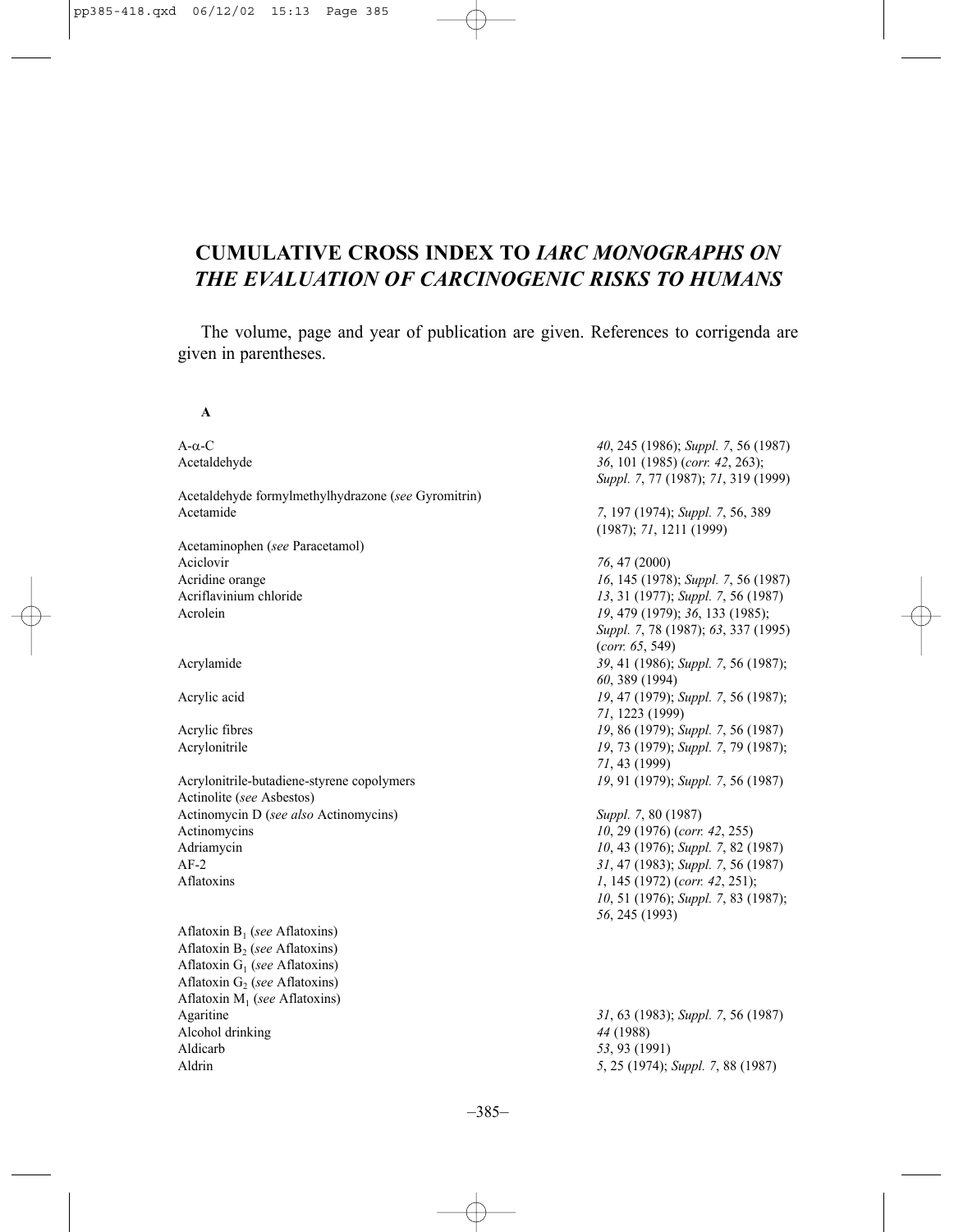| Allyl chloride                                                                              | 36, 39 (1985); Suppl. 7, 56 (1987);<br>71, 1231 (1999) |
|---------------------------------------------------------------------------------------------|--------------------------------------------------------|
| Allyl isothiocyanate                                                                        | 36, 55 (1985); Suppl. 7, 56 (1987);<br>73, 37 (1999)   |
| Allyl isovalerate                                                                           | 36, 69 (1985); Suppl. 7, 56 (1987);<br>71, 1241 (1999) |
| Aluminium production                                                                        | 34, 37 (1984); Suppl. 7, 89 (1987)                     |
| Amaranth                                                                                    | 8, 41 (1975); Suppl. 7, 56 (1987)                      |
| 5-Aminoacenaphthene                                                                         | 16, 243 (1978); Suppl. 7, 56 (1987)                    |
| 2-Aminoanthraquinone                                                                        | 27, 191 (1982); Suppl. 7, 56 (1987)                    |
| para-Aminoazobenzene                                                                        | 8, 53 (1975); Suppl. 7, 56, 390<br>(1987)              |
| <i>ortho</i> -Aminoazotoluene                                                               | 8, 61 (1975) (corr. 42, 254);<br>Suppl. 7, 56 (1987)   |
| para-Aminobenzoic acid                                                                      | 16, 249 (1978); Suppl. 7, 56 (1987)                    |
| 4-Aminobiphenyl                                                                             | 1, 74 (1972) (corr. 42, 251);<br>Suppl. 7, 91 (1987)   |
| 2-Amino-3,4-dimethylimidazo[4,5-f]quinoline (see MeIQ)                                      |                                                        |
| 2-Amino-3,8-dimethylimidazo[4,5-f]quinoxaline (see MeIQx)                                   |                                                        |
| 3-Amino-1,4-dimethyl-5H-pyrido[4,3-b]indole (see Trp-P-1)                                   |                                                        |
| 2-Aminodipyrido[1,2-a:3',2'-d]imidazole (see Glu-P-2)                                       |                                                        |
| 1-Amino-2-methylanthraquinone                                                               | 27, 199 (1982); Suppl. 7, 57 (1987)                    |
| 2-Amino-3-methylimidazo[4,5-f]quinoline (see IQ)                                            |                                                        |
| 2-Amino-6-methyldipyrido[1,2-a:3',2'-d]imidazole (see Glu-P-1)                              |                                                        |
| 2-Amino-1-methyl-6-phenylimidazo[4,5-b]pyridine (see PhIP)                                  |                                                        |
| 2-Amino-3-methyl-9H-pyrido[2,3-b]indole (see MeA-α-C)                                       |                                                        |
| 3-Amino-1-methyl-5H-pyrido[4,3-b]indole (see Trp-P-2)                                       |                                                        |
| 2-Amino-5-(5-nitro-2-furyl)-1,3,4-thiadiazole                                               | 7, 143 (1974); Suppl. 7, 57 (1987)                     |
| 2-Amino-4-nitrophenol                                                                       | 57, 167 (1993)                                         |
| 2-Amino-5-nitrophenol                                                                       | 57, 177 (1993)                                         |
| 4-Amino-2-nitrophenol                                                                       | 16, 43 (1978); Suppl. 7, 57 (1987)                     |
| 2-Amino-5-nitrothiazole                                                                     | 31, 71 (1983); Suppl. 7, 57 (1987)                     |
| 2-Amino-9H-pyrido[2,3-b]indole (see A-α-C)                                                  |                                                        |
| 11-Aminoundecanoic acid                                                                     | 39, 239 (1986); Suppl. 7, 57 (1987)                    |
| Amitrole                                                                                    | 7, 31 (1974); 41, 293 (1986) (corr.                    |
|                                                                                             | 52, 513; Suppl. 7, 92 (1987);                          |
|                                                                                             | 79, 381 (2001)                                         |
| Ammonium potassium selenide (see Selenium and selenium compounds)                           |                                                        |
| Amorphous silica (see also Silica)                                                          | 42, 39 (1987); Suppl. 7, 341 (1987);                   |
|                                                                                             | 68, 41 (1997) (corr. 81, 383)                          |
| Amosite (see Asbestos)                                                                      |                                                        |
| Ampicillin                                                                                  | 50, 153 (1990)                                         |
| Amsacrine                                                                                   | 76, 317 (2000)                                         |
| Anabolic steroids (see Androgenic (anabolic) steroids)                                      |                                                        |
| Anaesthetics, volatile                                                                      | 11, 285 (1976); Suppl. 7, 93 (1987)                    |
| Analgesic mixtures containing phenacetin (see also Phenacetin)                              | Suppl. 7, 310 (1987)                                   |
| Androgenic (anabolic) steroids                                                              | Suppl. 7, 96 (1987)                                    |
| Angelicin and some synthetic derivatives (see also Angelicins)                              | 40, 291 (1986)                                         |
| Angelicin plus ultraviolet radiation (see also Angelicin and some<br>synthetic derivatives) | Suppl. 7, 57 (1987)                                    |
| Angelicins                                                                                  | Suppl. 7, 57 (1987)                                    |
| Aniline                                                                                     | 4, 27 (1974) (corr. 42, 252);                          |
|                                                                                             | 27, 39 (1982); Suppl. 7, 99 (1987)                     |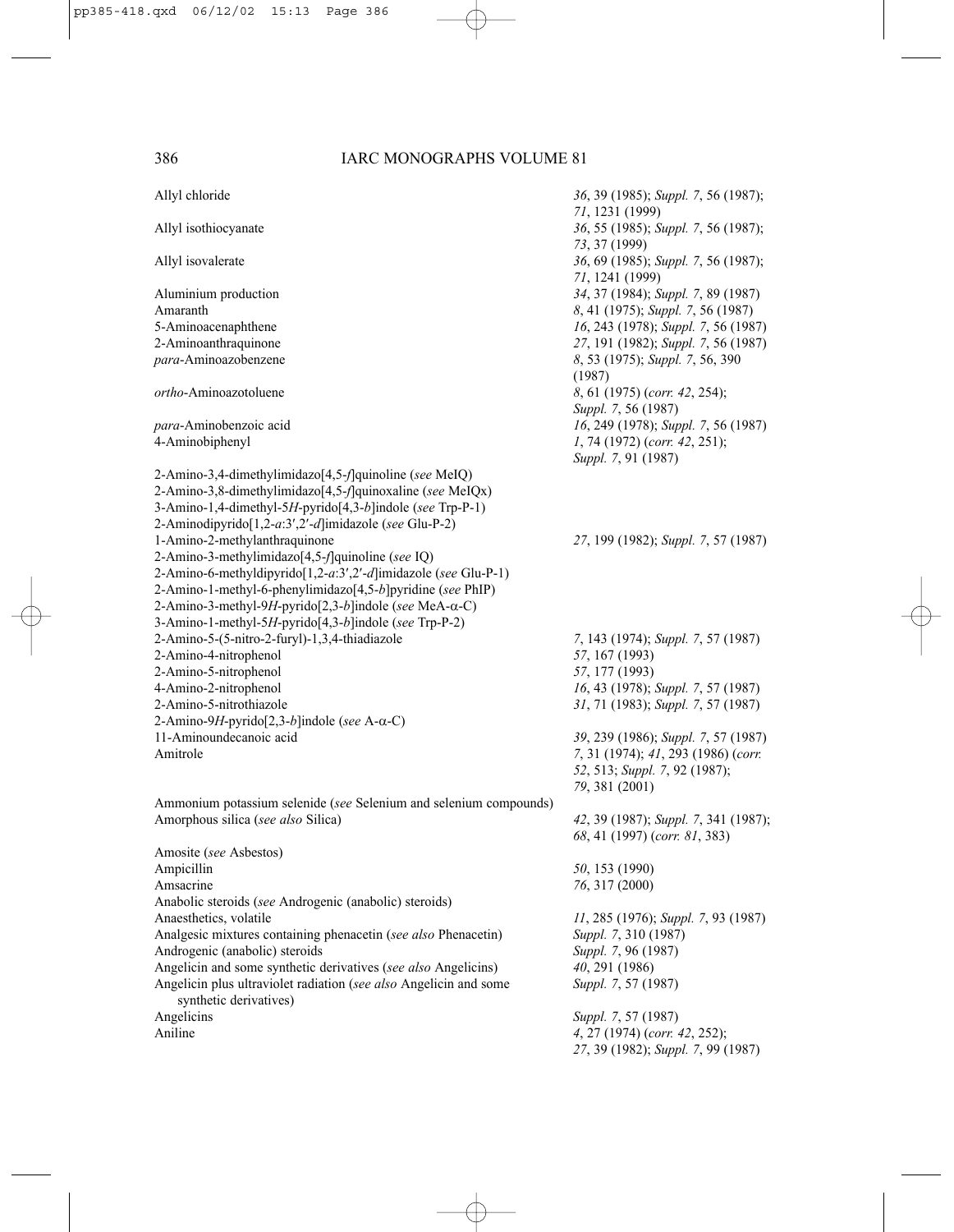*ortho*-Anisidine *27*, 63 (1982); *Suppl. 7*, 57 (1987);

*para*-Anisidine *27*, 65 (1982); *Suppl. 7*, 57 (1987) Anthanthrene *32*, 95 (1983); *Suppl. 7*, 57 (1987) Anthophyllite (*see* Asbestos) Anthracene *32*, 105 (1983); *Suppl. 7*, 57 (1987) Anthranilic acid *16*, 265 (1978); *Suppl. 7*, 57 (1987) Antimony trioxide *47*, 291 (1989) Antimony trisulfide *47*, 291 (1989) ANTU (*see* 1-Naphthylthiourea) Apholate *9*, 31 (1975); *Suppl. 7*, 57 (1987) *para*-Aramid fibrils *68*, 409 (1997) Aramite *5*, 39 (1974); *Suppl. 7*, 57 (1987) Areca nut (*see* Betel quid) Arsanilic acid (*see* Arsenic and arsenic compounds) Arsenic and arsenic compounds *1*, 41 (1972); *2*, 48 (1973);

Arsenic pentoxide (*see* Arsenic and arsenic compounds) Arsenic sulfide (*see* Arsenic and arsenic compounds) Arsenic trioxide (*see* Arsenic and arsenic compounds) Arsine (*see* Arsenic and arsenic compounds) Asbestos *2*, 17 (1973) (*corr. 42*, 252);

Attapulgite (*see* Palygorskite) Auramine (technical-grade) *1*, 69 (1972) (*corr. 42*, 251);

Auramine, manufacture of (*see also* Auramine, technical-grade) *Suppl. 7*, 118 (1987) Aurothioglucose *13*, 39 (1977); *Suppl. 7*, 57 (1987) Azacitidine *26*, 37 (1981); *Suppl. 7*, 57 (1987);

5-Azacytidine (*see* Azacitidine) Azaserine *10*, 73 (1976) (*corr. 42*, 255);

Aziridyl benzoquinone *9*, 51 (1975); *Suppl. 7*, 58 (1987) AZT (*see* Zidovudine)

### **B**

Barium chromate (*see* Chromium and chromium compounds) Basic chromic sulfate (*see* Chromium and chromium compounds) BCNU (*see* Bischloroethyl nitrosourea) Benz[*a*]acridine *32*, 123 (1983); *Suppl. 7*, 58 (1987) Benz[*c*]acridine *3*, 241 (1973); *32*, 129 (1983);

Benzal chloride (*see also* α*-*Chlorinated toluenes and benzoyl chloride) *29*, 65 (1982); *Suppl. 7*, 148 (1987);

*23*, 39 (1980); *Suppl. 7*, 100 (1987) *14* (1977) (*corr. 42*, 256); *Suppl. 7*, 106 (1987) (*corr. 45*, 283) Atrazine *53*, 441 (1991); *73*, 59 (1999) *Suppl. 7*, 118 (1987)

*73*, 49 (1999)

*50*, 47 (1990) *Suppl. 7*, 57 (1987) Azathioprine *26*, 47 (1981); *Suppl. 7*, 119 (1987) Aziridine *9*, 37 (1975); *Suppl. 7*, 58 (1987); *71*, 337 (1999) 2-(1-Aziridinyl)ethanol *9*, 47 (1975); *Suppl. 7*, 58 (1987)

Azobenzene *8*, 75 (1975); *Suppl. 7*, 58 (1987)

*Suppl. 7*, 58 (1987) *71*, 453 (1999)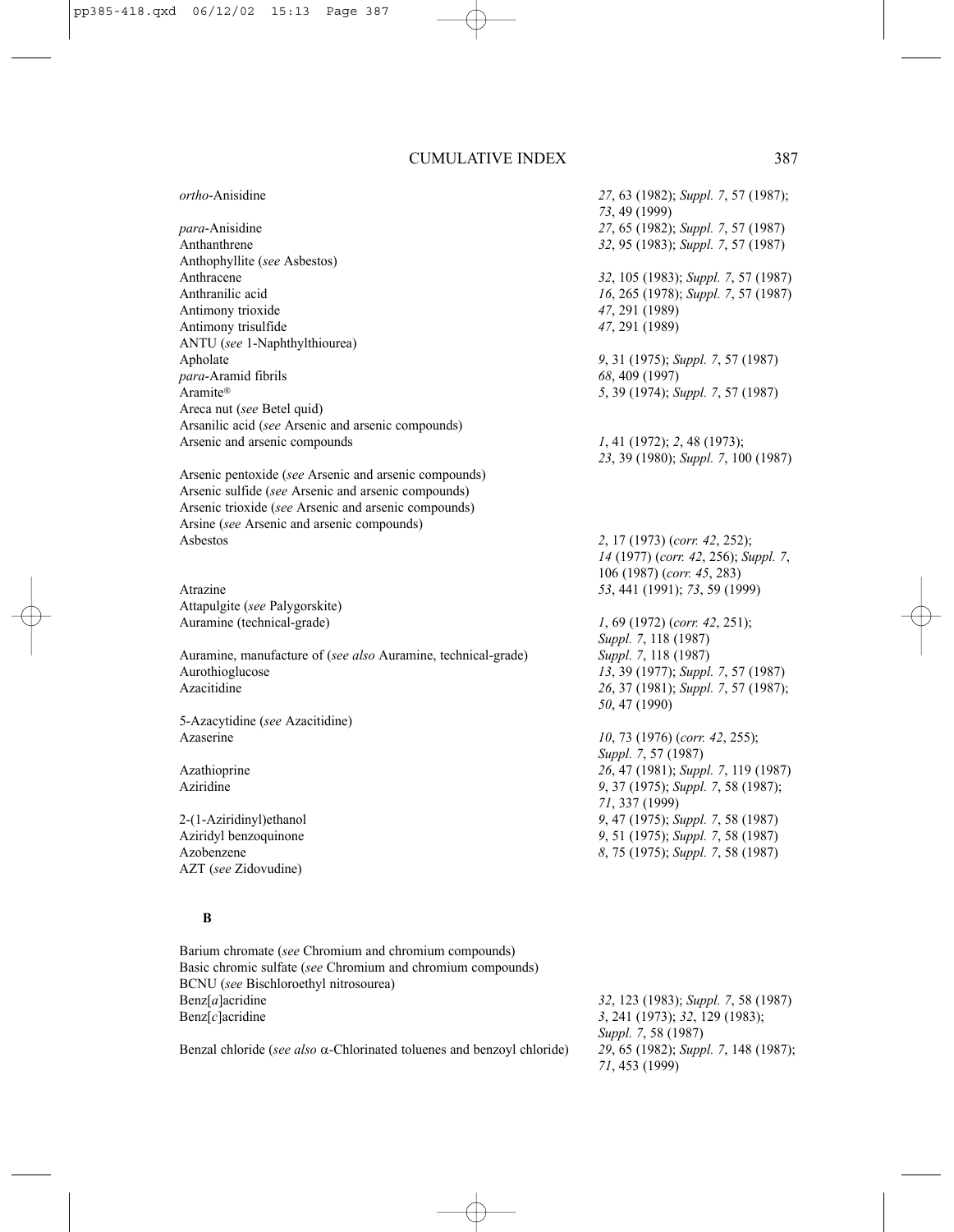| $\text{Benz}[a]$ anthracene                                                     | 3, 45 (1973); 32, 135 (1983);                                                              |
|---------------------------------------------------------------------------------|--------------------------------------------------------------------------------------------|
| Benzene                                                                         | Suppl. 7, 58 (1987)<br>7, 203 (1974) (corr. 42, 254); 29,<br>93, 391 (1982); Suppl. 7, 120 |
|                                                                                 | (1987)                                                                                     |
| Benzidine                                                                       | 1, 80 (1972); 29, 149, 391 (1982);<br>Suppl. 7, 123 (1987)                                 |
| Benzidine-based dyes                                                            | Suppl. 7, 125 (1987)                                                                       |
| $Benzo[b]$ fluoranthene                                                         | 3, 69 (1973); 32, 147 (1983);                                                              |
|                                                                                 | Suppl. 7, 58 (1987)                                                                        |
| $\text{Benzo}[j]$ fluoranthene                                                  | 3, 82 (1973); 32, 155 (1983);                                                              |
|                                                                                 | Suppl. 7, 58 (1987)                                                                        |
| $\text{Benzo}[k]$ fluoranthene                                                  | 32, 163 (1983); Suppl. 7, 58 (1987)                                                        |
| Benzo[ghi]fluoranthene                                                          | 32, 171 (1983); Suppl. 7, 58 (1987)                                                        |
| $Benzo[a]$ fluorene                                                             | 32, 177 (1983); Suppl. 7, 58 (1987)                                                        |
| $\text{Benzo}[b]$ fluorene                                                      | 32, 183 (1983); Suppl. 7, 58 (1987)                                                        |
| $\text{Benzo}[c]$ fluorene                                                      | 32, 189 (1983); Suppl. 7, 58 (1987)                                                        |
| Benzofuran                                                                      | 63, 431 (1995)                                                                             |
| Benzo[ghi]perylene                                                              | 32, 195 (1983); Suppl. 7, 58 (1987)                                                        |
| $\text{Benzo}[c]$ phenanthrene                                                  | 32, 205 (1983); Suppl. 7, 58 (1987)                                                        |
| Benzo $[a]$ pyrene                                                              | 3, 91 (1973); 32, 211 (1983)                                                               |
|                                                                                 | (corr. 68, 477); Suppl. 7, 58 (1987)                                                       |
| Benzo[e]pyrene                                                                  | 3, 137 (1973); 32, 225 (1983);                                                             |
|                                                                                 | Suppl. 7, 58 (1987)                                                                        |
| 1,4-Benzoquinone (see para-Quinone)                                             |                                                                                            |
| 1,4-Benzoquinone dioxime                                                        | 29, 185 (1982); Suppl. 7, 58 (1987);                                                       |
|                                                                                 | 71, 1251 (1999)                                                                            |
| Benzotrichloride (see also $\alpha$ -Chlorinated toluenes and benzoyl chloride) | 29, 73 (1982); Suppl. 7, 148 (1987);                                                       |
|                                                                                 | 71, 453 (1999)                                                                             |
| Benzoyl chloride (see also $\alpha$ -Chlorinated toluenes and benzoyl chloride) | 29, 83 (1982) (corr. 42, 261);                                                             |
|                                                                                 | Suppl. 7, 126 (1987); 71, 453 (1999)                                                       |
| Benzoyl peroxide                                                                | 36, 267 (1985); Suppl. 7, 58 (1987);                                                       |
|                                                                                 | 71, 345 (1999)                                                                             |
| Benzyl acetate                                                                  | 40, 109 (1986); Suppl. 7, 58 (1987);                                                       |
|                                                                                 | 71, 1255 (1999)                                                                            |
| Benzyl chloride (see also $\alpha$ -Chlorinated toluenes and benzoyl chloride)  | 11, 217 (1976) (corr. 42, 256); 29,                                                        |
|                                                                                 | 49 (1982); Suppl. 7, 148 (1987);                                                           |
|                                                                                 | 71, 453 (1999)                                                                             |
| Benzyl violet 4B                                                                | 16, 153 (1978); Suppl. 7, 58 (1987)                                                        |
| Bertrandite (see Beryllium and beryllium compounds)                             |                                                                                            |
| Beryllium and beryllium compounds                                               | 1, 17 (1972); 23, 143 (1980)                                                               |
|                                                                                 | (corr. 42, 260); Suppl. 7, 127<br>(1987); 58, 41 (1993)                                    |
| Beryllium acetate (see Beryllium and beryllium compounds)                       |                                                                                            |
| Beryllium acetate, basic (see Beryllium and beryllium compounds)                |                                                                                            |
| Beryllium-aluminium alloy (see Beryllium and beryllium compounds)               |                                                                                            |
| Beryllium carbonate (see Beryllium and beryllium compounds)                     |                                                                                            |
| Beryllium chloride (see Beryllium and beryllium compounds)                      |                                                                                            |
| Beryllium-copper alloy (see Beryllium and beryllium compounds)                  |                                                                                            |
| Beryllium-copper-cobalt alloy (see Beryllium and beryllium compounds)           |                                                                                            |
| Beryllium fluoride (see Beryllium and beryllium compounds)                      |                                                                                            |
| Beryllium hydroxide (see Beryllium and beryllium compounds)                     |                                                                                            |
| Beryllium-nickel alloy (see Beryllium and beryllium compounds)                  |                                                                                            |
| Beryllium oxide (see Beryllium and beryllium compounds)                         |                                                                                            |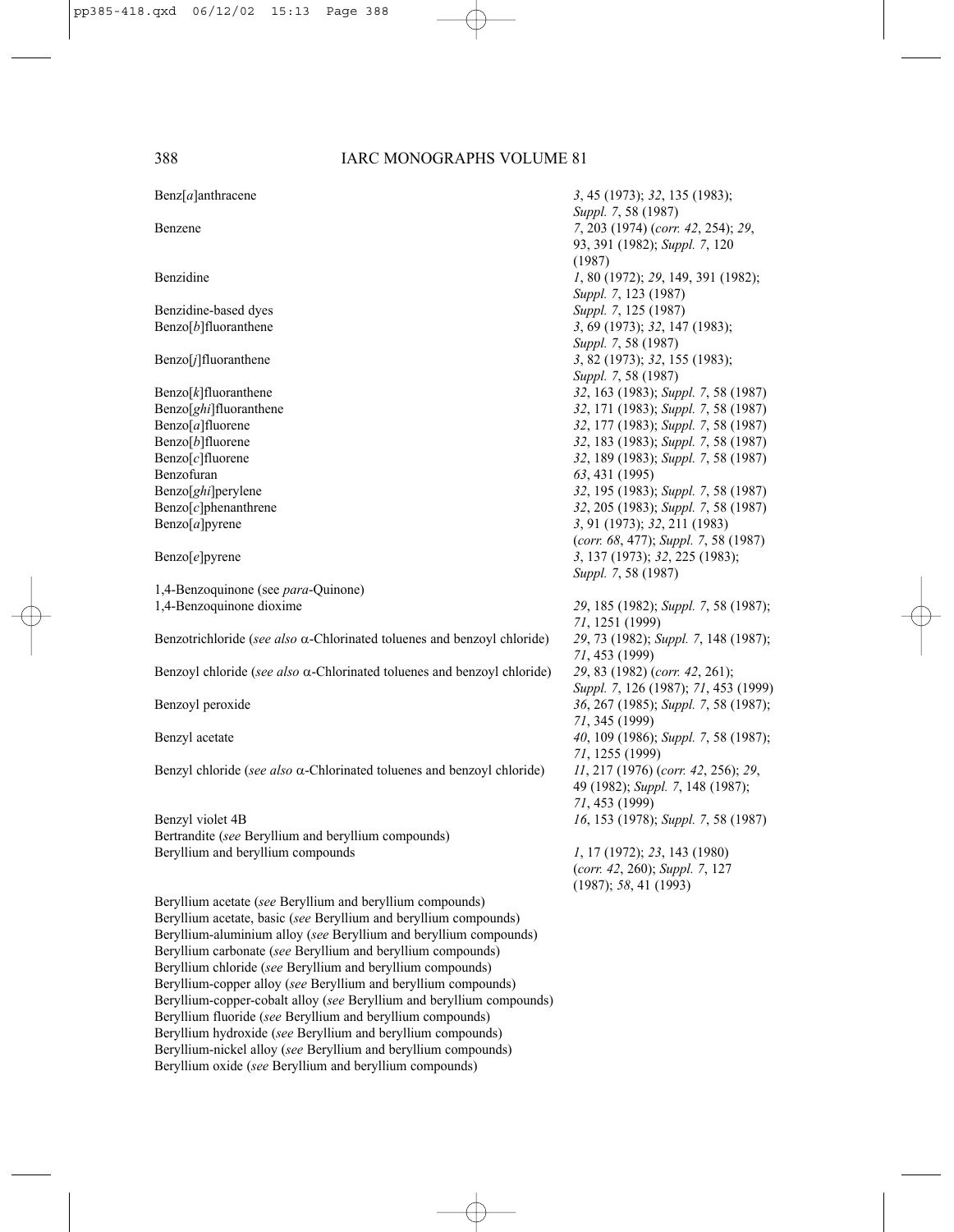Beryllium phosphate (*see* Beryllium and beryllium compounds) Beryllium silicate (*see* Beryllium and beryllium compounds) Beryllium sulfate (*see* Beryllium and beryllium compounds) Beryl ore (*see* Beryllium and beryllium compounds) Betel quid *37*, 141 (1985); *Suppl. 7*, 128

Betel-quid chewing (*see* Betel quid) BHA (*see* Butylated hydroxyanisole) BHT (*see* Butylated hydroxytoluene) Bis(1-aziridinyl)morpholinophosphine sulfide *9*, 55 (1975); *Suppl. 7*, 58 (1987) 2,2-Bis(bromomethyl)propane-1,3-diol *77*, 455 (2000) Bis(2-chloroethyl)ether *9*, 117 (1975); *Suppl. 7*, 58 (1987);

*N,N*-Bis(2-chloroethyl)-2-naphthylamine *4*, 119 (1974) (*corr. 42*, 253);

Bischloroethyl nitrosourea (*see also* Chloroethyl nitrosoureas) *26*, 79 (1981); *Suppl. 7*, 150 (1987)

Bis(2,3-epoxycyclopentyl)ether *47*, 231 (1989); *71*, 1281 (1999) Bisphenol A diglycidyl ether (*see also* Glycidyl ethers) *71*, 1285 (1999) Bisulfites (see Sulfur dioxide and some sulfites, bisulfites and metabisulfites) Bitumens *35*, 39 (1985); *Suppl. 7*, 133 (1987) Bleomycins (*see also* Etoposide) *26*, 97 (1981); *Suppl. 7*, 134 (1987) Blue VRS<br>Boot and shoe manufacture and repair<br>Boot and shoe manufacture and repair<br> $25, 249$  (1981); *Suppl.* 7, 232 Boot and shoe manufacture and repair

Brilliant Blue FCF, disodium salt *16*, 171 (1978) (*corr. 42*, 257);

Bromochloroacetonitrile (*see also* Halogenated acetonitriles) *71*, 1291 (1999) Bromodichloromethane *52*, 179 (1991); *71*, 1295 (1999) Bromoethane *52*, 299 (1991); *71*, 1305 (1999) Bromoform *52*, 213 (1991); *71*, 1309 (1999) 1,3-Butadiene *39*, 155 (1986) (*corr. 42*, 264

(1987)

*71*, 1265 (1999) *Suppl. 7*, 130 (1987) 15, 31 (1977); *Suppl.* 7, 58 (1987); *71*, 1271 (1999) 1,4-Bis(chloromethoxymethyl)benzene *15*, 37 (1977); *Suppl. 7*, 58 (1987); *71*, 1273 (1999) Bis(chloromethyl)ether *4*, 231 (1974) (*corr. 42*, 253); *Suppl. 7*, 131 (1987) Bis(2-chloro-1-methylethyl)ether *41*, 149 (1986); *Suppl. 7*, 59 (1987); *71*, 1275 (1999)

(1987) Bracken fern *40*, 47 (1986); *Suppl. 7*, 135 (1987) *Suppl. 7*, 59 (1987) *Suppl. 7*, 136 (1987); *54*, 237 (1992); *71*, 109 (1999) 1,4-Butanediol dimethanesulfonate *4*, 247 (1974); *Suppl. 7*, 137 (1987) *n*-Butyl acrylate *39*, 67 (1986); *Suppl. 7*, 59 (1987); *71*, 359 (1999) Butylated hydroxyanisole *40*, 123 (1986); *Suppl. 7*, 59 (1987) Butylated hydroxytoluene *40*, 161 (1986); *Suppl. 7*, 59 (1987) Butyl benzyl phthalate *29*, 193 (1982) (*corr. 42*, 261); *Suppl. 7*, 59 (1987); *73*, 115 (1999) β-Butyrolactone *11*, 225 (1976); *Suppl. 7*, 59 (1987); *71*, 1317 (1999) γ-Butyrolactone *11*, 231 (1976); *Suppl. 7*, 59 (1987); *71*, 367 (1999)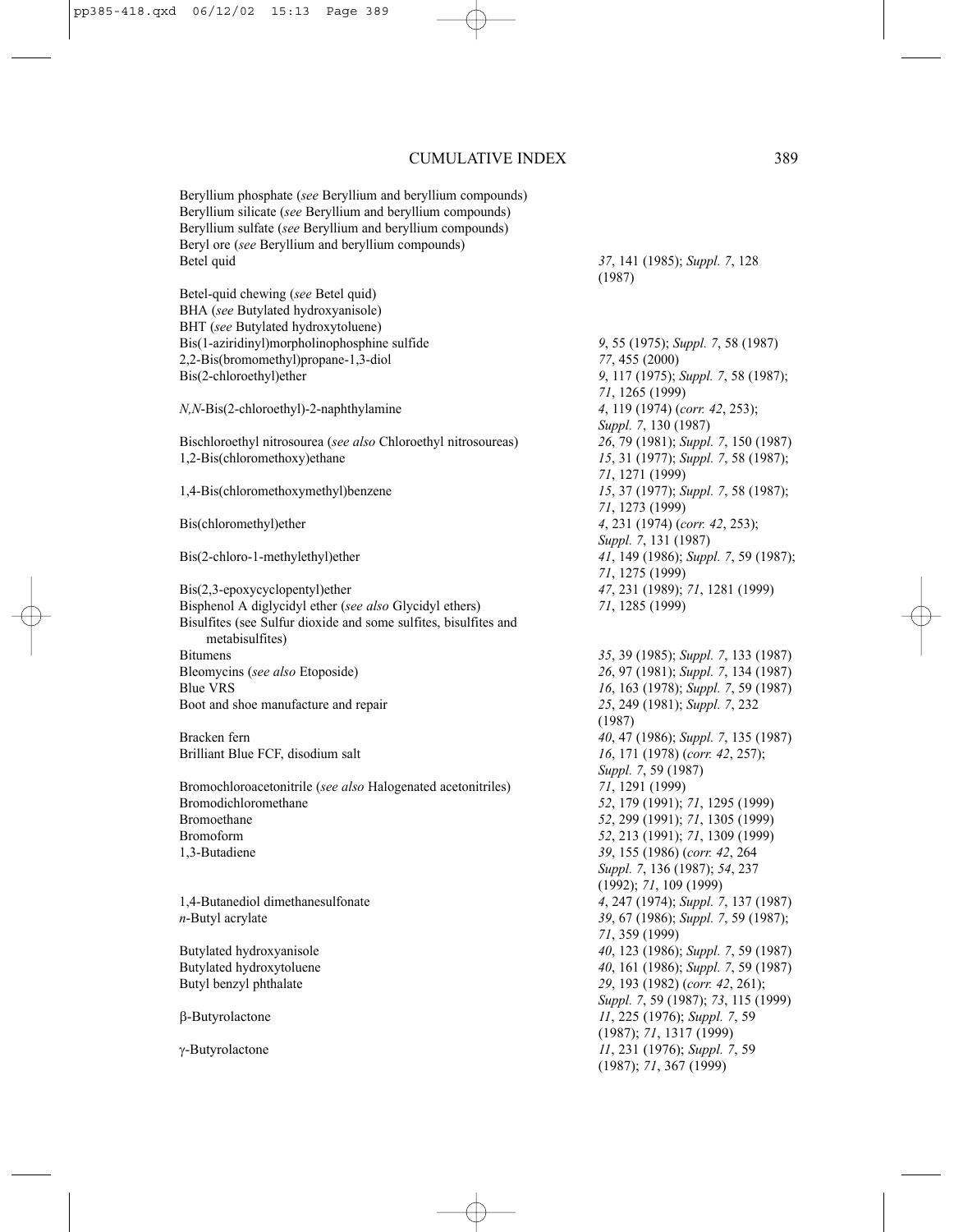# **C**

| Cabinet-making (see Furniture and cabinet-making)                                                        |                                                                |
|----------------------------------------------------------------------------------------------------------|----------------------------------------------------------------|
| Cadmium acetate (see Cadmium and cadmium compounds)                                                      |                                                                |
| Cadmium and cadmium compounds                                                                            | 2, 74 (1973); 11, 39 (1976)                                    |
|                                                                                                          | (corr. 42, 255); Suppl. 7, 139<br>(1987); 58, 119(1993)        |
| Cadmium chloride (see Cadmium and cadmium compounds)                                                     |                                                                |
|                                                                                                          |                                                                |
| Cadmium oxide (see Cadmium and cadmium compounds)                                                        |                                                                |
| Cadmium sulfate (see Cadmium and cadmium compounds)                                                      |                                                                |
| Cadmium sulfide (see Cadmium and cadmium compounds)                                                      |                                                                |
| Caffeic acid                                                                                             | 56, 115 (1993)                                                 |
| Caffeine                                                                                                 | 51, 291 (1991)                                                 |
| Calcium arsenate (see Arsenic and arsenic compounds)                                                     |                                                                |
| Calcium chromate (see Chromium and chromium compounds)                                                   |                                                                |
| Calcium cyclamate (see Cyclamates)                                                                       |                                                                |
| Calcium saccharin (see Saccharin)                                                                        |                                                                |
| Cantharidin                                                                                              | 10, 79 (1976); Suppl. 7, 59 (1987)                             |
| Caprolactam                                                                                              | 19, 115 (1979) (corr. 42, 258);                                |
|                                                                                                          | 39, 247 (1986) (corr. 42, 264);                                |
|                                                                                                          | Suppl. 7, 59, 390 (1987); 71, 383                              |
| Captafol                                                                                                 | (1999)<br>53, 353 (1991)                                       |
| Captan                                                                                                   | 30, 295 (1983); Suppl. 7, 59 (1987)                            |
| Carbaryl                                                                                                 | 12, 37 (1976); Suppl. 7, 59 (1987)                             |
| Carbazole                                                                                                | 32, 239 (1983); Suppl. 7, 59                                   |
|                                                                                                          |                                                                |
|                                                                                                          | (1987); 71, 1319(1999)                                         |
| 3-Carbethoxypsoralen<br>Carbon black                                                                     | 40, 317 (1986); Suppl. 7, 59 (1987)                            |
|                                                                                                          | 3, 22 (1973); 33, 35 (1984);                                   |
|                                                                                                          | Suppl. 7, 142 (1987); 65, 149                                  |
|                                                                                                          | (1996)                                                         |
| Carbon tetrachloride                                                                                     | 1, 53 (1972); 20, 371 (1979);                                  |
|                                                                                                          | Suppl. 7, 143 (1987); 71, 401                                  |
| Carmoisine                                                                                               | (1999)                                                         |
|                                                                                                          | 8, 83 (1975); Suppl. 7, 59 (1987)                              |
| Carpentry and joinery                                                                                    | 25, 139 (1981); Suppl. 7, 378                                  |
|                                                                                                          | (1987)                                                         |
| Carrageenan                                                                                              | 10, 181 (1976) (corr. 42, 255); 31,                            |
| Catechol                                                                                                 | 79 (1983); Suppl. 7, 59 (1987)                                 |
|                                                                                                          | 15, 155 (1977); Suppl. 7, 59                                   |
|                                                                                                          | (1987); 71, 433 (1999)                                         |
| CCNU (see 1-(2-Chloroethyl)-3-cyclohexyl-1-nitrosourea)<br>Ceramic fibres (see Man-made vitreous fibres) |                                                                |
|                                                                                                          |                                                                |
| Chemotherapy, combined, including alkylating agents (see MOPP and                                        |                                                                |
| other combined chemotherapy including alkylating agents)<br>Chloral                                      |                                                                |
|                                                                                                          | 63, 245 (1995)                                                 |
| Chloral hydrate<br>Chlorambucil                                                                          | 63, 245 (1995)                                                 |
|                                                                                                          | 9, 125 (1975); 26, 115 (1981);                                 |
|                                                                                                          | Suppl. 7, 144 (1987)                                           |
| Chloramphenicol                                                                                          | 10, 85 (1976); Suppl. 7, 145                                   |
|                                                                                                          | (1987); 50, 169 (1990)                                         |
| Chlordane (see also Chlordane/Heptachlor)<br>Chlordane and Heptachlor                                    | 20, 45 (1979) (corr. 42, 258)<br>Suppl. 7, 146 (1987); 53, 115 |
|                                                                                                          | (1991); 79, 411 (2001)                                         |
|                                                                                                          |                                                                |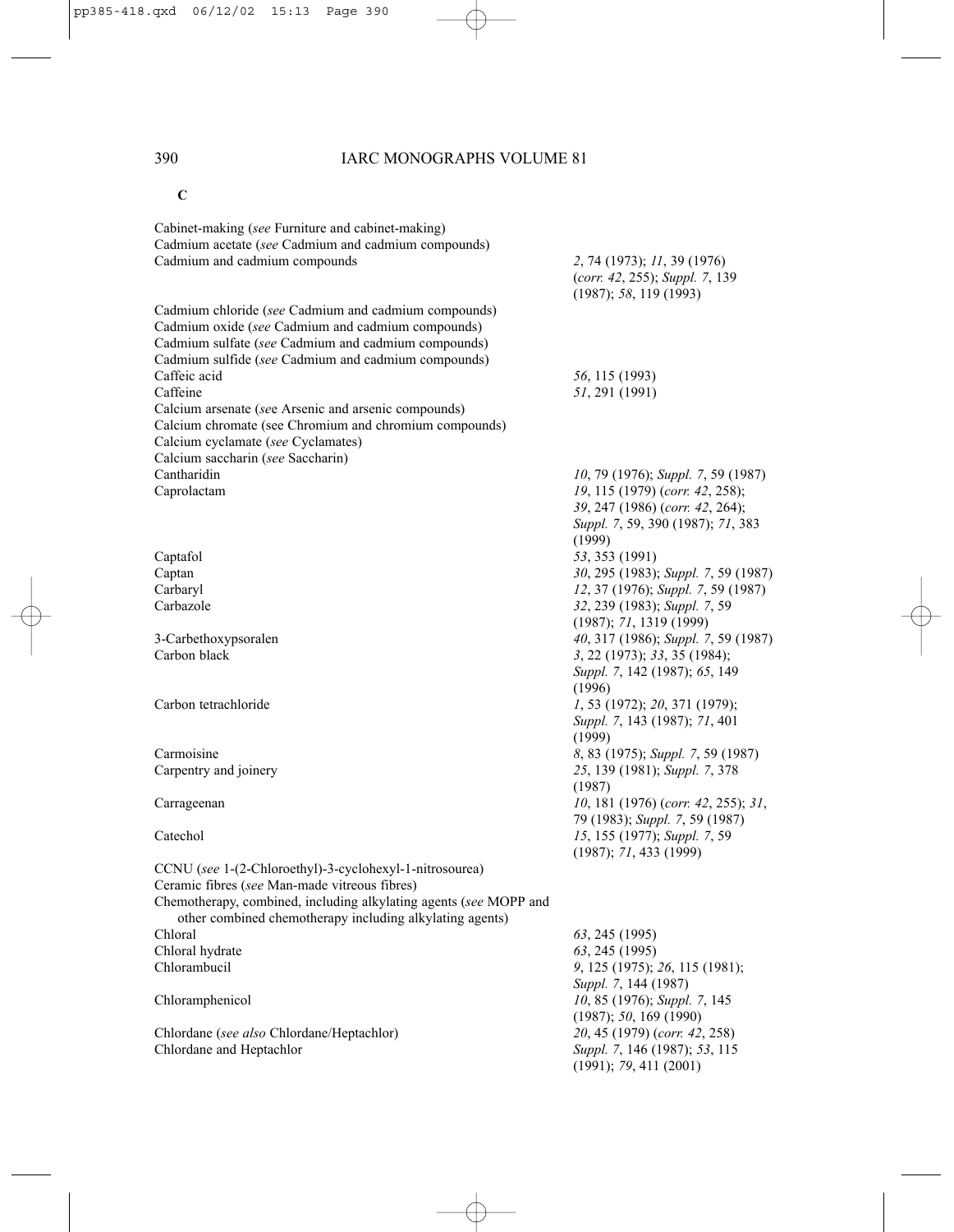| Chlordecone<br>Chlordimeform<br>Chlorendic acid                                                 | 20, 67 (1979); Suppl. 7, 59 (1987)<br>30, 61 (1983); Suppl. 7, 59 (1987)<br>48, 45 (1990) |
|-------------------------------------------------------------------------------------------------|-------------------------------------------------------------------------------------------|
| Chlorinated dibenzodioxins (other than TCDD) (see also<br>Polychlorinated dibenzo-para-dioxins) | 15, 41 (1977); Suppl. 7, 59 (1987)                                                        |
| Chlorinated drinking-water                                                                      | 52, 45 (1991)                                                                             |
| Chlorinated paraffins                                                                           | 48, 55 (1990)                                                                             |
| $\alpha$ -Chlorinated toluenes and benzoyl chloride                                             | Suppl. 7, 148 (1987); 71, 453<br>(1999)                                                   |
| Chlormadinone acetate                                                                           | 6, 149 (1974); 21, 365 (1979);<br>Suppl. 7, 291, 301 (1987);                              |
|                                                                                                 | 72, 49 (1999)                                                                             |
| Chlornaphazine (see N,N-Bis(2-chloroethyl)-2-naphthylamine)                                     |                                                                                           |
| Chloroacetonitrile (see also Halogenated acetonitriles)                                         | 71, 1325 (1999)                                                                           |
| para-Chloroaniline                                                                              | 57, 305 (1993)                                                                            |
| Chlorobenzilate                                                                                 | 5, 75 (1974); 30, 73 (1983);<br>Suppl. 7, 60 (1987)                                       |
| Chlorodibromomethane                                                                            | 52, 243 (1991); 71, 1331 (1999)                                                           |
| Chlorodifluoromethane                                                                           | 41, 237 (1986) (corr. 51, 483);                                                           |
|                                                                                                 | Suppl. 7, 149 (1987); 71, 1339<br>(1999)                                                  |
| Chloroethane                                                                                    | 52, 315 (1991); 71, 1345 (1999)                                                           |
| 1-(2-Chloroethyl)-3-cyclohexyl-1-nitrosourea (see also Chloroethyl                              | 26, 137 (1981) (corr. 42, 260);                                                           |
| nitrosoureas)                                                                                   | Suppl. 7, 150 (1987)                                                                      |
| 1-(2-Chloroethyl)-3-(4-methylcyclohexyl)-1-nitrosourea (see also<br>Chloroethyl nitrosoureas)   | Suppl. 7, 150 (1987)                                                                      |
| Chloroethyl nitrosoureas                                                                        | Suppl. 7, 150 (1987)                                                                      |
| Chlorofluoromethane                                                                             | 41, 229 (1986); Suppl. 7, 60                                                              |
|                                                                                                 | (1987); 71, 1351 (1999)                                                                   |
| Chloroform                                                                                      | 1, 61 (1972); 20, 401 (1979);                                                             |
|                                                                                                 | Suppl. 7, 152 (1987); 73, 131<br>(1999)                                                   |
| Chloromethyl methyl ether (technical-grade) (see also                                           | 4, 239 (1974); Suppl. 7, 131 (1987)                                                       |
| Bis(chloromethyl)ether)                                                                         |                                                                                           |
| (4-Chloro-2-methylphenoxy) acetic acid (see MCPA)                                               |                                                                                           |
| 1-Chloro-2-methylpropene                                                                        | 63, 315 (1995)                                                                            |
| 3-Chloro-2-methylpropene                                                                        | 63, 325 (1995)                                                                            |
| 2-Chloronitrobenzene                                                                            | 65, 263 (1996)                                                                            |
| 3-Chloronitrobenzene                                                                            | 65, 263 (1996)                                                                            |
| 4-Chloronitrobenzene                                                                            | 65, 263 (1996)                                                                            |
| Chlorophenols (see also Polychlorophenols and their sodium salts)                               | Suppl. 7, 154 (1987)                                                                      |
| Chlorophenols (occupational exposures to)                                                       | 41, 319 (1986)                                                                            |
| Chlorophenoxy herbicides                                                                        | Suppl. 7, 156 (1987)                                                                      |
| Chlorophenoxy herbicides (occupational exposures to)<br>4-Chloro-ortho-phenylenediamine         | 41, 357 (1986)                                                                            |
| 4-Chloro-meta-phenylenediamine                                                                  | 27, 81 (1982); Suppl. 7, 60 (1987)<br>27, 82 (1982); Suppl. 7, 60 (1987)                  |
| Chloroprene                                                                                     | 19, 131 (1979); Suppl. 7, 160                                                             |
|                                                                                                 | (1987); 71, 227 (1999)                                                                    |
| Chloropropham                                                                                   | 12, 55 (1976); Suppl. 7, 60 (1987)                                                        |
| Chloroquine                                                                                     | 13, 47 (1977); Suppl. 7, 60 (1987)                                                        |
| Chlorothalonil                                                                                  | 30, 319 (1983); Suppl. 7, 60 (1987);<br>73, 183 (1999)                                    |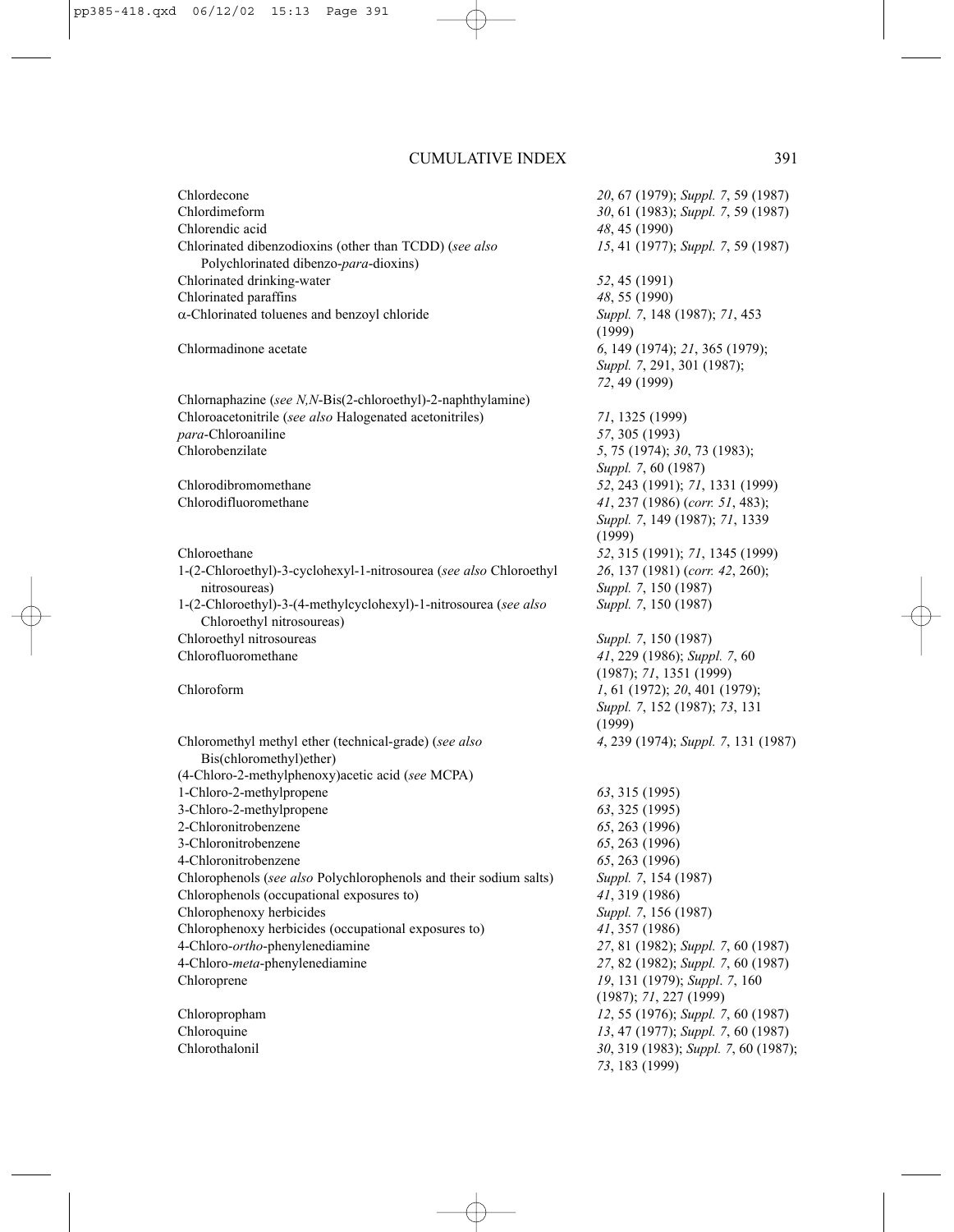| <i>para</i> -Chloro- <i>ortho</i> -toluidine and its strong acid salts<br>(see also Chlordimeform) | 16, 277 (1978); 30, 65 (1983);<br>Suppl. 7, 60 (1987); 48, 123<br>(1990); 77, 323 (2000) |
|----------------------------------------------------------------------------------------------------|------------------------------------------------------------------------------------------|
| 4-Chloro-ortho-toluidine (see para-chloro-ortho-toluidine)                                         |                                                                                          |
| 5-Chloro- <i>ortho</i> -toluidine                                                                  | 77, 341 (2000)                                                                           |
| Chlorotrianisene (see also Nonsteroidal oestrogens)                                                | 21, 139 (1979); Suppl. 7, 280<br>(1987)                                                  |
| 2-Chloro-1,1,1-trifluoroethane                                                                     | 41, 253 (1986); Suppl. 7, 60<br>(1987); 71, 1355 (1999)                                  |
| Chlorozotocin                                                                                      | 50, 65 (1990)                                                                            |
| Cholesterol                                                                                        | 10, 99 (1976); 31, 95 (1983);<br>Suppl. 7, 161 (1987)                                    |
| Chromic acetate (see Chromium and chromium compounds)                                              |                                                                                          |
| Chromic chloride (see Chromium and chromium compounds)                                             |                                                                                          |
| Chromic oxide (see Chromium and chromium compounds)                                                |                                                                                          |
| Chromic phosphate (see Chromium and chromium compounds)                                            |                                                                                          |
| Chromite ore (see Chromium and chromium compounds)                                                 |                                                                                          |
| Chromium and chromium compounds (see also Implants, surgical)                                      | 2, 100 (1973); 23, 205 (1980);<br>Suppl. 7, 165 (1987); 49, 49 (1990)<br>(corr. 51, 483) |
| Chromium carbonyl (see Chromium and chromium compounds)                                            |                                                                                          |
| Chromium potassium sulfate (see Chromium and chromium compounds)                                   |                                                                                          |
| Chromium sulfate (see Chromium and chromium compounds)                                             |                                                                                          |
| Chromium trioxide (see Chromium and chromium compounds)                                            |                                                                                          |
| Chrysazin (see Dantron)                                                                            |                                                                                          |
| Chrysene                                                                                           | 3, 159 (1973); 32, 247 (1983);                                                           |
|                                                                                                    | Suppl. 7, 60 (1987)                                                                      |
| Chrysoidine                                                                                        | 8, 91 (1975); Suppl. 7, 169 (1987)                                                       |
| Chrysotile (see Asbestos)                                                                          |                                                                                          |
| CI Acid Orange 3                                                                                   | 57, 121 (1993)                                                                           |
| CI Acid Red 114                                                                                    | 57, 247 (1993)                                                                           |
| CI Basic Red 9 (see also Magenta)                                                                  | 57, 215 (1993)                                                                           |
| Ciclosporin                                                                                        | 50, 77 (1990)                                                                            |
| CI Direct Blue 15                                                                                  | 57, 235 (1993)                                                                           |
| CI Disperse Yellow 3 (see Disperse Yellow 3)                                                       |                                                                                          |
| Cimetidine                                                                                         | 50, 235 (1990)                                                                           |
| Cinnamyl anthranilate                                                                              | 16, 287 (1978); 31, 133 (1983);                                                          |
|                                                                                                    | Suppl. 7, 60 (1987); 77, 177 (2000)                                                      |
| CI Pigment Red 3                                                                                   | 57, 259 (1993)                                                                           |
| CI Pigment Red 53:1 (see D&C Red No. 9)                                                            |                                                                                          |
| Cisplatin (see also Etoposide)                                                                     | 26, 151 (1981); Suppl. 7, 170                                                            |
|                                                                                                    | (1987)                                                                                   |
| Citrinin                                                                                           | 40, 67 (1986); Suppl. 7, 60 (1987)                                                       |
| Citrus Red No. 2                                                                                   | 8, 101 (1975) (corr. 42, 254);                                                           |
|                                                                                                    | Suppl. 7, 60 (1987)                                                                      |
| Clinoptilolite (see Zeolites)                                                                      |                                                                                          |
| Clofibrate                                                                                         | 24, 39 (1980); Suppl. 7, 171                                                             |
|                                                                                                    | (1987); 66, 391 (1996)                                                                   |
| Clomiphene citrate                                                                                 | 21, 551 (1979); Suppl. 7, 172                                                            |
|                                                                                                    | (1987)                                                                                   |
| Clonorchis sinensis (infection with)                                                               | $61, 121$ (1994)                                                                         |
| Coal dust                                                                                          | 68, 337 (1997)                                                                           |
| Coal gasification                                                                                  | 34, 65 (1984); Suppl. 7, 173 (1987)                                                      |
| Coal-tar pitches (see also Coal-tars)                                                              |                                                                                          |
|                                                                                                    | 35, 83 (1985); Suppl. 7, 174 (1987)                                                      |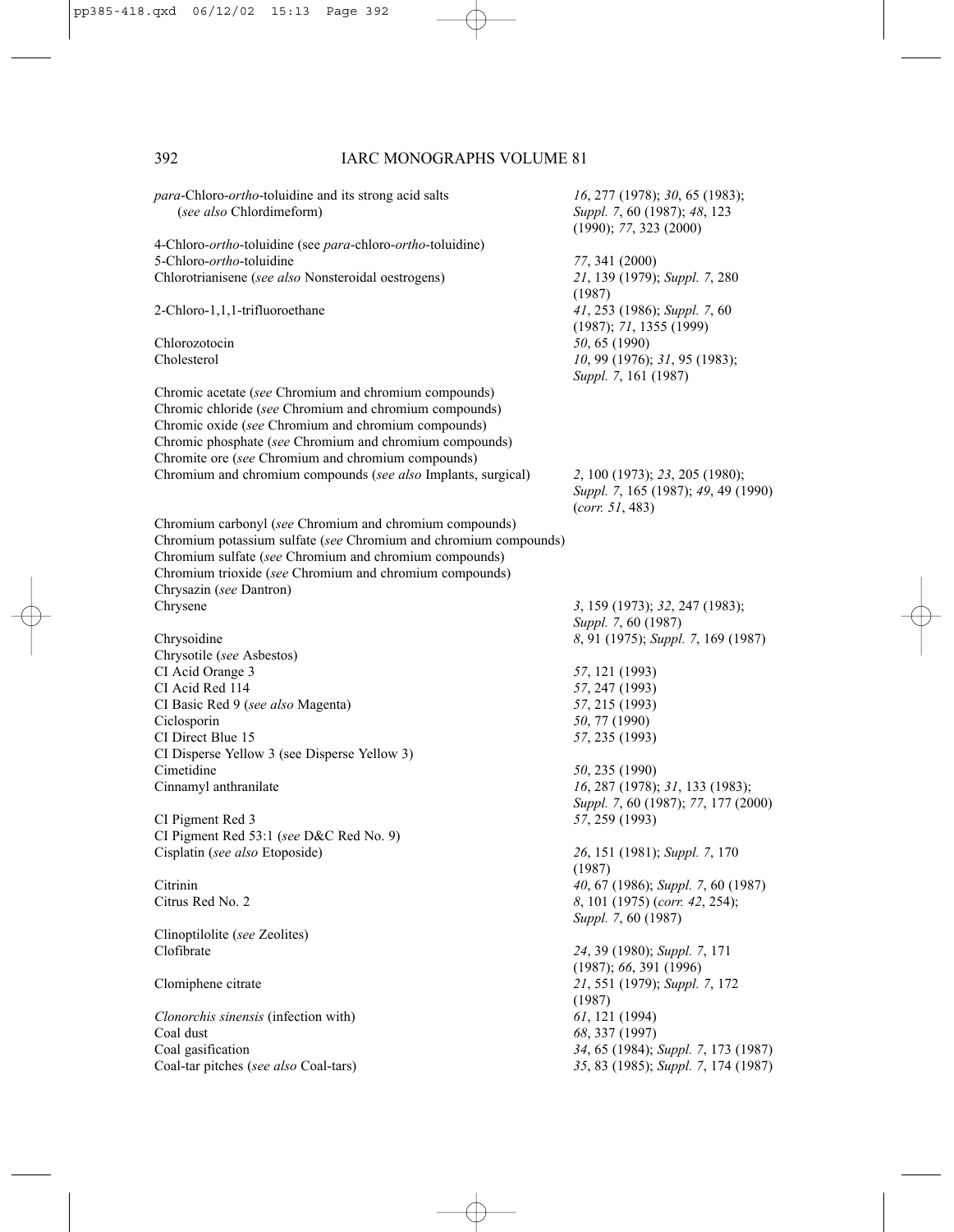| Coal-tars                                                           | 35, 83 (1985); Suppl. 7, 175 (1987)  |
|---------------------------------------------------------------------|--------------------------------------|
| Cobalt[III] acetate (see Cobalt and cobalt compounds)               |                                      |
| Cobalt-aluminium-chromium spinel (see Cobalt and cobalt compounds)  |                                      |
| Cobalt and cobalt compounds (see also Implants, surgical)           | 52, 363 (1991)                       |
| Cobalt[II] chloride (see Cobalt and cobalt compounds)               |                                      |
| Cobalt-chromium alloy (see Chromium and chromium compounds)         |                                      |
| Cobalt-chromium-molybdenum alloys (see Cobalt and cobalt compounds) |                                      |
| Cobalt metal powder (see Cobalt and cobalt compounds)               |                                      |
| Cobalt naphthenate (see Cobalt and cobalt compounds)                |                                      |
| Cobalt[II] oxide (see Cobalt and cobalt compounds)                  |                                      |
| Cobalt[II,III] oxide (see Cobalt and cobalt compounds)              |                                      |
| Cobalt[II] sulfide (see Cobalt and cobalt compounds)                |                                      |
| Coffee                                                              | 51, 41 (1991) (corr. 52, 513)        |
| Coke production                                                     | 34, 101 (1984); Suppl. 7, 176        |
|                                                                     | (1987)                               |
| Combined oral contraceptives (see Oral contraceptives, combined)    |                                      |
| Conjugated equine oestrogens                                        | 72, 399 (1999)                       |
| Conjugated oestrogens (see also Steroidal oestrogens)               | 21, 147 (1979); Suppl. 7, 283        |
|                                                                     | (1987)                               |
| Continuous glass filament (see Man-made vitreous fibres)            |                                      |
| Contraceptives, oral (see Oral contraceptives, combined;            |                                      |
| Sequential oral contraceptives)                                     |                                      |
| Copper 8-hydroxyquinoline                                           | 15, 103 (1977); Suppl. 7, 61 (1987)  |
| Coronene                                                            | 32, 263 (1983); Suppl. 7, 61 (1987)  |
| Coumarin                                                            | 10, 113 (1976); Suppl. 7, 61         |
|                                                                     | (1987); 77, 193 (2000)               |
| Creosotes (see also Coal-tars)                                      | 35, 83 (1985); Suppl. 7, 177 (1987)  |
| <i>meta-Cresidine</i>                                               | 27, 91 (1982); Suppl. 7, 61 (1987)   |
| <i>para-Cresidine</i>                                               | 27, 92 (1982); Suppl. 7, 61 (1987)   |
| Cristobalite (see Crystalline silica)                               |                                      |
| Crocidolite (see Asbestos)                                          |                                      |
| Crotonaldehyde                                                      | 63, 373 (1995) (corr. 65, 549)       |
| Crude oil                                                           | 45, 119 (1989)                       |
| Crystalline silica (see also Silica)                                | 42, 39 (1987); Suppl. 7, 341         |
|                                                                     | (1987); 68, 41 (1997) (corr. 81,     |
|                                                                     | 383)                                 |
| Cycasin (see also Methylazoxymethanol)                              | 1, 157 (1972) (corr. 42, 251); 10,   |
|                                                                     | 121 (1976); Suppl. 7, 61 (1987)      |
| Cyclamates                                                          | 22, 55 (1980); Suppl. 7, 178 (1987); |
|                                                                     | 73, 195 (1999)                       |
| Cyclamic acid (see Cyclamates)                                      |                                      |
| Cyclochlorotine                                                     | 10, 139 (1976); Suppl. 7, 61 (1987)  |
| Cyclohexanone                                                       | 47, 157 (1989); 71, 1359 (1999)      |
| Cyclohexylamine (see Cyclamates)                                    |                                      |
| Cyclopenta[cd]pyrene                                                | 32, 269 (1983); Suppl. 7, 61 (1987)  |
| Cyclopropane (see Anaesthetics, volatile)                           |                                      |
| Cyclophosphamide                                                    | 9, 135 (1975); 26, 165 (1981);       |
|                                                                     | Suppl. 7, 182 (1987)                 |
| Cyproterone acetate                                                 | 72, 49 (1999)                        |
|                                                                     |                                      |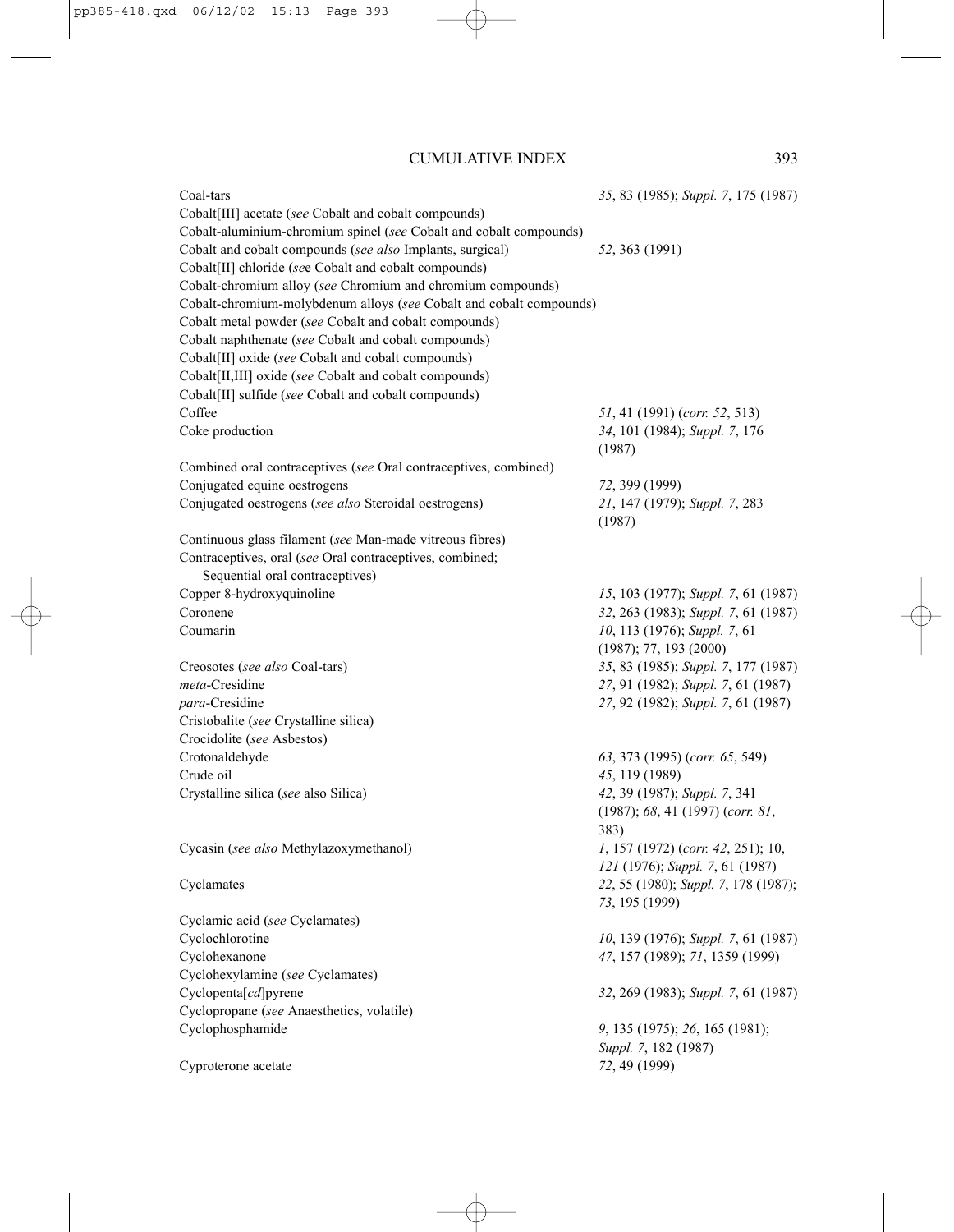2,4-D (*see also* Chlorophenoxy herbicides; Chlorophenoxy *15*, 111 (1977) herbicides, occupational exposures to) Dacarbazine *26*, 203 (1981); *Suppl. 7*, 184 Dantron *50*, 265 (1990) (*corr. 59*, 257) D&C Red No. 9 *8*, 107 (1975); *Suppl. 7*, 61 (1987); Dapsone *24*, 59 (1980); *Suppl. 7*, 185 (1987) Daunomycin *10*, 145 (1976); *Suppl. 7*, 61 (1987) DDD (*see* DDT) DDE (*see* DDT) DDT *5*, 83 (1974) (*corr. 42*, 253); Decabromodiphenyl oxide *48*, 73 (1990); *71*, 1365 (1999) Deltamethrin *53*, 251 (1991) Deoxynivalenol (*see* Toxins derived from *Fusarium graminearum*, *F. culmorum* and *F. crookwellense*) Diacetylaminoazotoluene *8*, 113 (1975); *Suppl. 7*, 61 (1987) *N*,*N*′-Diacetylbenzidine *16*, 293 (1978); *Suppl. 7*, 61 (1987) Diallate *12*, 69 (1976); *30*, 235 (1983); 2,4-Diaminoanisole and its salts *16*, 51 (1978); *27*, 103 (1982); 4,4′-Diaminodiphenyl ether *16*, 301 (1978); *29*, 203 (1982); 1,2-Diamino-4-nitrobenzene *16*, 63 (1978); *Suppl. 7*, 61 (1987) 1,4-Diamino-2-nitrobenzene *16*, 73 (1978); *Suppl. 7*, 61 (1987); 2,6-Diamino-3-(phenylazo)pyridine (*see* Phenazopyridine hydrochloride) 2,4-Diaminotoluene (*see also* Toluene diisocyanates) *16*, 83 (1978); *Suppl. 7*, 61 (1987) 2,5-Diaminotoluene (*see also* Toluene diisocyanates) *16*, 97 (1978); *Suppl. 7*, 61 (1987) *ortho*-Dianisidine (*see* 3,3′-Dimethoxybenzidine) Diatomaceous earth, uncalcined (*see* Amorphous silica) Diazepam *13*, 57 (1977*); Suppl. 7*, 189 Diazomethane *7*, 223 (1974); *Suppl. 7*, 61 (1987) Dibenz[*a,h*]acridine *3*, 247 (1973); *32*, 277 (1983); Dibenz[*a,j*]acridine *3*, 254 (1973); *32*, 283 (1983); Dibenz[*a,c*]anthracene *32*, 289 (1983) (*corr. 42*, 262); Dibenz[*a,h*]anthracene *3*, 178 (1973) (*corr. 43*, 261); Dibenz[*a,j*]anthracene *32*, 309 (1983); *Suppl. 7*, 61 (1987) 7*H*-Dibenzo[*c,g*]carbazole *3*, 260 (1973); *32*, 315 (1983); Dibenzodioxins, chlorinated (other than TCDD) (*see* Chlorinated dibenzodioxins (other than TCDD))<br>Dibenzo[a,e]fluoranthene

(1987) *57*, 203 (1993)

*Suppl. 7*, 186 (1987); *53*, 179 (1991)

*Suppl. 7*, 61 (1987) *Suppl. 7*, 61 (1987); *79*, 619 (2001) *Suppl. 7*, 61 (1987) *57*, 185 (1993)

(1987); *66*, 37 (1996) *Suppl. 7*, 61 (1987) *Suppl. 7*, 61 (1987) *Suppl. 7*, 61 (1987) *32*, 299 (1983); *Suppl. 7*, 61 (1987) *Suppl. 7*, 61 (1987)

Dibenzo[*a,e*]fluoranthene *32*, 321 (1983); *Suppl. 7*, 61 (1987) Dibenzo[*h*,*rst*]pentaphene *3*, 197 (1973); *Suppl. 7*, 62 (1987)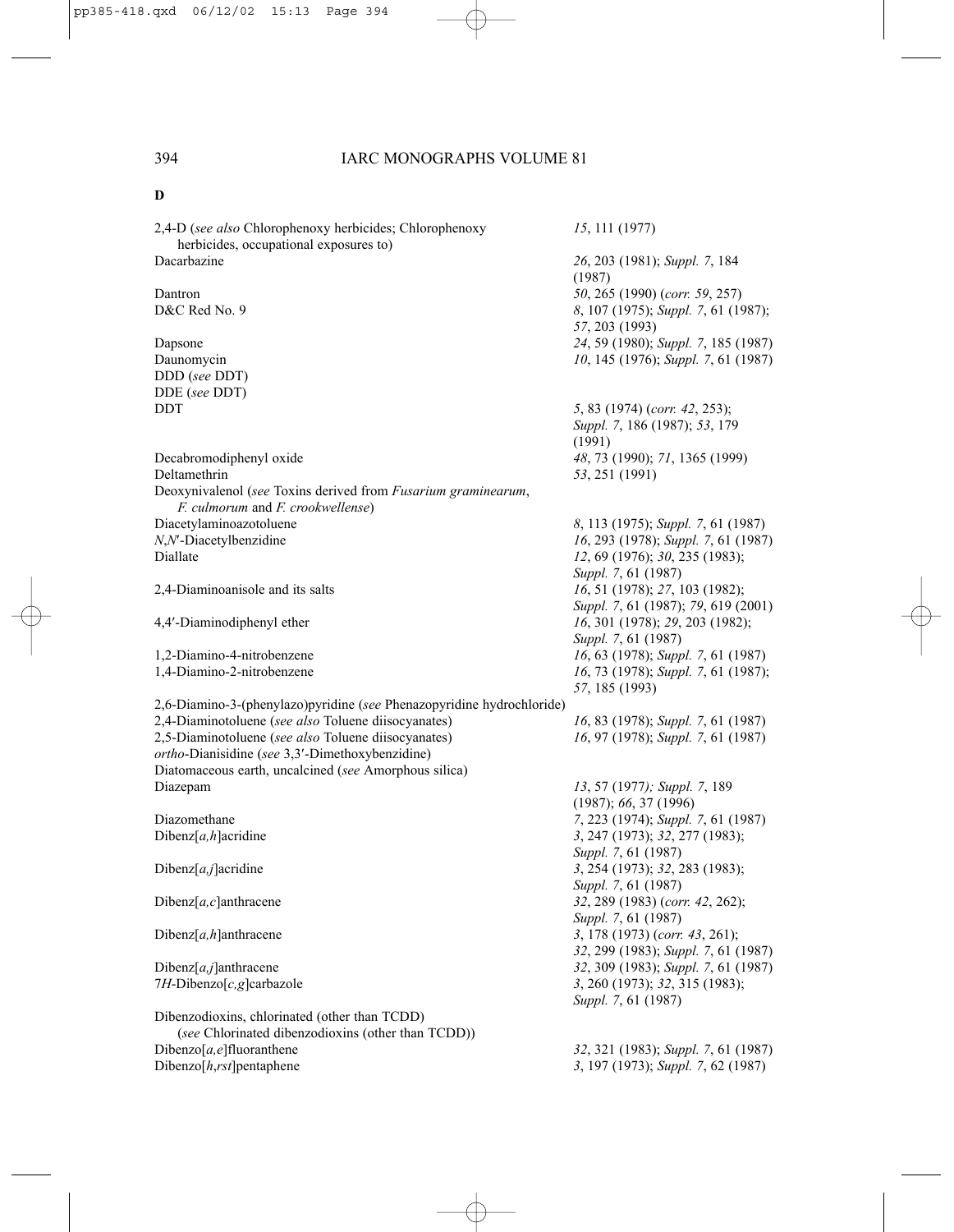Dibenzo-*para*-dioxin *69*, 33 (1997) Dibromoacetonitrile (*see also* Halogenated acetonitriles) *71*, 1369 (1999) 1,2-Dibromo-3-chloropropane *15*, 139 (1977); *20*, 83 (1979);

1,2-Dibromoethane (*see* Ethylene dibromide) 2,3-Dibromopropan-1-ol *77*, 439 (2000) Dichloroacetic acid *63*, 271 (1995) Dichloroacetonitrile (*see also* Halogenated acetonitriles) *71*, 1375 (1999) Dichloroacetylene *39*, 369 (1986); *Suppl. 7*, 62

*meta*-Dichlorobenzene *73*, 223 (1999)

3,3′-Dichloro-4,4′-diaminodiphenyl ether *16*, 309 (1978); *Suppl. 7*, 62 (1987) 1,2-Dichloroethane *20*, 429 (1979); *Suppl. 7*, 62

# Dibenzo[*a,e*]pyrene *3*, 201 (1973); *32*, 327 (1983); *Suppl. 7*, 62 (1987) Dibenzo[*a,h*]pyrene *3*, 207 (1973); *32*, 331 (1983); *Suppl. 7*, 62 (1987) Dibenzo[*a,i*]pyrene *3*, 215 (1973); *32*, 337 (1983); *Suppl. 7*, 62 (1987) Dibenzo[*a,l*]pyrene *3*, 224 (1973); *32*, 343 (1983); *Suppl. 7*, 62 (1987) *Suppl. 7*, 191 (1987); *71*, 479 (1999)

(1987); *71*, 1381 (1999) *ortho*-Dichlorobenzene *7*, 231 (1974); *29*, 213 (1982); *Suppl. 7*, 192 (1987); *73*, 223 (1999) *para*-Dichlorobenzene *7*, 231 (1974); *29*, 215 (1982); *Suppl. 7*, 192 (1987); *73*, 223 (1999) 3,3′-Dichlorobenzidine *4*, 49 (1974); *29*, 239 (1982); *Suppl. 7*, 193 (1987) *trans*-1,4-Dichlorobutene *15*, 149 (1977); *Suppl. 7*, 62 (1987); *71*, 1389 (1999) (1987); *71*, 501 (1999) Dichloromethane *20*, 449 (1979); *41*, 43 (1986); *Suppl. 7*, 194 (1987); *71*, 251 (1999)

2,4-Dichlorophenol (*see* Chlorophenols; Chlorophenols, occupational exposures to; Polychlorophenols and their sodium salts) (2,4-Dichlorophenoxy)acetic acid (*see* 2,4-D) 2,6-Dichloro-*para*-phenylenediamine *39*, 325 (1986); *Suppl. 7*, 62 (1987) 1,2-Dichloropropane *41*, 131 (1986); *Suppl. 7*, 62

1,3-Dichloropropene (technical-grade) *41*, 113 (1986); *Suppl. 7*, 195

Dicofol *30*, 87 (1983); *Suppl. 7*, 62 (1987) Dicyclohexylamine (*see* Cyclamates) Didanosine *76*, 153 (2000) Dieldrin *5*, 125 (1974); *Suppl. 7*, 196 (1987) Dienoestrol (*see also* Nonsteroidal oestrogens) *21*, 161 (1979); *Suppl. 7*, 278

Diepoxybutane (*see also* 1,3-Butadiene) *11*, 115 (1976) (*corr. 42*, 255);

Diesel and gasoline engine exhausts *46*, 41 (1989) Diesel fuels *45*, 219 (1989) (*corr. 47*, 505)

(1987); *71*, 1393 (1999) (1987); *71*, 933 (1999) Dichlorvos *20*, 97 (1979); *Suppl. 7*, 62 (1987); *53*, 267 (1991)

> (1987) *Suppl. 7*, 62 (1987); *71*, 109 (1999)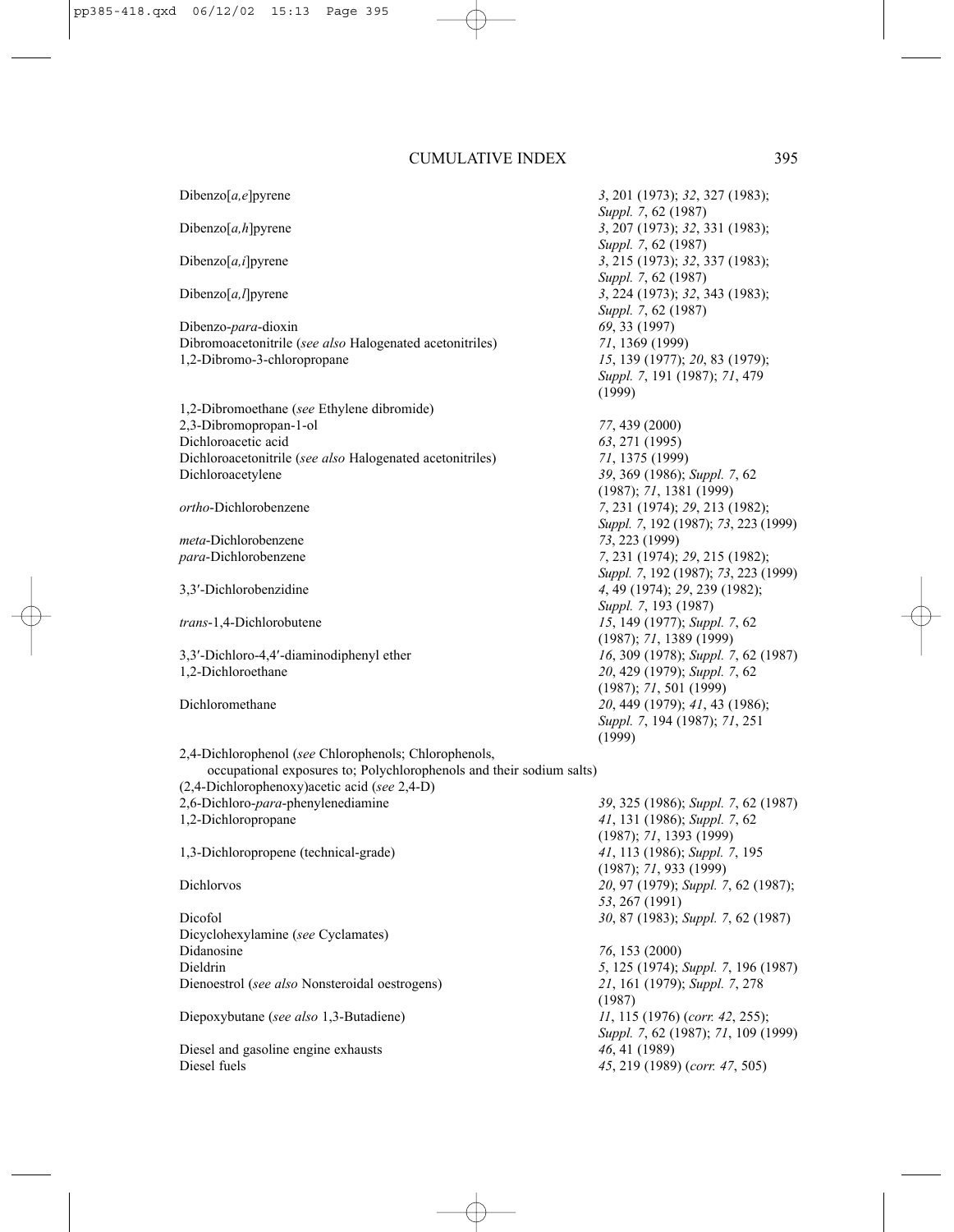Diethanolamine *77*, 349 (2000) Diethyl ether (*see* Anaesthetics, volatile) Di(2-ethylhexyl) adipate *29*, 257 (1982); *Suppl. 7*, 62 (1987); *77*, 149 (2000) Di(2-ethylhexyl) phthalate *29*, 269 (1982) (*corr. 42*, 261); *Suppl. 7*, 62 (1987); *77*, 41 (2000) 1,2-Diethylhydrazine *4*, 153 (1974); *Suppl. 7*, 62 (1987); *71*, 1401 (1999) Diethylstilboestrol *6*, 55 (1974); *21*, 173 (1979) (*corr. 42*, 259); *Suppl. 7*, 273 (1987) Diethylstilboestrol dipropionate (*see* Diethylstilboestrol) Diethyl sulfate *4*, 277 (1974); *Suppl. 7*, 198 (1987); *54*, 213 (1992); *71*, 1405 (1999) *N*,*N*<sup>-</sup>Diethylthiourea *79*, 649 (2001)<br>Diglycidyl resorcinol ether *11*, 125 (1976): Diglycidyl resorcinol ether *11*, 125 (1976); *36*, 181 (1985); *Suppl. 7*, 62 (1987); *71*, 1417 (1999) Dihydrosafrole *1*, 170 (1972); *10*, 233 (1976) *Suppl. 7*, 62 (1987) 1,8-Dihydroxyanthraquinone (*see* Dantron) Dihydroxybenzenes (*see* Catechol; Hydroquinone; Resorcinol) Dihydroxymethylfuratrizine *24*, 77 (1980); *Suppl. 7*, 62 (1987) Diisopropyl sulfate *54*, 229 (1992); *71*, 1421 (1999) Dimethisterone (*see also* Progestins; Sequential oral contraceptives) *6*, 167 (1974); *21*, 377 (1979)) Dimethoxane *15*, 177 (1977); *Suppl. 7*, 62 (1987) 3,3′-Dimethoxybenzidine *4*, 41 (1974); *Suppl. 7*, 198 (1987) 3,3′-Dimethoxybenzidine-4,4′-diisocyanate *39*, 279 (1986); *Suppl. 7*, 62 (1987) *para*-Dimethylaminoazobenzene *8*, 125 (1975); *Suppl. 7*, 62 (1987) *para*-Dimethylaminoazobenzenediazo sodium sulfonate *8*, 147 (1975); *Suppl. 7*, 62 (1987) *trans*-2-[(Dimethylamino)methylimino]-5-[2-(5-nitro-2-furyl)- *7*, 147 (1974) (*corr. 42*, 253); vinyl]-1,3,4-oxadiazole *Suppl. 7*, 62 (1987) 4,4′-Dimethylangelicin plus ultraviolet radiation (*see also Suppl. 7*, 57 (1987) Angelicin and some synthetic derivatives) 4,5′-Dimethylangelicin plus ultraviolet radiation (*see also Suppl. 7*, 57 (1987) Angelicin and some synthetic derivatives) 2,6-Dimethylaniline *57*, 323 (1993) *N,N*-Dimethylaniline *57*, 337 (1993) Dimethylarsinic acid (*see* Arsenic and arsenic compounds) 3,3′-Dimethylbenzidine *1*, 87 (1972); *Suppl. 7*, 62 (1987) Dimethylcarbamoyl chloride *12*, 77 (1976); *Suppl. 7*, 199 (1987); *71*, 531 (1999) Dimethylformamide *47*, 171 (1989); *71*, 545 (1999) 1,1-Dimethylhydrazine *4*, 137 (1974); *Suppl. 7*, 62 (1987); *71*, 1425 (1999) 1,2-Dimethylhydrazine *4*, 145 (1974) (*corr. 42*, 253); *Suppl. 7*, 62 (1987); *71*, 947 (1999) Dimethyl hydrogen phosphite *48*, 85 (1990); *71*, 1437 (1999) 1,4-Dimethylphenanthrene *32*, 349 (1983); *Suppl. 7*, 62 (1987) Dimethyl sulfate *4*, 271 (1974); *Suppl. 7*, 200 (1987); *71*, 575 (1999) 3,7-Dinitrofluoranthene *46*, 189 (1989); *65*, 297 (1996) 3,9-Dinitrofluoranthene *46*, 195 (1989); *65*, 297 (1996)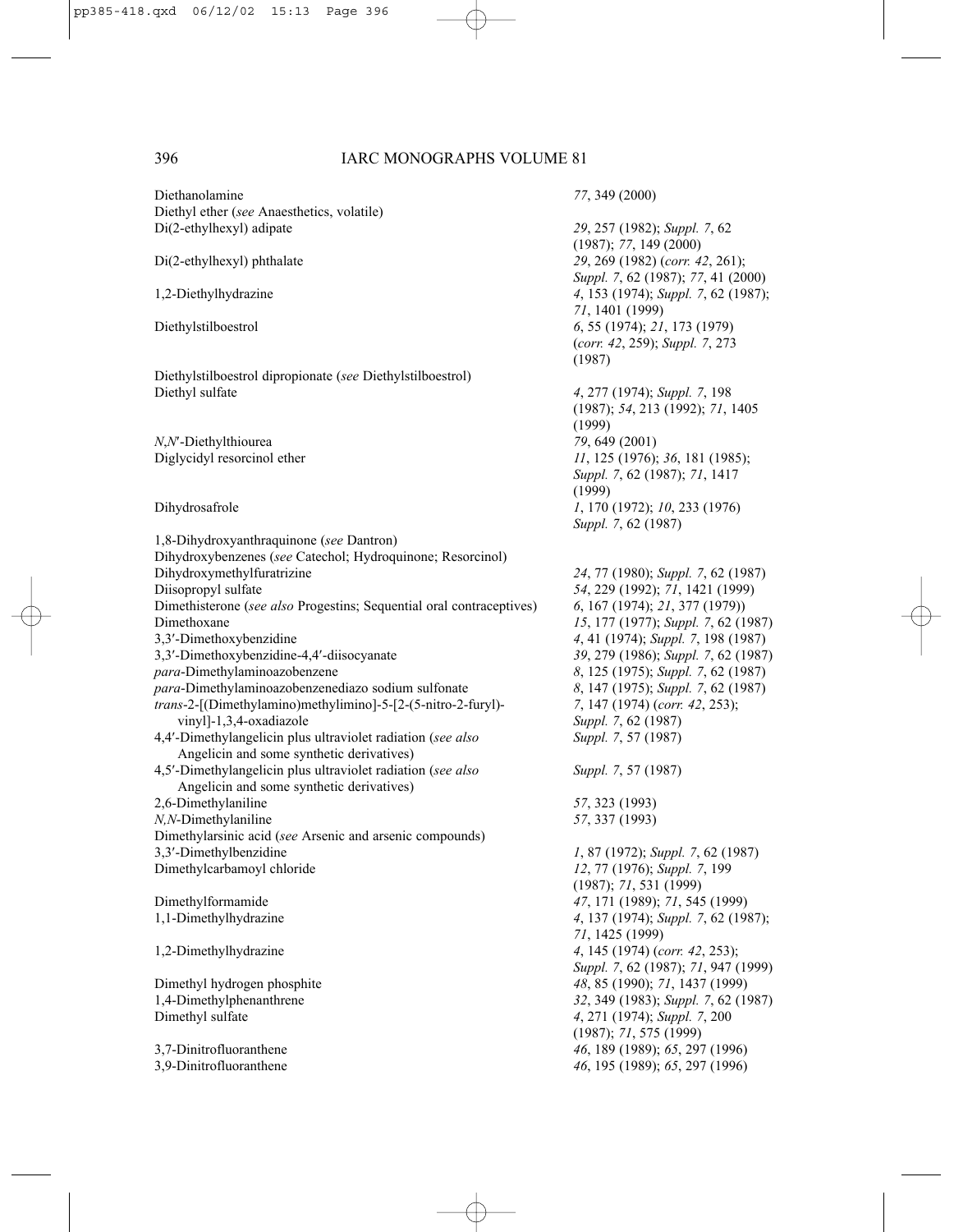1,3-Dinitropyrene *46*, 201 (1989) 1,6-Dinitropyrene *46*, 215 (1989) 1,8-Dinitropyrene *33*, 171 (1984); *Suppl. 7*, 63 (1987); *46*, 231 (1989) Dinitrosopentamethylenetetramine *11*, 241 (1976); *Suppl. 7*, 63 (1987) 2,4-Dinitrotoluene *65*, 309 (1996) (*corr. 66*, 485) 2,6-Dinitrotoluene *65*, 309 (1996) (*corr. 66*, 485) 3,5-Dinitrotoluene *65*, 309 (1996) 1,4-Dioxane *11*, 247 (1976); *Suppl. 7*, 201 (1987); *71*, 589 (1999) 2,4′-Diphenyldiamine *16*, 313 (1978); *Suppl. 7*, 63 (1987) Direct Black 38 (*see also* Benzidine-based dyes) *29*, 295 (1982) (*corr. 42*, 261) Direct Blue 6 (*see also* Benzidine-based dyes) *29*, 311 (1982) Direct Brown 95 (*see also* Benzidine-based dyes) *29*, 321 (1982) Disperse Blue 1 *48*, 139 (1990) Disperse Yellow 3 *8*, 97 (1975); *Suppl. 7*, 60 (1987); *48*, 149 (1990) Disulfiram *12*, 85 (1976); *Suppl. 7*, 63 (1987) Dithranol *13*, 75 (1977); *Suppl. 7*, 63 (1987) Divinyl ether (*see* Anaesthetics, volatile) Doxefazepam *66*, 97 (1996) Doxylamine succinate *79*, 145 (2001) Droloxifene *66*, 241 (1996) Dry cleaning *63*, 33 (1995) Dulcin *12*, 97 (1976); *Suppl. 7*, 63 (1987) **E** Endrin *5*, 157 (1974); *Suppl. 7*, 63 (1987) Enflurane (*see* Anaesthetics, volatile) Eosin *15*, 183 (1977); *Suppl. 7*, 63 (1987) Epichlorohydrin *11*, 131 (1976) (*corr. 42*, 256); *Suppl. 7*, 202 (1987); *71*, 603 (1999) 1,2-Epoxybutane *47*, 217 (1989); *71*, 629 (1999) 1-Epoxyethyl-3,4-epoxycyclohexane (*see* 4-Vinylcyclohexene diepoxide) 3,4-Epoxy-6-methylcyclohexylmethyl 3,4-epoxy-6-methyl- *11*, 147 (1976); *Suppl. 7*, 63 cyclohexane carboxylate (1987); *71*, 1441 (1999) *cis*-9,10-Epoxystearic acid *11*, 153 (1976); *Suppl. 7*, 63 (1987); *71*, 1443 (1999) Epstein-Barr virus *70*, 47 (1997) *d*-Equilenin *72*, 399 (1999) Equilin *72*, 399 (1999) Erionite *42*, 225 (1987); *Suppl. 7*, 203 (1987) Estazolam *66*, 105 (1996) Ethinyloestradiol *6*, 77 (1974); *21*, 233 (1979); *Suppl. 7*, 286 (1987); *72*, 49 (1999) Ethionamide *13*, 83 (1977); *Suppl. 7*, 63 (1987) Ethyl acrylate *19*, 57 (1979); *39*, 81 (1986); *Suppl. 7*, 63 (1987); *71*, 1447 (1999) Ethylbenzene *77*, 227 (2000)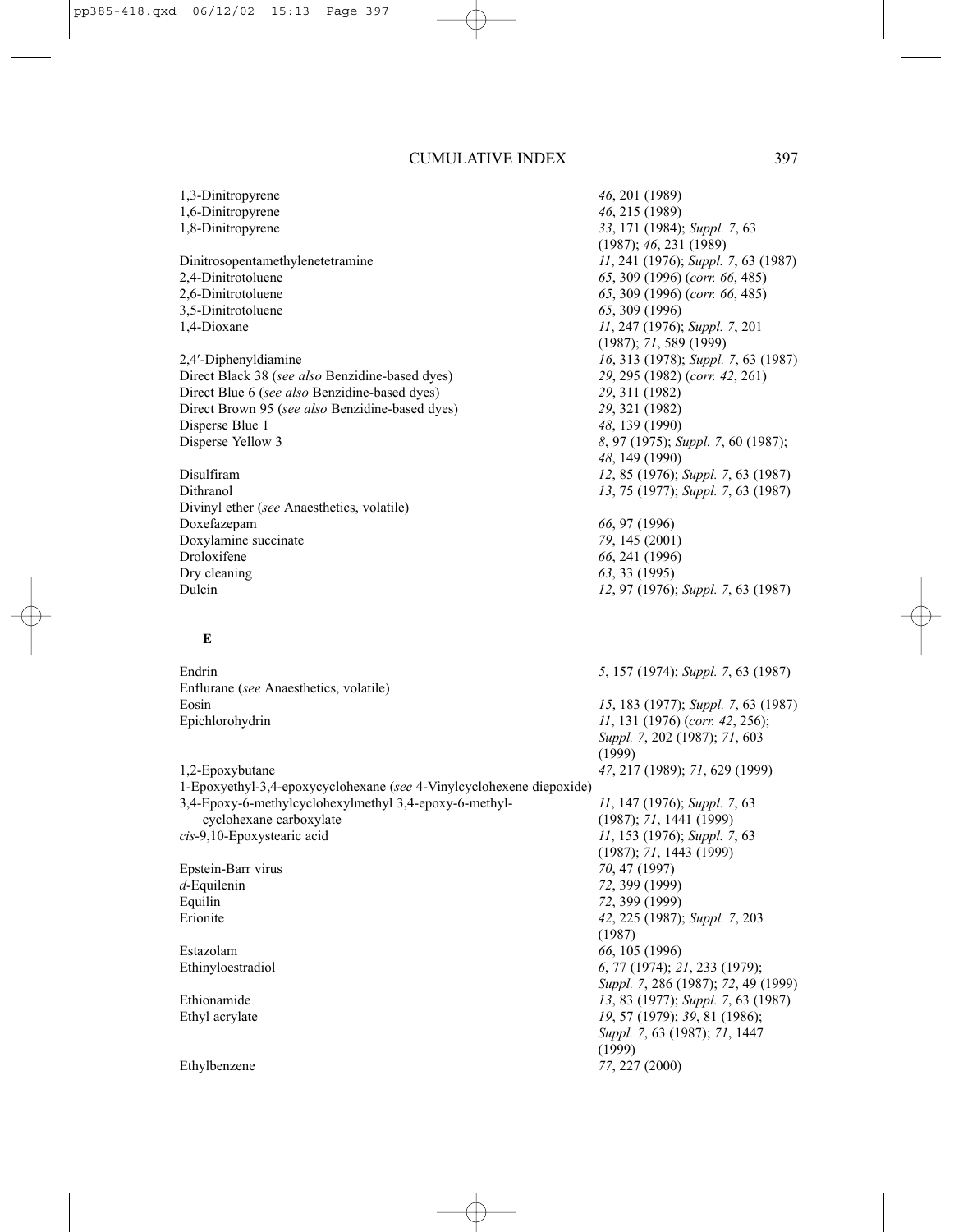2-Ethylhexyl acrylate *60*, 475 (1994)

Ethyl selenac (*see also* Selenium and selenium compounds) *12*, 107 (1976); *Suppl. 7*, 63 (1987) Ethyl tellurac *12*, 115 (1976); *Suppl. 7*, 63 (1987) Ethynodiol diacetate *6*, 173 (1974); *21*, 387 (1979);

Etoposide *76*, 177 (2000) Eugenol *36*, 75 (1985); *Suppl. 7*, 63 (1987) Evans blue *8*, 151 (1975); *Suppl. 7*, 63 (1987) Extremely low-frequency electric fields *80* (2002) Extremely low-frequency magnetic fields *80* (2002)

#### **F**

Fenvalerate *53*, 309 (1991)

Ferric oxide *1*, 29 (1972); *Suppl. 7*, 216 (1987) Ferrochromium (*see* Chromium and chromium compounds) Fluometuron *30*, 245 (1983); *Suppl. 7*, 63 (1987) Fluoranthene *32*, 355 (1983); *Suppl. 7*, 63 (1987) Fluorene *32*, 365 (1983); *Suppl. 7*, 63 (1987) Fluorescent lighting (exposure to) (*see* Ultraviolet radiation) Fluorides (inorganic, used in drinking-water) *27*, 237 (1982); *Suppl. 7*, 208

Fluorspar (*see* Fluorides) Fluosilicic acid (*see* Fluorides) Fluroxene (*see* Anaesthetics, volatile) Foreign bodies *74* (1999) Formaldehyde *29*, 345 (1982); *Suppl. 7*, 211

2-(2-Formylhydrazino)-4-(5-nitro-2-furyl)thiazole *7*, 151 (1974) (*corr. 42*, 253);

Frusemide (*see* Furosemide)

Ethylene *19*, 157 (1979); *Suppl. 7*, 63 (1987); *60*, 45 (1994); *71*, 1447 (1999) Ethylene dibromide *15*, 195 (1977); *Suppl. 7*, 204 (1987); *71*, 641 (1999) Ethylene oxide *11*, 157 (1976); *36*, 189 (1985) (*corr. 42*, 263); *Suppl. 7*, 205 (1987); *60*, 73 (1994) Ethylene sulfide *11*, 257 (1976); *Suppl. 7*, 63 (1987) Ethylenethiourea *7*, 45 (1974); *Suppl. 7*, 207 (1987); *79*, 659 (2001) Ethyl methanesulfonate *7*, 245 (1974); *Suppl. 7*, 63 (1987) *N*-Ethyl-*N*-nitrosourea *1*, 135 (1972); *17*, 191 (1978); *Suppl. 7*, 63 (1987) *Suppl. 7*, 292 (1987); *72*, 49 (1999)

Fast Green FCF *16*, 187 (1978); *Suppl. 7*, 63 (1987) *12*, 121 (1976) (*corr. 42*, 256); *Suppl. 7*, 63 (1987)

(1987) 5-Fluorouracil *26*, 217 (1981); *Suppl. 7*, 210 (1987)

> (1987); *62*, 217 (1995) (*corr. 65*, 549; *corr. 66*, 485) *Suppl. 7*, 63 (1987)

Fuel oils (heating oils) *45*, 239 (1989) (*corr. 47*, 505)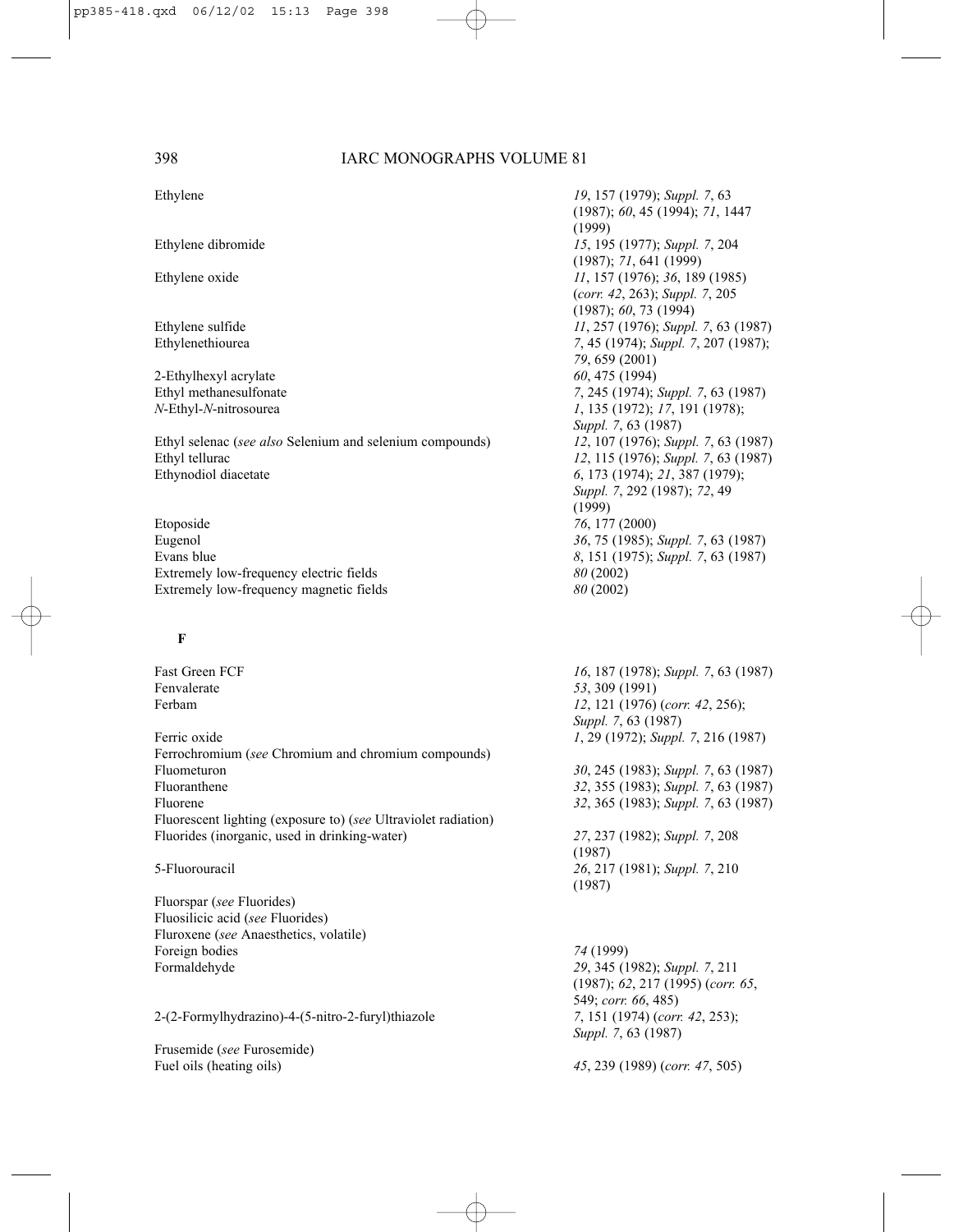Fumonisin B1 (*see* Toxins derived from *Fusarium moniliforme*) Fumonisin B2 (*see* Toxins derived from *Fusarium moniliforme*) Furazolidone *31*, 141 (1983); *Suppl. 7*, 63 (1987) Furfural *63*, 409 (1995) Furniture and cabinet-making *25*, 99 (1981); *Suppl. 7*, 380 (1987) Furosemide *50*, 277 (1990) 2-(2-Furyl)-3-(5-nitro-2-furyl)acrylamide (*see* AF-2) Fusarenon-X (*see* Toxins derived from *Fusarium graminearum*, *F. culmorum* and *F. crookwellense*) Fusarenone-X (*see* Toxins derived from *Fusarium graminearum*, *F. culmorum* and *F. crookwellense*) Fusarin C (*see* Toxins derived from *Fusarium moniliforme*)

### **G**

| Gamma $(y)$ -radiation<br>Gasoline                                                                    | 75, 121 (2000)<br>45, 159 (1989) (corr. 47, 505)            |
|-------------------------------------------------------------------------------------------------------|-------------------------------------------------------------|
| Gasoline engine exhaust (see Diesel and gasoline engine exhausts)<br>Gemfibrozil                      | 66, 427 (1996)                                              |
| Glass fibres (see Man-made mineral fibres)<br>Glass manufacturing industry, occupational exposures in | 58, 347 (1993)                                              |
| Glass wool (see Man-made vitreous fibres)<br>Glass filaments (see Man-made mineral fibres)            |                                                             |
| $Glu-P-1$                                                                                             | 40, 223 (1986); Suppl. 7, 64 (1987)                         |
| $Glu-P-2$                                                                                             | 40, 235 (1986); Suppl. 7, 64 (1987)                         |
| L-Glutamic acid, 5-[2-(4-hydroxymethyl)phenylhydrazide]<br>(see Agaritine)                            |                                                             |
| Glycidaldehyde                                                                                        | 11, 175 (1976); Suppl. 7, 64<br>(1987); 71, 1459 (1999)     |
| Glycidol                                                                                              | 77, 469 (2000)                                              |
| Glycidyl ethers                                                                                       | 47, 237 (1989); 71, 1285, 1417,<br>1525, 1539 (1999)        |
| Glycidyl oleate                                                                                       | 11, 183 (1976); Suppl. 7, 64 (1987)                         |
| Glycidyl stearate                                                                                     | 11, 187 (1976); Suppl. 7, 64 (1987)                         |
| Griseofulvin                                                                                          | 10, 153 (1976); Suppl. 7, 64, 391<br>(1987); 79, 289 (2001) |
| Guinea Green B                                                                                        | 16, 199 (1978); Suppl. 7, 64 (1987)                         |
| Gyromitrin                                                                                            | 31, 163 (1983); Suppl. 7, 64, 391<br>(1987)                 |
| H                                                                                                     |                                                             |
| Haematite                                                                                             | 1, 29 (1972); Suppl. 7, 216 (1987)                          |
| Haematite and ferric oxide                                                                            | Suppl. 7, 216 (1987)                                        |
| Haematite mining, underground, with exposure to radon                                                 | 1, 29 (1972); Suppl. 7, 216 (1987)                          |
| Hairdressers and barbers (occupational exposure as)                                                   | 57, 43 (1993)                                               |
| Hair dyes, epidemiology of                                                                            | 16, 29 (1978); 27, 307 (1982);                              |
| Halogenated acetonitriles                                                                             | 52, 269 (1991); 71, 1325, 1369,<br>1375, 1533 (1999)        |
| Halothane (see Anaesthetics, volatile)                                                                |                                                             |

HC Blue No. 1 *57*, 129 (1993)

Furan *63*, 393 (1995)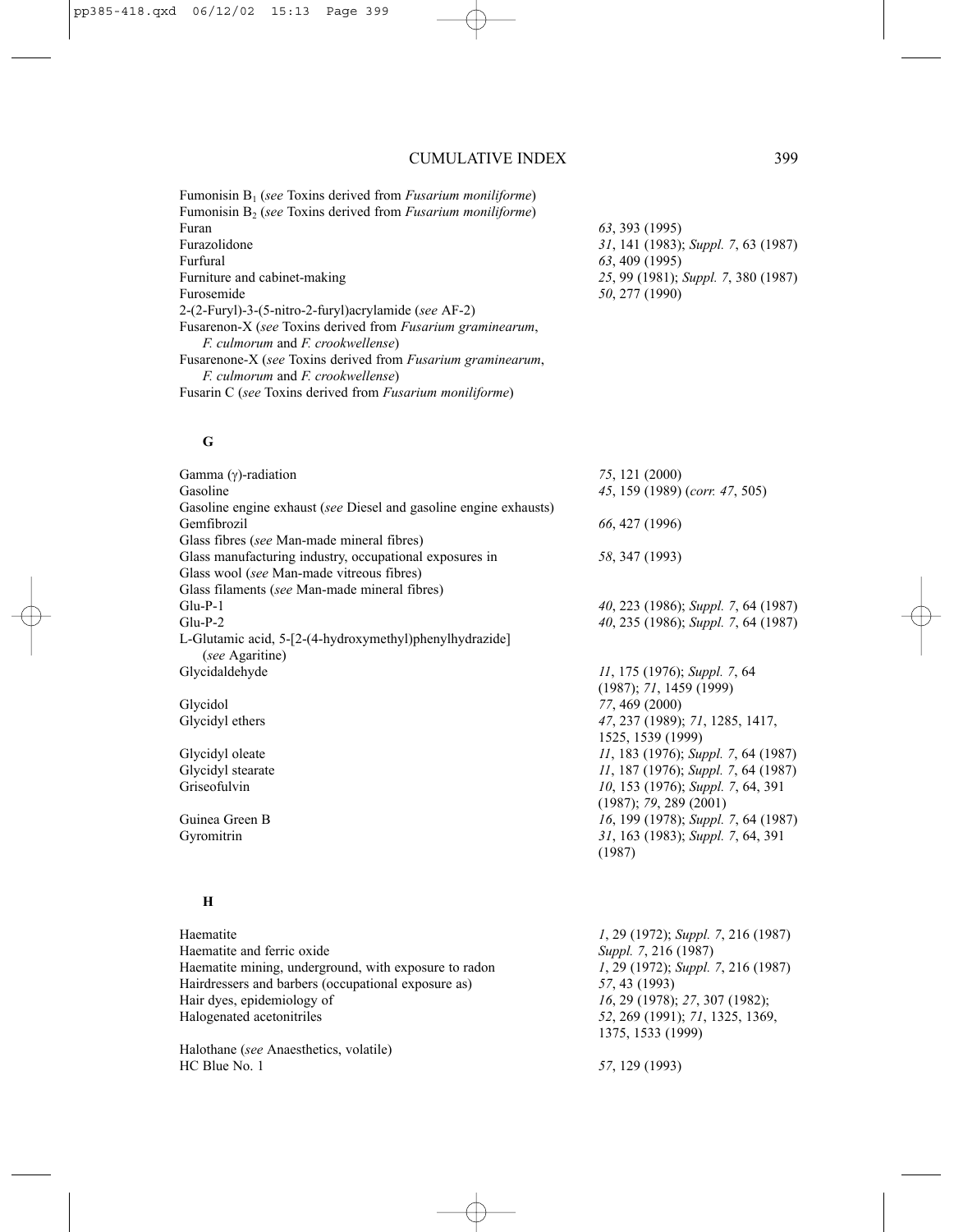| HC Blue No. 2                                                       | 57, 143 (1993)                       |
|---------------------------------------------------------------------|--------------------------------------|
| $\alpha$ -HCH (see Hexachlorocyclohexanes)                          |                                      |
| β-HCH (see Hexachlorocyclohexanes)                                  |                                      |
| γ-HCH (see Hexachlorocyclohexanes)                                  |                                      |
| HC Red No. 3                                                        | 57, 153 (1993)                       |
| HC Yellow No. 4                                                     | 57, 159 (1993)                       |
| Heating oils (see Fuel oils)                                        |                                      |
| Helicobacter pylori (infection with)                                | 61, 177 (1994)                       |
| Hepatitis B virus                                                   | 59, 45 (1994)                        |
| Hepatitis C virus                                                   | 59, 165 (1994)                       |
| Hepatitis D virus                                                   | 59, 223 (1994)                       |
| Heptachlor (see also Chlordane/Heptachlor)                          | 5, 173 (1974); 20, 129 (1979)        |
| Hexachlorobenzene                                                   | 20, 155 (1979); Suppl. 7, 219        |
|                                                                     | (1987); 79, 493 (2001)               |
| Hexachlorobutadiene                                                 | 20, 179 (1979); Suppl. 7, 64 (1987); |
|                                                                     |                                      |
|                                                                     | 73, 277 (1999)                       |
| Hexachlorocyclohexanes                                              | 5, 47 (1974); 20, 195 (1979)         |
|                                                                     | (corr. 42, 258); Suppl. 7, 220       |
|                                                                     | (1987)                               |
| Hexachlorocyclohexane, technical-grade (see Hexachlorocyclohexanes) |                                      |
| Hexachloroethane                                                    | 20, 467 (1979); Suppl. 7, 64 (1987); |
|                                                                     | 73, 295 (1999)                       |
| Hexachlorophene                                                     | 20, 241 (1979); Suppl. 7, 64 (1987)  |
| Hexamethylphosphoramide                                             | 15, 211 (1977); Suppl. 7, 64         |
|                                                                     | (1987); 71, 1465 (1999)              |
| Hexoestrol (see also Nonsteroidal oestrogens)                       | Suppl. 7, 279 (1987)                 |
| Hormonal contraceptives, progestogens only                          | 72, 339 (1999)                       |
| Human herpesvirus 8                                                 | 70, 375 (1997)                       |
| Human immunodeficiency viruses                                      | 67, 31 (1996)                        |
| Human papillomaviruses                                              | 64 (1995) (corr. 66, 485)            |
| Human T-cell lymphotropic viruses                                   | 67, 261 (1996)                       |
| Hycanthone mesylate                                                 | 13, 91 (1977); Suppl. 7, 64 (1987)   |
| Hydralazine                                                         | 24, 85 (1980); Suppl. 7, 222 (1987)  |
| Hydrazine                                                           | 4, 127 (1974); Suppl. 7, 223         |
|                                                                     | (1987); 71, 991 (1999)               |
| Hydrochloric acid                                                   | 54, 189 (1992)                       |
| Hydrochlorothiazide                                                 | <i>50</i> , 293 (1990)               |
| Hydrogen peroxide                                                   | 36, 285 (1985); Suppl. 7, 64         |
|                                                                     | (1987); 71, 671 (1999)               |
| Hydroquinone                                                        | 15, 155 (1977); Suppl. 7, 64         |
|                                                                     | (1987); 71, 691 (1999)               |
| 4-Hydroxyazobenzene                                                 | 8, 157 (1975); Suppl. 7, 64 (1987)   |
| $17\alpha$ -Hydroxyprogesterone caproate (see also Progestins)      | 21, 399 (1979) (corr. 42, 259)       |
| 8-Hydroxyquinoline                                                  | 13, 101 (1977); Suppl. 7, 64 (1987)  |
| 8-Hydroxysenkirkine                                                 | 10, 265 (1976); Suppl. 7, 64 (1987)  |
| Hydroxyurea                                                         | 76, 347 (2000)                       |
| Hypochlorite salts                                                  | 52, 159 (1991)                       |
|                                                                     |                                      |
|                                                                     |                                      |
| 1                                                                   |                                      |
|                                                                     |                                      |

3, 229 (1973); 32, 373 (1983);

*Suppl. 7*, 64 (1987)

Implants, surgical *74*, 1999<br>Indeno[1,2,3-*cd*] pyrene 3, 229 (19)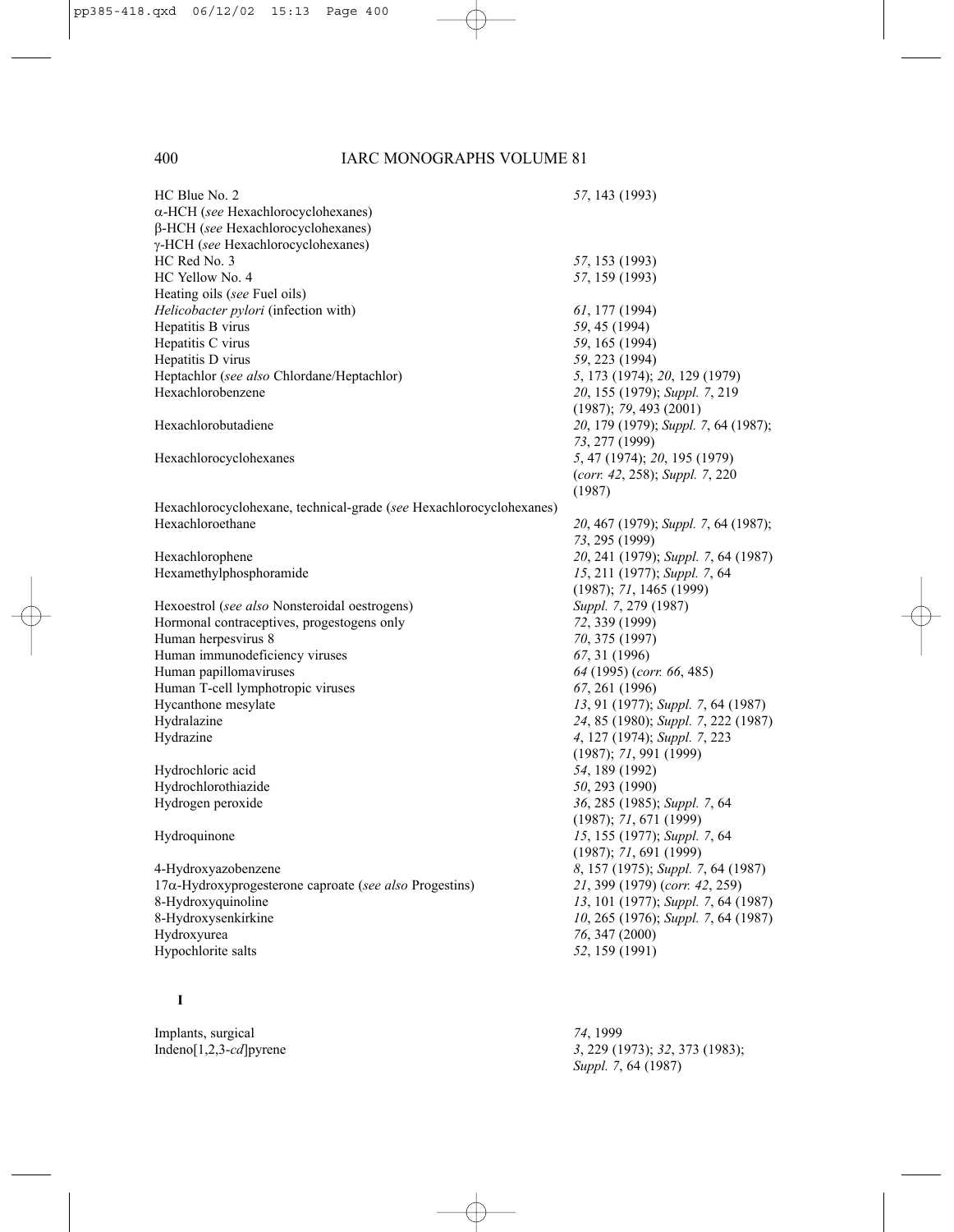| Inorganic acids (see Sulfuric acid and other strong inorganic acids, |                                                        |
|----------------------------------------------------------------------|--------------------------------------------------------|
| occupational exposures to mists and vapours from)                    |                                                        |
| Insecticides, occupational exposures in spraying and application of  | 53, 45 (1991)                                          |
| Insulation glass wool (see Man-made vitreous fibres)                 |                                                        |
| Ionizing radiation (see Neutrons, $\gamma$ - and X-radiation)        |                                                        |
| IQ                                                                   | 40, 261 (1986); Suppl. 7, 64<br>(1987); 56, 165 (1993) |
| Iron and steel founding                                              | 34, 133 (1984); Suppl. 7, 224<br>(1987)                |
| Iron-dextran complex                                                 | 2, 161 (1973); Suppl. 7, 226 (1987)                    |
| Iron-dextrin complex                                                 | 2, 161 (1973) (corr. 42, 252);<br>Suppl. 7, 64 (1987)  |
| Iron oxide (see Ferric oxide)                                        |                                                        |
| Iron oxide, saccharated (see Saccharated iron oxide)                 |                                                        |
| Iron sorbitol-citric acid complex                                    | 2, 161 (1973); Suppl. 7, 64 (1987)                     |
| Isatidine                                                            | 10, 269 (1976); Suppl. 7, 65 (1987)                    |
| Isoflurane (see Anaesthetics, volatile)                              |                                                        |
| Isoniazid (see Isonicotinic acid hydrazide)                          |                                                        |
| Isonicotinic acid hydrazide                                          | 4, 159 (1974); Suppl. 7, 227 (1987)                    |
| Isophosphamide                                                       | 26, 237 (1981); Suppl. 7, 65 (1987)                    |
| Isoprene                                                             | 60, 215 (1994); 71, 1015 (1999)                        |
| Isopropanol                                                          | 15, 223 (1977); Suppl. 7, 229                          |
|                                                                      | (1987); 71, 1027 (1999)                                |
| Isopropanol manufacture (strong-acid process)                        | Suppl. 7, 229 (1987)                                   |
| (see also Isopropanol; Sulfuric acid and other strong inorganic      |                                                        |
| acids, occupational exposures to mists and vapours from)             |                                                        |
| Isopropyl oils                                                       | 15, 223 (1977); Suppl. 7, 229                          |
|                                                                      | (1987); 71, 1483 (1999)                                |
| Isosafrole                                                           | 1, 169 (1972); 10, 232 (1976);                         |
|                                                                      | Suppl. 7, 65 (1987)                                    |
|                                                                      |                                                        |
| J                                                                    |                                                        |
| Jacobine                                                             | 10, 275 (1976); Suppl. 7, 65 (1987)                    |
| Jet fuel                                                             | 45, 203 (1989)                                         |
| Joinery (see Carpentry and joinery)                                  |                                                        |
|                                                                      |                                                        |
| K                                                                    |                                                        |
| Kaempferol                                                           | 31, 171 (1983); Suppl. 7, 65 (1987)                    |
| Kaposi's sarcoma herpesvirus                                         | 70, 375 (1997)                                         |
| Kepone (see Chlordecone)                                             |                                                        |
| Kojic acid                                                           | 79, 605 (2001)                                         |
|                                                                      |                                                        |
| L                                                                    |                                                        |
| Lasiocarpine                                                         | 10, 281 (1976); Suppl. 7, 65 (1987)                    |
| Lauroyl peroxide                                                     | 36, 315 (1985); Suppl. 7, 65                           |
|                                                                      | (1987); 71, 1485 (1999)                                |
| Lead acetate (see Lead and lead compounds)                           |                                                        |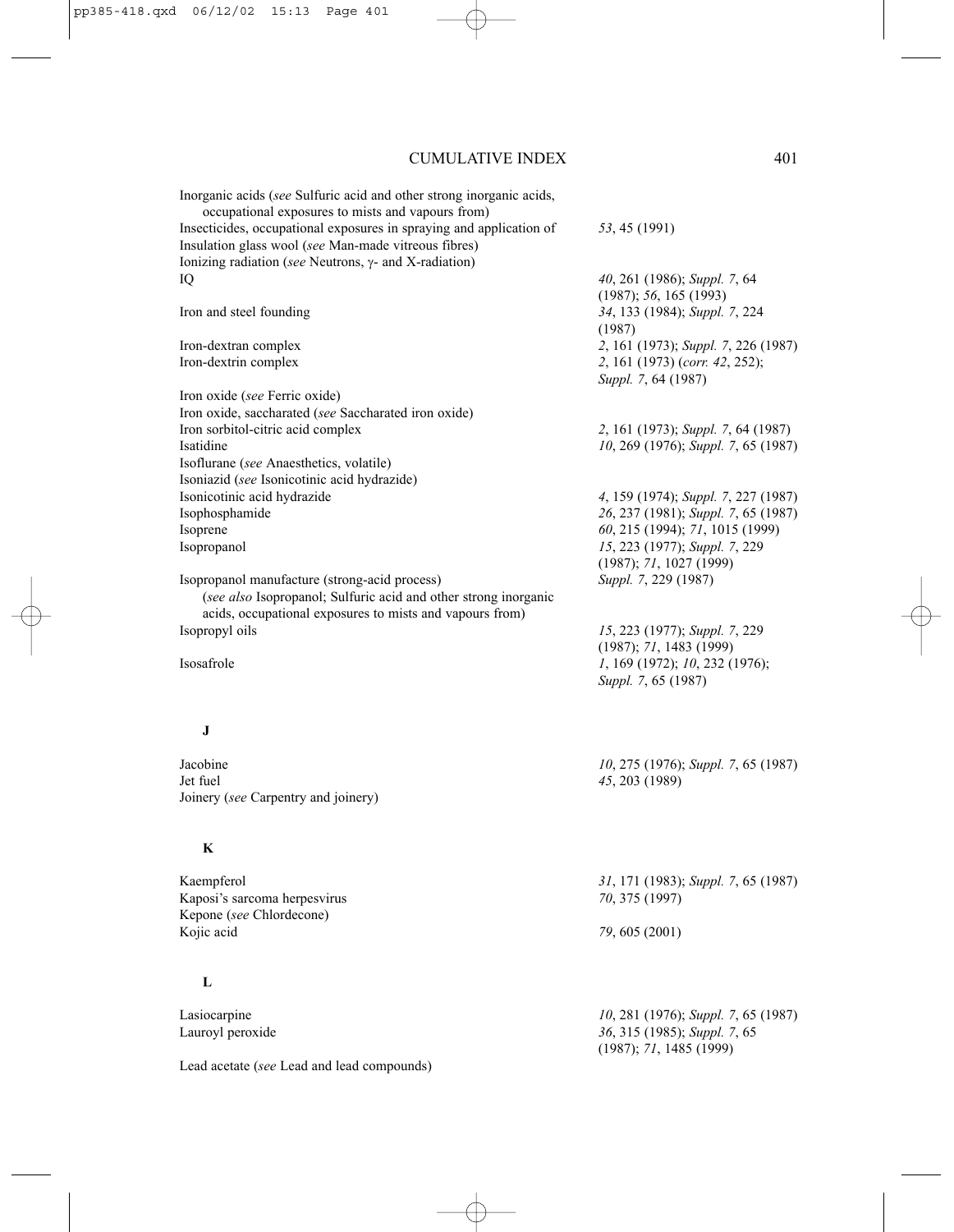150 (1973); *12*, 131 (1976); *23*, 40, 208, 209, 325 (1980); *Suppl. 7*, 230 (1987) Lead arsenate (*see* Arsenic and arsenic compounds) Lead carbonate (*see* Lead and lead compounds) Lead chloride (*see* Lead and lead compounds) Lead chromate (*see* Chromium and chromium compounds) Lead chromate oxide (*see* Chromium and chromium compounds) Lead naphthenate (*see* Lead and lead compounds) Lead nitrate (*see* Lead and lead compounds) Lead oxide (*see* Lead and lead compounds) Lead phosphate (*see* Lead and lead compounds) Lead subacetate (*see* Lead and lead compounds) Lead tetroxide (*see* Lead and lead compounds) Leather goods manufacture *25*, 279 (1981); *Suppl. 7*, 235 (1987) Leather industries *25*, 199 (1981); *Suppl. 7*, 232 (1987) Leather tanning and processing *25*, 201 (1981); *Suppl. 7*, 236 (1987) Ledate (*see also* Lead and lead compounds) *12*, 131 (1976) Levonorgestrel *72*, 49 (1999) Light Green SF *16*, 209 (1978); *Suppl. 7*, 65 (1987) *d*-Limonene *56*, 135 (1993); *73*, 307 (1999) Lindane (*see* Hexachlorocyclohexanes) Liver flukes (*see Clonorchis sinensis*, *Opisthorchis felineus* and *Opisthorchis viverrini*) Lumber and sawmill industries (including logging) *25*, 49 (1981); *Suppl. 7*, 383 (1987) Luteoskyrin *10*, 163 (1976); *Suppl. 7*, 65 (1987) Lynoestrenol *21*, 407 (1979); *Suppl. 7*, 293 (1987); *72*, 49 (1999)

# **M**

Magenta, manufacture of (*see also* Magenta) *Suppl. 7*, 238 (1987); *57*, 215

Malondialdehyde (*see* Malonaldehyde) Maneb *12*, 137 (1976); *Suppl. 7*, 65 (1987) Man-made mineral fibres (*see* Man-made vitreous fibres) Mannomustine *9*, 157 (1975); *Suppl. 7*, 65 (1987) Mate *51*, 273 (1991) MCPA (*see also* Chlorophenoxy herbicides; Chlorophenoxy *30*, 255 (1983) herbicides, occupational exposures to)

Magenta *4*, 57 (1974) (*corr. 42*, 252);

*Suppl. 7*, 238 (1987); *57*, 215 (1993) (1993) Malathion *30*, 103 (1983); *Suppl. 7*, 65 (1987) Maleic hydrazide *4*, 173 (1974) (*corr. 42*, 253); *Suppl. 7*, 65 (1987) Malonaldehyde *36*, 163 (1985); *Suppl. 7*, 65 (1987); *71*, 1037 (1999)

Man-made vitreous fibres *43*, 39 (1988); *81* (2002)

Lead and lead compounds (*see also* Foreign bodies) *1*, 40 (1972) (*corr. 42*, 251); *2*, 52,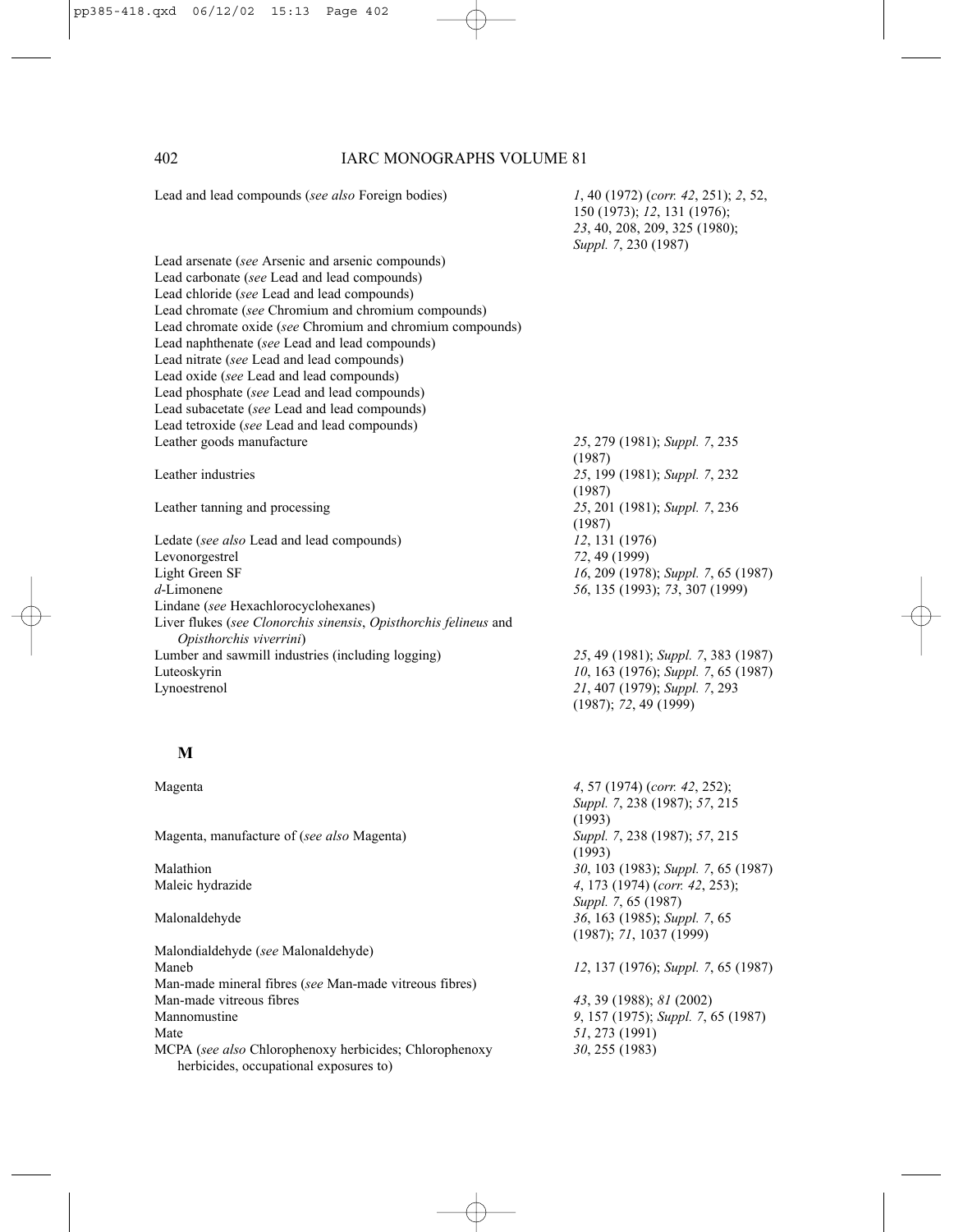| MeA- $\alpha$ -C<br>Medphalan<br>Medroxyprogesterone acetate                                        | 40, 253 (1986); Suppl. 7, 65 (1987)<br>9, 168 (1975); Suppl. 7, 65 (1987)<br>6, 157 (1974); 21, 417 (1979)<br>(corr. 42, 259); Suppl. 7, 289<br>(1987); 72, 339(1999) |
|-----------------------------------------------------------------------------------------------------|-----------------------------------------------------------------------------------------------------------------------------------------------------------------------|
| Megestrol acetate<br>MeIQ                                                                           | Suppl. 7, 293 (1987); 72, 49 (1999)<br>40, 275 (1986); Suppl. 7, 65<br>(1987); 56, 197 (1993)                                                                         |
| MeIQx                                                                                               | 40, 283 (1986); Suppl. 7, 65 (1987)<br>56, 211 (1993)                                                                                                                 |
| Melamine                                                                                            | 39, 333 (1986); Suppl. 7, 65<br>(1987); 73, 329 (1999)                                                                                                                |
| Melphalan                                                                                           | 9, 167 (1975); Suppl. 7, 239 (1987)                                                                                                                                   |
| 6-Mercaptopurine                                                                                    | 26, 249 (1981); Suppl. 7, 240<br>(1987)                                                                                                                               |
| Mercuric chloride (see Mercury and mercury compounds)                                               |                                                                                                                                                                       |
| Mercury and mercury compounds                                                                       | 58, 239 (1993)                                                                                                                                                        |
| Merphalan<br>Mestranol                                                                              | 9, 169 (1975); Suppl. 7, 65 (1987)<br>6, 87 (1974); 21, 257 (1979)                                                                                                    |
|                                                                                                     | (corr. 42, 259); Suppl. 7, 288<br>(1987); 72, 49 (1999)                                                                                                               |
| Metabisulfites (see Sulfur dioxide and some sulfites, bisulfites<br>and metabisulfites)             |                                                                                                                                                                       |
| Metallic mercury (see Mercury and mercury compounds)                                                |                                                                                                                                                                       |
| Methanearsonic acid, disodium salt (see Arsenic and arsenic compounds)                              |                                                                                                                                                                       |
| Methanearsonic acid, monosodium salt (see Arsenic and arsenic                                       |                                                                                                                                                                       |
| compounds                                                                                           |                                                                                                                                                                       |
| Methimazole                                                                                         | 79, 53 (2001)                                                                                                                                                         |
| Methotrexate                                                                                        | 26, 267 (1981); Suppl. 7, 241<br>(1987)                                                                                                                               |
| Methoxsalen (see 8-Methoxypsoralen)                                                                 |                                                                                                                                                                       |
| Methoxychlor                                                                                        | 5, 193 (1974); 20, 259 (1979);<br>Suppl. 7, 66 (1987)                                                                                                                 |
| Methoxyflurane (see Anaesthetics, volatile)                                                         |                                                                                                                                                                       |
| 5-Methoxypsoralen                                                                                   | 40, 327 (1986); Suppl. 7, 242<br>(1987)                                                                                                                               |
| 8-Methoxypsoralen (see also 8-Methoxypsoralen plus ultraviolet<br>radiation)                        | 24, 101 (1980)                                                                                                                                                        |
| 8-Methoxypsoralen plus ultraviolet radiation                                                        | Suppl. 7, 243 (1987)                                                                                                                                                  |
| Methyl acrylate                                                                                     | 19, 52 (1979); 39, 99 (1986);                                                                                                                                         |
|                                                                                                     | Suppl. 7, 66 (1987); 71, 1489<br>(1999)                                                                                                                               |
| 5-Methylangelicin plus ultraviolet radiation (see also Angelicin<br>and some synthetic derivatives) | Suppl. 7, 57 (1987)                                                                                                                                                   |
| 2-Methylaziridine                                                                                   | 9, 61 (1975); Suppl. 7, 66 (1987);<br>71, 1497 (1999)                                                                                                                 |
| Methylazoxymethanol acetate (see also Cycasin)                                                      | 1, 164 (1972); 10, 131 (1976);<br>Suppl. 7, 66 (1987)                                                                                                                 |
| Methyl bromide                                                                                      | 41, 187 (1986) (corr. 45, 283);<br>Suppl. 7, 245 (1987); 71, 721                                                                                                      |
|                                                                                                     | (1999)                                                                                                                                                                |
| Methyl tert-butyl ether                                                                             | 73, 339 (1999)                                                                                                                                                        |
| Methyl carbamate                                                                                    | 12, 151 (1976); Suppl. 7, 66 (1987)                                                                                                                                   |
|                                                                                                     |                                                                                                                                                                       |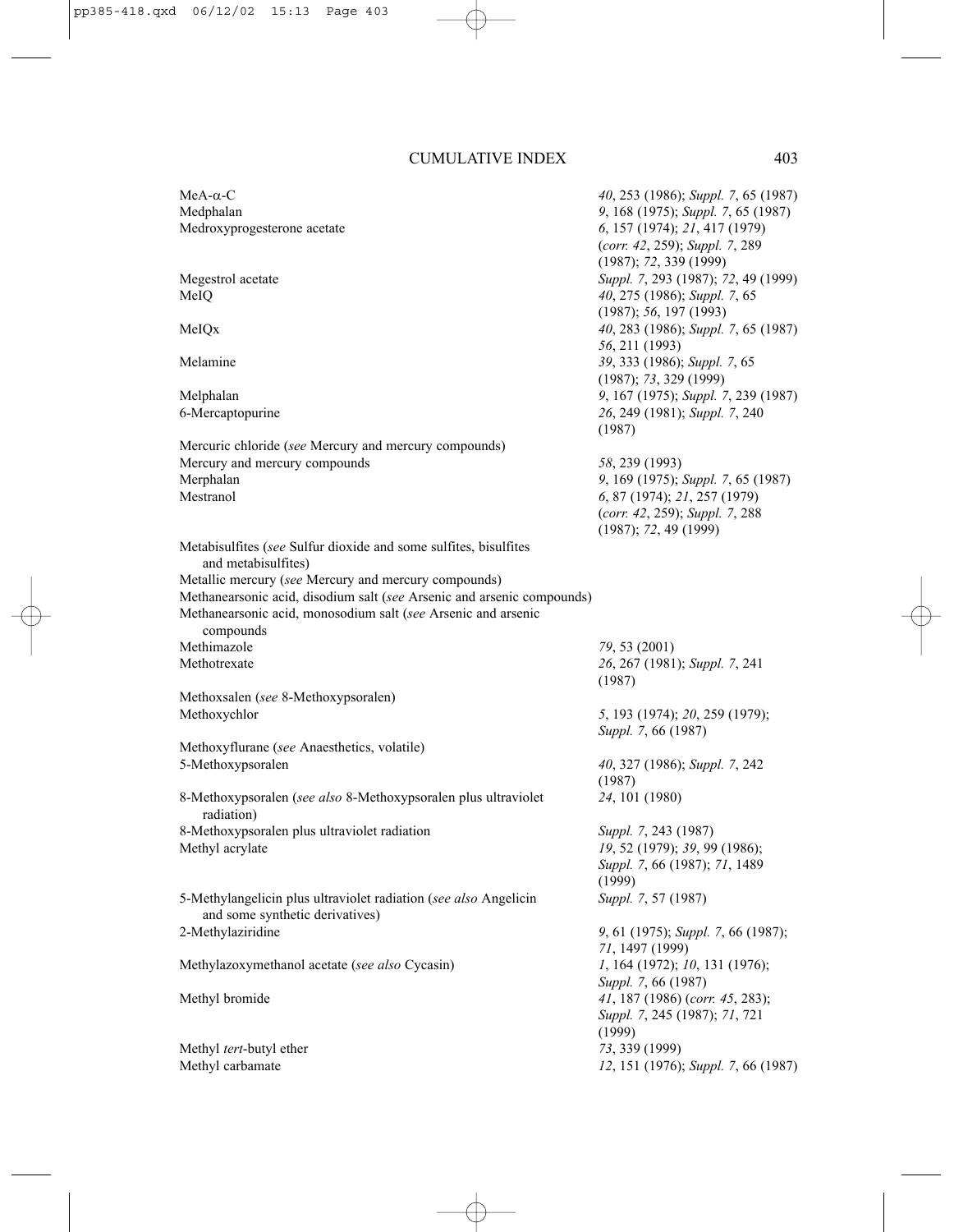Methyl-CCNU (*see* 1-(2-Chloroethyl)-3-(4-methylcyclohexyl)- 1-nitrosourea) Methyl chloride *41*, 161 (1986); *Suppl. 7*, 246 (1987); *71*, 737 (1999) 1-, 2-, 3-, 4-, 5- and 6-Methylchrysenes *32*, 379 (1983); *Suppl. 7*, 66 (1987) *N*-Methyl-*N*,4-dinitrosoaniline *1*, 141 (1972); *Suppl. 7*, 66 (1987) 4,4′-Methylene bis(2-chloroaniline) *4*, 65 (1974) (*corr. 42*, 252); *Suppl. 7*, 246 (1987); *57*, 271 (1993) 4,4′-Methylene bis(*N,N*-dimethyl)benzenamine *27*, 119 (1982); *Suppl. 7*, 66 (1987) 4,4′-Methylene bis(2-methylaniline) *4*, 73 (1974); *Suppl. 7*, 248 (1987) 4,4′-Methylenedianiline *4*, 79 (1974) (*corr. 42*, 252); *39*, 347 (1986); *Suppl. 7*, 66 (1987) 4,4'-Methylenediphenyl diisocyanate (1987); *71*, 1049 (1999) 2-Methylfluoranthene *32*, 399 (1983); *Suppl. 7*, 66 (1987) 32, 399 (1983); *Suppl.* 7, 66 (1987) Methylglyoxal *51*, 443 (1991) Methyl iodide *15*, 245 (1977); *41*, 213 (1986); *Suppl. 7*, 66 (1987); *71*, 1503 (1999) Methylmercury chloride (*see* Mercury and mercury compounds) Methylmercury compounds (*see* Mercury and mercury compounds) Methyl methacrylate *19*, 187 (1979); *Suppl. 7*, 66 (1987); *60*, 445 (1994) Methyl methanesulfonate *7*, 253 (1974); *Suppl. 7*, 66 (1987); *71*, 1059 (1999) 2-Methyl-1-nitroanthraquinone *27*, 205 (1982); *Suppl. 7*, 66 (1987) *N*-Methyl-*N*<sup>'</sup>-nitro-*N*-nitrosoguanidine 3-Methylnitrosaminopropionaldehyde [*see* 3-(*N*-Nitrosomethylamino) propionaldehyde] 3-Methylnitrosaminopropionitrile [*see* 3-(*N*-Nitrosomethylamino) propionitrile] 4-(Methylnitrosamino)-4-(3-pyridyl)-1-butanal [*see* 4-(*N*-Nitrosomethylamino)-4-(3-pyridyl)-1-butanal] 4-(Methylnitrosamino)-1-(3-pyridyl)-1-butanone [*see* 4-(-Nitrosomethylamino)-1-(3-pyridyl)-1-butanone] *N*-Methyl-*N*-nitrosourea *1*, 125 (1972); *17*, 227 (1978); *Suppl. 7*, 66 (1987) *N*-Methyl-*N*-nitrosourethane *4*, 211 (1974); *Suppl. 7*, 66 (1987) *N*-Methylolacrylamide *60*, 435 (1994) Methyl parathion *30*, 131 (1983); *Suppl. 7*, 66, 392 (1987) 1-Methylphenanthrene *32*, 405 (1983); *Suppl. 7*, 66 (1987) 7-Methylpyrido[3,4-*c*]psoralen *40*, 349 (1986); *Suppl. 7*, 71 (1987) Methyl red *8*, 161 (1975); *Suppl.* 7, 66 (1987)<br>
Methyl selenac (*see also* Selenium and selenium compounds) *12*, 161 (1976); *Suppl.* 7, 66 (1987) Methyl selenac (*see also* Selenium and selenium compounds) Methylthiouracil *7*, 53 (1974); *Suppl. 7*, 66 (1987); *79*, 75 (2001) Metronidazole *13*, 113 (1977); *Suppl. 7*, 250 (1987) Mineral oils *3*, 30 (1973); *33*, 87 (1984) (*corr. 42*, 262); *Suppl. 7*, 252 (1987)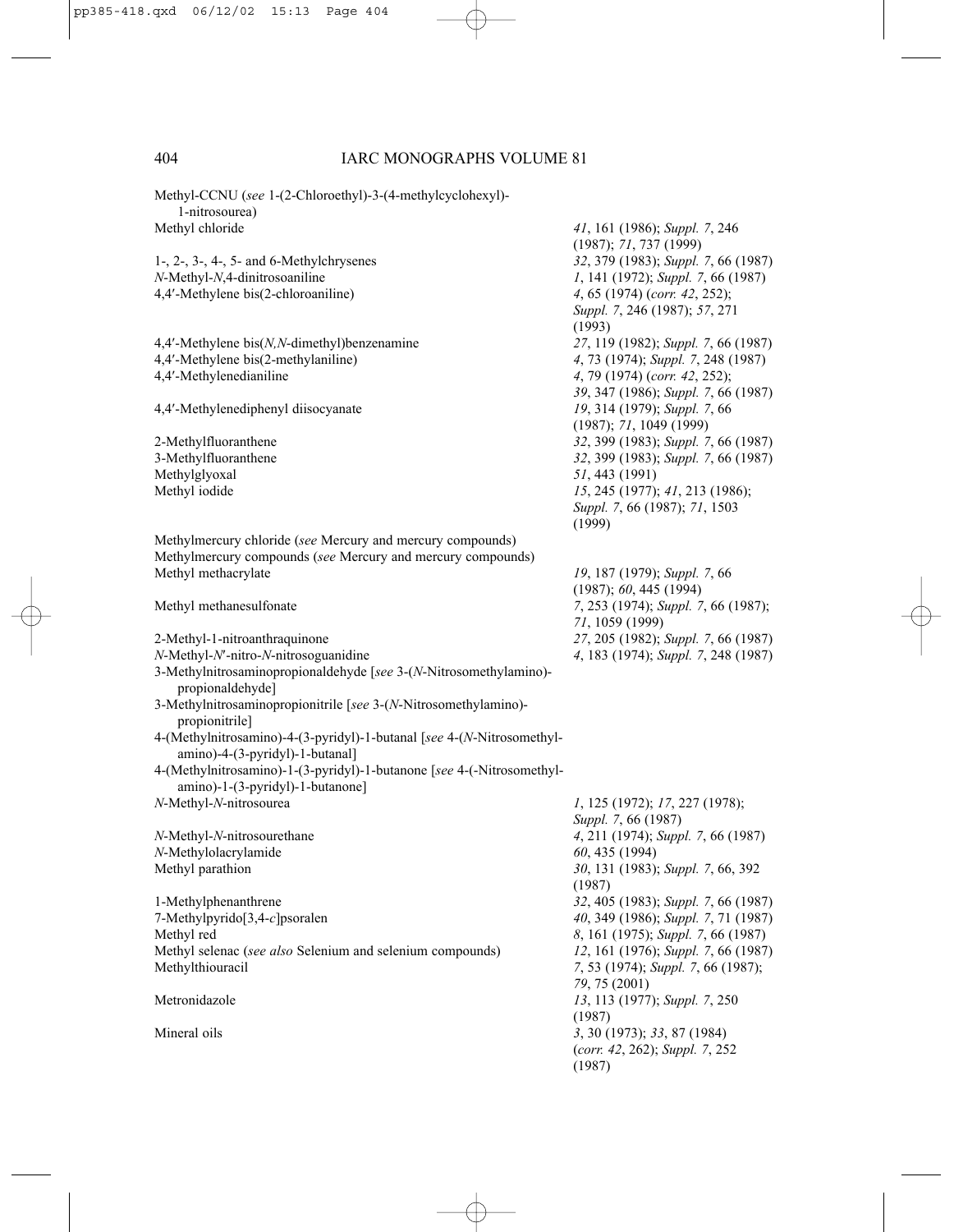| Mirex                                                                    | 5, 203 (1974); 20, 283 (1979)        |
|--------------------------------------------------------------------------|--------------------------------------|
|                                                                          | (corr. 42, 258); Suppl. 7, 66 (1987) |
| Mists and vapours from sulfuric acid and other strong inorganic acids    | 54, 41 (1992)                        |
| Mitomycin C                                                              | 10, 171 (1976); Suppl. 7, 67 (1987)  |
| Mitoxantrone                                                             | 76, 289 (2000)                       |
| $MNNG$ (see N-Methyl-N'-nitro-N-nitrosoguanidine)                        |                                      |
| MOCA (see 4,4'-Methylene bis(2-chloroaniline))                           |                                      |
| Modacrylic fibres                                                        | 19, 86 (1979); Suppl. 7, 67 (1987)   |
| Monocrotaline                                                            | 10, 291 (1976); Suppl. 7, 67 (1987)  |
| Monuron                                                                  | 12, 167 (1976); Suppl. 7, 67         |
|                                                                          | $(1987)$ ; 53, 467 (1991)            |
| MOPP and other combined chemotherapy including<br>alkylating agents      | Suppl. 7, 254 (1987)                 |
| Mordanite (see Zeolites)                                                 |                                      |
| Morpholine                                                               | 47, 199 (1989); 71, 1511 (1999)      |
| 5-(Morpholinomethyl)-3-[(5-nitrofurfurylidene)amino]-2-<br>oxazolidinone | 7, 161 (1974); Suppl. 7, 67 (1987)   |
| Musk ambrette                                                            | 65, 477 (1996)                       |
| Musk xylene                                                              | 65, 477 (1996)                       |
| Mustard gas                                                              | 9, 181 (1975) (corr. 42, 254);       |
|                                                                          | <i>Suppl 7 259 (1987)</i>            |

Myleran (*see* 1,4-Butanediol dimethanesulfonate)

#### **N**

Nickel acetate (*see* Nickel and nickel compounds) Nickel ammonium sulfate (*see* Nickel and nickel compounds) Nickel and nickel compounds (*see also* Implants, surgical) *2*, 126 (1973) (*corr. 42*, 252); *11*,

Nickel carbonate (*see* Nickel and nickel compounds) Nickel carbonyl (*see* Nickel and nickel compounds) Nickel chloride (*see* Nickel and nickel compounds) Nickel-gallium alloy (*see* Nickel and nickel compounds) Nickel hydroxide (*see* Nickel and nickel compounds) Nickelocene (*see* Nickel and nickel compounds) Nickel oxide (*see* Nickel and nickel compounds) Nickel subsulfide (*see* Nickel and nickel compounds) Nickel sulfate (*see* Nickel and nickel compounds) Niridazole *13*, 123 (1977); *Suppl. 7*, 67 (1987) Nitrilotriacetic acid and its salts *48*, 181 (1990); *73*, 385 (1999)

*Suppl. 7*, 259 (1987)

Nafenopin *24*, 125 (1980); *Suppl. 7*, 67 (1987) 1,5-Naphthalenediamine *27*, 127 (1982); *Suppl. 7*, 67 (1987) 19, 311 (1979); *Suppl.* 7, 67 (1987); *71*, 1515 (1999) 1-Naphthylamine *4*, 87 (1974) (*corr. 42*, 253); *Suppl. 7*, 260 (1987) 2-Naphthylamine *4*, 97 (1974); *Suppl. 7*, 261 (1987) 1-Naphthylthiourea *30*, 347 (1983); *Suppl. 7*, 263 (1987) Neutrons *75*, 361 (2000)

> 75 (1976); *Suppl. 7*, 264 (1987) (*corr. 45*, 283); *49*, 257 (1990) (*corr. 67*, 395)

Nithiazide *31*, 179 (1983); *Suppl. 7*, 67 (1987)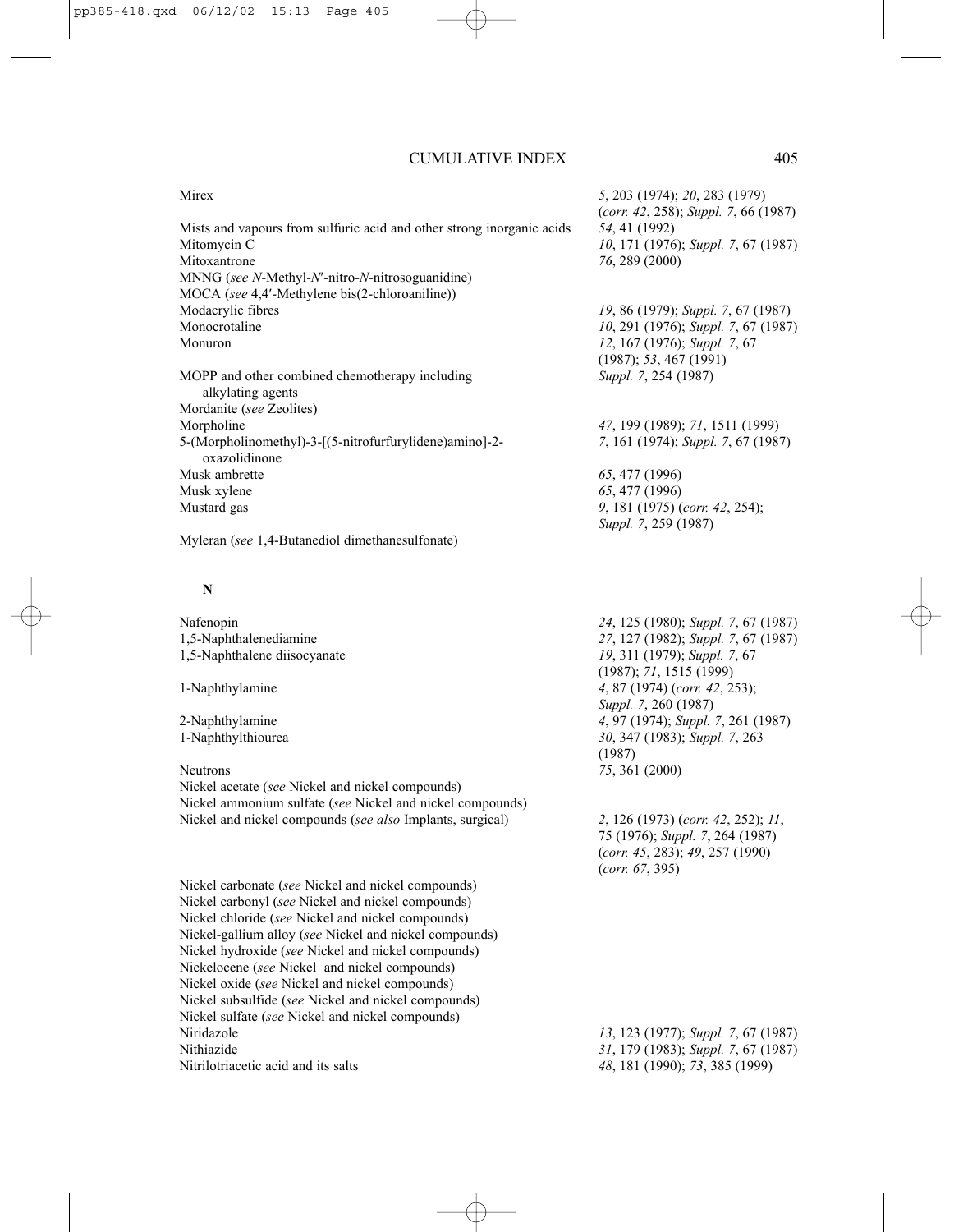5-Nitroacenaphthene *16*, 319 (1978); *Suppl. 7*, 67 (1987) 5-Nitro-*ortho*-anisidine *27*, 133 (1982); *Suppl. 7*, 67 (1987) 2-Nitroanisole *65*, 369 (1996) 9-Nitroanthracene *33*, 179 (1984); *Suppl. 7*, 67 (1987) 7-Nitrobenz[*a*]anthracene *46*, 247 (1989) Nitrobenzene *65*, 381 (1996) 6-Nitrobenzo[*a*]pyrene *33*, 187 (1984); *Suppl. 7*, 67 4-Nitrobiphenyl *4*, 113 (1974); *Suppl. 7*, 67 (1987) 6-Nitrochrysene *33*, 195 (1984); *Suppl. 7*, 67 Nitrofen (technical-grade) *30*, 271 (1983); *Suppl. 7*, 67 (1987) 3-Nitrofluoranthene *33*, 201 (1984); *Suppl. 7*, 67 (1987) Nitrofural *7*, 171 (1974); *Suppl. 7*, 67 (1987); 5-Nitro-2-furaldehyde semicarbazone (*see* Nitrofural) Nitrofurantoin *50*, 211 (1990) Nitrofurazone (*see* Nitrofural) 1-[(5-Nitrofurfurylidene)amino]-2-imidazolidinone *7*, 181 (1974); *Suppl. 7*, 67 (1987) *N*-[4-(5-Nitro-2-furyl)-2-thiazolyl]acetamide *1*, 181 (1972); *7*, 185 (1974); Nitrogen mustard *9*, 193 (1975); *Suppl. 7*, 269 (1987) Nitrogen mustard *N*-oxide *9*, 209 (1975); *Suppl. 7*, 67 (1987) Nitromethane *77*, 487 (2000) 1-Nitronaphthalene *46*, 291 (1989) 2-Nitronaphthalene *46*, 303 (1989) 3-Nitroperylene *46*, 313 (1989) 2-Nitro-*para*-phenylenediamine (*see* 1,4-Diamino-2-nitrobenzene) 2-Nitropropane *29*, 331 (1982); *Suppl. 7*, 67 1-Nitropyrene *33*, 209 (1984); *Suppl. 7*, 67 2-Nitropyrene *46*, 359 (1989) 4-Nitropyrene *46, 367 (1989)*<br> *N*-Nitrosatable drugs 24, 297 (1980) *N*-Nitrosatable pesticides *30*, 359 (1983) *N*′-Nitrosoanabasine *37*, 225 (1985); *Suppl. 7*, 67 (1987) *N*′-Nitrosoanatabine *37*, 233 (1985); *Suppl. 7*, 67 (1987) *N*-Nitrosodi-*n*-butylamine *4*, 197 (1974); *17*, 51 (1978); *N*-Nitrosodiethanolamine *17*, 77 (1978); *Suppl. 7*, 67 (1987); *N*-Nitrosodiethylamine *1*, 107 (1972) (*corr. 42*, 251); *N*-Nitrosodimethylamine *1*, 95 (1972); *17*, 125 (1978) *N*-Nitrosodiphenylamine *27*, 213 (1982); *Suppl. 7*, 67 (1987)<br> *para*-Nitrosodiphenylamine *27*, 227 (1982) (*corr. 42*, 261); *N*-Nitrosodi-*n*-propylamine *17*, 177 (1978); *Suppl. 7*, 68 (1987) *N*-Nitroso-*N*-ethylurea (*see N*-Ethyl-*N*-nitrosourea) *N*-Nitrosofolic acid *17*, 217 (1978); *Suppl. 7*, 68 (1987)

(1987); *46*, 255 (1989) (1987); *46*, 267 (1989) 2-Nitrofluorene *46*, 277 (1989) *50*, 195 (1990) *Suppl. 7*, 67 (1987) (1987); *71*, 1079 (1999) (1987); *46*, 321 (1989) *N*-Nitrosatable drugs *24*, 297 (1980) (*corr. 42*, 260) *Suppl. 7*, 67 (1987) *77*, 403 (2000) *17*, 83 (1978) (*corr. 42*, 257); *Suppl. 7*, 67 (1987) (*corr. 42*, 257); *Suppl. 7*, 67 (1987) *para*-Nitrosodiphenylamine *27*, 227 (1982) (*corr. 42*, 261); *Suppl. 7*, 68 (1987)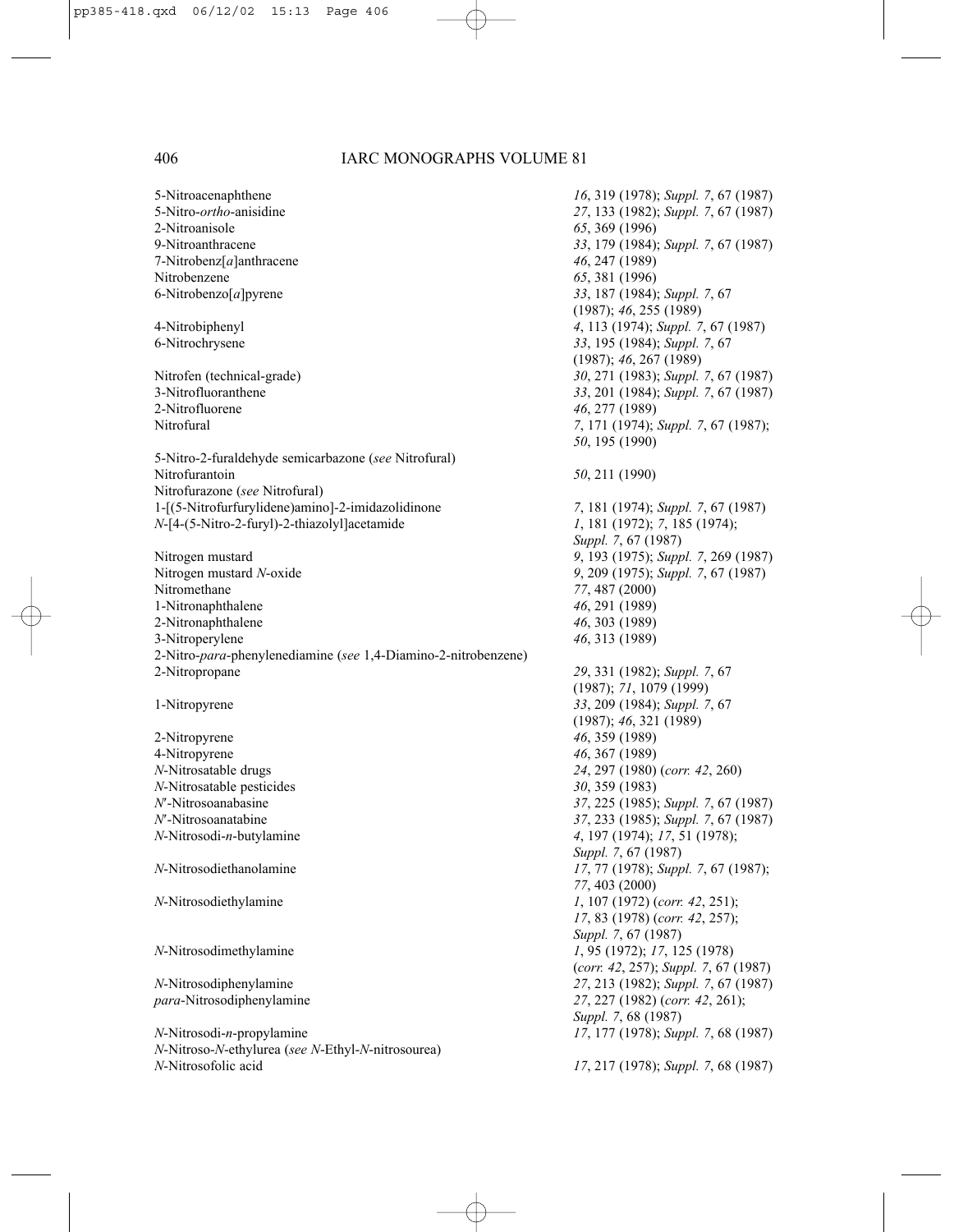*N*-Nitrosoguvacine *37*, 263 (1985); *Suppl. 7*, 68 (1987) *N*-Nitrosoguvacoline *37*, 263 (1985); *Suppl. 7*, 68 (1987) *N*-Nitrosohydroxyproline *17*, 304 (1978); *Suppl. 7*, 68 (1987) 3-(*N*-Nitrosomethylamino)propionaldehyde *37*, 263 (1985); *Suppl. 7*, 68 (1987) 3-(*N*-Nitrosomethylamino)propionitrile *37*, 263 (1985); *Suppl. 7*, 68 (1987) 4-(*N*-Nitrosomethylamino)-4-(3-pyridyl)-1-butanal *37*, 205 (1985); *Suppl. 7*, 68 (1987) 4-(*N*-Nitrosomethylamino)-1-(3-pyridyl)-1-butanone *37*, 209 (1985); *Suppl. 7*, 68 (1987) *N*-Nitrosomethylethylamine *17*, 221 (1978); *Suppl. 7*, 68 (1987) *N*-Nitroso-*N*-methylurea (*see N*-Methyl-*N*-nitrosourea) *N*-Nitroso-*N*-methylurethane (*see N*-Methyl-*N*-nitrosourethane) *N*-Nitrosomethylvinylamine *17*, 257 (1978); *Suppl. 7*, 68 (1987) *N*-Nitrosomorpholine *17*, 263 (1978); *Suppl. 7*, 68 (1987) *N*′-Nitrosonornicotine *17*, 281 (1978); *37*, 241 (1985); *Suppl. 7*, 68 (1987) *N*-Nitrosopiperidine *17*, 287 (1978); *Suppl. 7*, 68 (1987) *N*-Nitrosoproline *17*, 303 (1978); *Suppl. 7*, 68 (1987) *N*-Nitrosopyrrolidine *17*, 313 (1978); *Suppl. 7*, 68 (1987) *N*-Nitrososarcosine *17*, 327 (1978); *Suppl. 7*, 68 (1987) Nitrosoureas, chloroethyl (*see* Chloroethyl nitrosoureas) 5-Nitro-*ortho*-toluidine *48*, 169 (1990) 2-Nitrotoluene *65*, 409 (1996) 3-Nitrotoluene *65*, 409 (1996) 4-Nitrotoluene *65*, 409 (1996) Nitrous oxide (*see* Anaesthetics, volatile) Nitrovin *31*, 185 (1983); *Suppl. 7*, 68 (1987) Nivalenol (*see* Toxins derived from *Fusarium graminearum*, *F. culmorum* and *F. crookwellense*) NNA (*see* 4-(*N*-Nitrosomethylamino)-4-(3-pyridyl)-1-butanal) NNK (*see* 4-(*N*-Nitrosomethylamino)-1-(3-pyridyl)-1-butanone) Nonsteroidal oestrogens *Suppl. 7*, 273 (1987) Norethisterone *6*, 179 (1974); *21*, 461 (1979); *Suppl. 7*, 294 (1987); *72*, 49 (1999) Norethisterone acetate *72*, 49 (1999) Norethynodrel *6*, 191 (1974); *21*, 461 (1979) (*corr. 42*, 259); *Suppl. 7*, 295 (1987); *7*2, 49 (1999) Norgestrel *6*, 201 (1974); *21*, 479 (1979); *Suppl. 7*, 295 (1987); *72*, 49 (1999) Nylon 6 *19*, 120 (1979); *Suppl. 7*, 68 (1987) **O** Ochratoxin A *10*, 191 (1976); *31*, 191 (1983) (*corr. 42*, 262); *Suppl. 7*, 271 (1987); *56*, 489 (1993) Oestradiol *6*, 99 (1974); *21*, 279 (1979); *Suppl. 7*, 284 (1987); *72*, 399 (1999) Oestradiol-17β (*see* Oestradiol) Oestradiol 3-benzoate (*see* Oestradiol) Oestradiol dipropionate (*see* Oestradiol)

Oestradiol mustard *9*, 217 (1975); *Suppl. 7*, 68 (1987)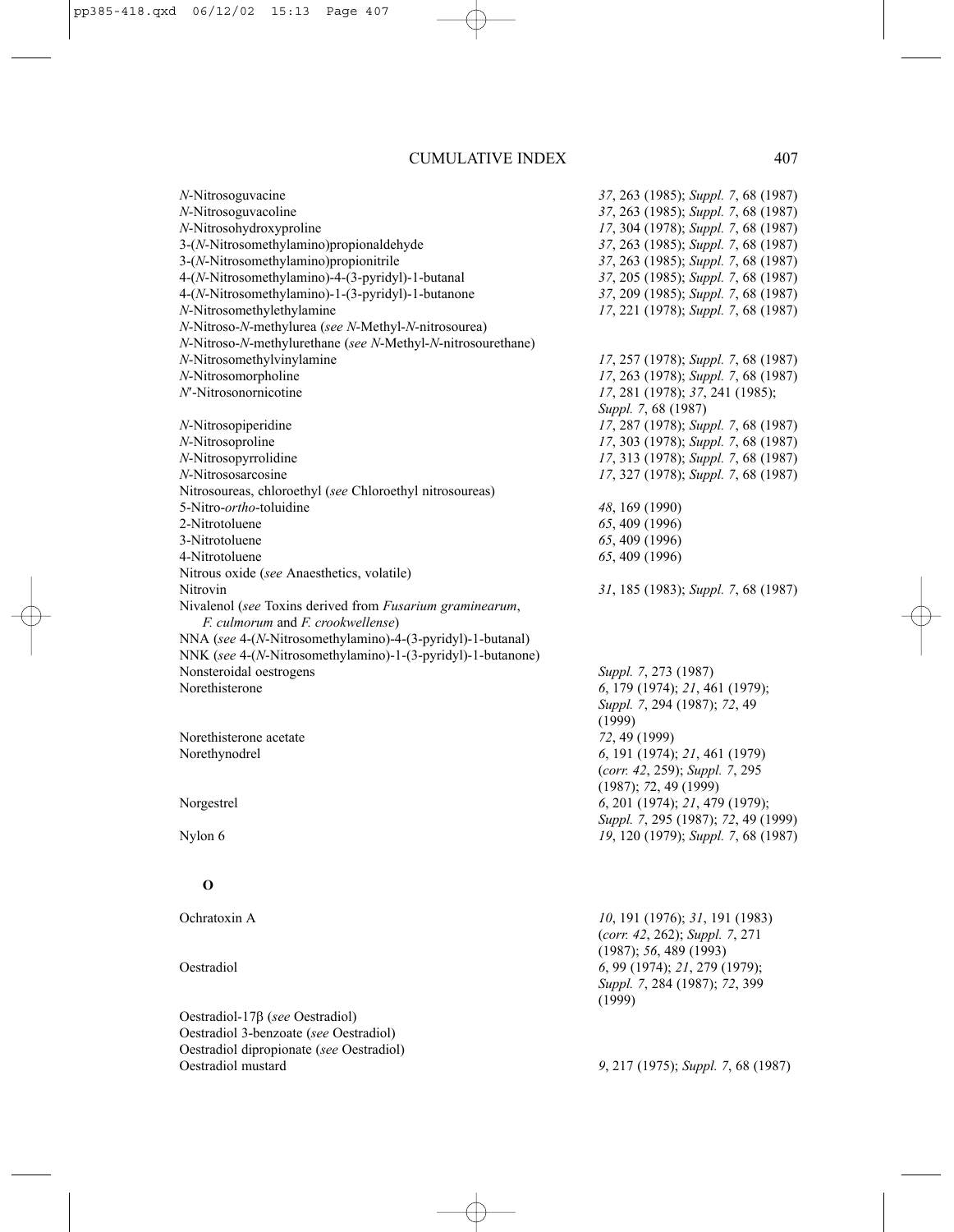| Oestradiol valerate (see Oestradiol)                                                           |                                                                                           |
|------------------------------------------------------------------------------------------------|-------------------------------------------------------------------------------------------|
| Oestriol                                                                                       | 6, 117 (1974); 21, 327 (1979);<br>Suppl. 7, 285 (1987); 72, 399<br>(1999)                 |
| Oestrogen-progestin combinations (see Oestrogens,                                              |                                                                                           |
| progestins (progestogens) and combinations)                                                    |                                                                                           |
| Oestrogen-progestin replacement therapy (see Post-menopausal<br>oestrogen-progestogen therapy) |                                                                                           |
| Oestrogen replacement therapy (see Post-menopausal oestrogen<br>therapy)                       |                                                                                           |
| Oestrogens (see Oestrogens, progestins and combinations)                                       |                                                                                           |
| Oestrogens, conjugated (see Conjugated oestrogens)                                             |                                                                                           |
| Oestrogens, nonsteroidal (see Nonsteroidal oestrogens)                                         |                                                                                           |
| Oestrogens, progestins (progestogens) and combinations                                         | 6 (1974); 21 (1979); Suppl. 7, 272<br>(1987); 72, 49, 339, 399, 531<br>(1999)             |
| Oestrogens, steroidal (see Steroidal oestrogens)                                               |                                                                                           |
| Oestrone                                                                                       | 6, 123 (1974); 21, 343 (1979)<br>(corr. 42, 259); Suppl. 7, 286<br>(1987); 72, 399 (1999) |
| Oestrone benzoate (see Oestrone)                                                               |                                                                                           |
| Oil Orange SS                                                                                  | 8, 165 (1975); Suppl. 7, 69 (1987)                                                        |
| Opisthorchis felineus (infection with)                                                         | $61, 121$ (1994)                                                                          |
| Opisthorchis viverrini (infection with)                                                        | 61, 121 (1994)                                                                            |
| Oral contraceptives, combined                                                                  | Suppl. 7, 297 (1987); 72, 49 (1999)                                                       |
| Oral contraceptives, sequential (see Sequential oral contraceptives)                           |                                                                                           |
| Orange I                                                                                       | 8, 173 (1975); Suppl. 7, 69 (1987)                                                        |
| Orange G                                                                                       | 8, 181 (1975); Suppl. 7, 69 (1987)                                                        |
| Organolead compounds (see also Lead and lead compounds)<br>Oxazepam                            | Suppl. 7, 230 (1987)<br>13, 58 (1977); Suppl. 7, 69 (1987);                               |
|                                                                                                | 66, 115 (1996)                                                                            |
| Oxymetholone (see also Androgenic (anabolic) steroids)                                         | 13, 131 (1977)                                                                            |
| Oxyphenbutazone                                                                                | 13, 185 (1977); Suppl. 7, 69 (1987)                                                       |
| P                                                                                              |                                                                                           |
| Paint manufacture and painting (occupational exposures in)                                     | 47, 329 (1989)                                                                            |
| Palygorskite                                                                                   | 42, 159 (1987); Suppl. 7, 117                                                             |
|                                                                                                | (1987); 68, 245 (1997)                                                                    |
| Panfuran S (see also Dihydroxymethylfuratrizine)                                               | 24, 77 (1980); Suppl. 7, 69 (1987)                                                        |
| Paper manufacture (see Pulp and paper manufacture)                                             |                                                                                           |
| Paracetamol                                                                                    | 50, 307 (1990); 73, 401 (1999)                                                            |
| Parasorbic acid                                                                                | 10, 199 (1976) (corr. 42, 255);<br>Suppl. 7, 69 (1987)                                    |
| Parathion                                                                                      | 30, 153 (1983); Suppl. 7, 69 (1987)                                                       |
| Patulin                                                                                        | 10, 205 (1976); 40, 83 (1986);                                                            |
|                                                                                                | Suppl. 7, 69 (1987)                                                                       |
| Penicillic acid<br>Pentachloroethane                                                           | 10, 211 (1976); Suppl. 7, 69 (1987)<br>41, 99 (1986); Suppl. 7, 69 (1987);                |
|                                                                                                | 71, 1519 (1999)                                                                           |
| Pentachloronitrobenzene (see Quintozene)                                                       |                                                                                           |
| Pentachlorophenol (see also Chlorophenols; Chlorophenols,                                      | 20, 303 (1979); 53, 371 (1991)                                                            |
| occupational exposures to; Polychlorophenols and their sodium salts)                           |                                                                                           |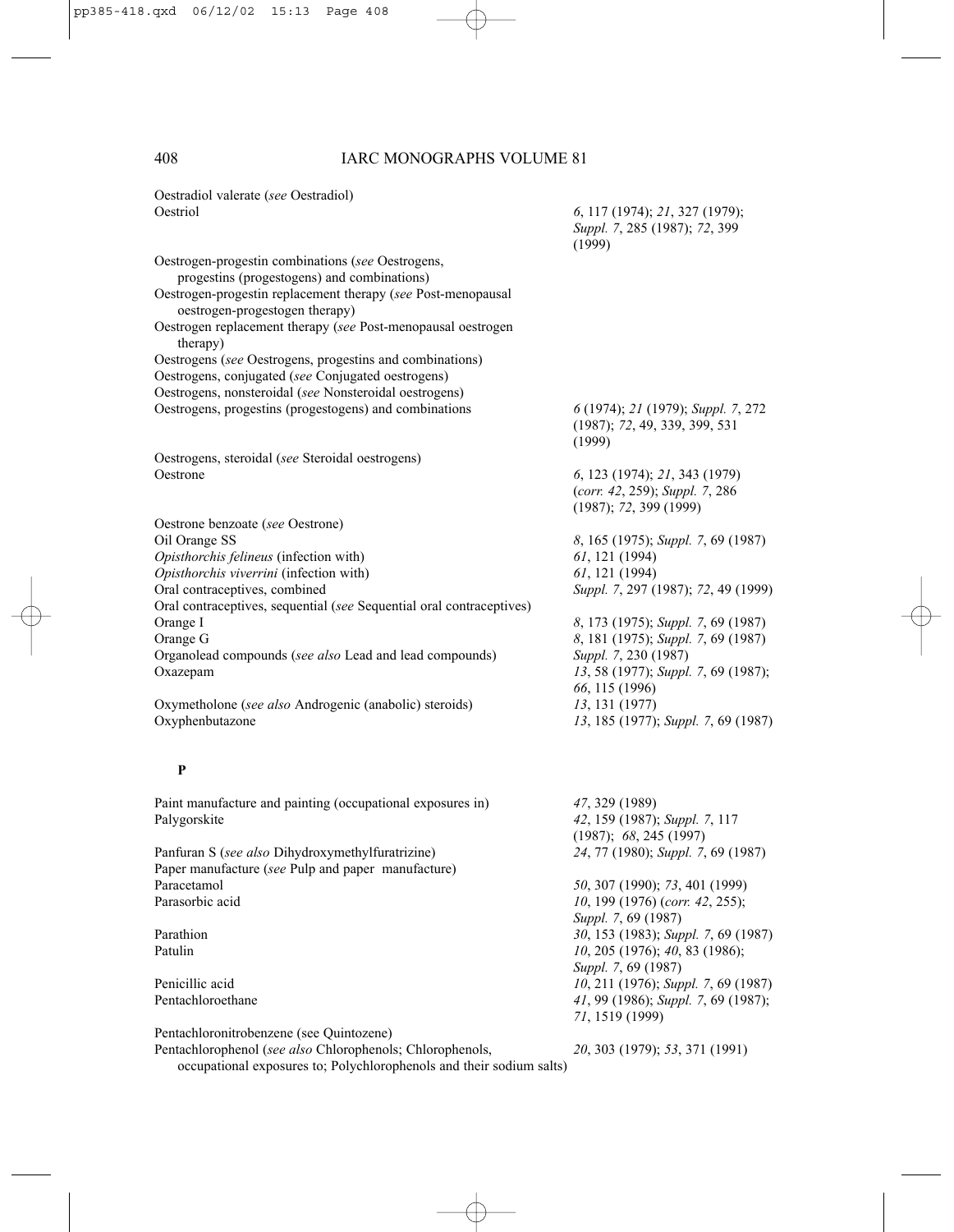Permethrin *53*, 329 (1991) Perylene *32*, 411 (1983); *Suppl. 7*, 69 (1987) Petasitenine *31*, 207 (1983); *Suppl. 7*, 69 (1987) Petasites japonicus (*see also* Pyrrolizidine alkaloids) *10*, 333 (1976) Petroleum refining (occupational exposures in) *45*, 39 (1989) Petroleum solvents *47*, 43 (1989) Phenacetin *13*, 141 (1977); *24*, 135 (1980);

Phenazopyridine hydrochloride *8*, 117 (1975); *24*, 163 (1980)

Phenobarbital and its sodium salt *13*, 157 (1977); *Suppl. 7*, 313

Phenolphthalein *76*, 387 (2000) Phenoxyacetic acid herbicides (*see* Chlorophenoxy herbicides) Phenoxybenzamine hydrochloride *9*, 223 (1975); *24*, 185 (1980);

*meta*-Phenylenediamine *16*, 111 (1978); *Suppl. 7*, 70 (1987) *para*-Phenylenediamine *16*, 125 (1978); *Suppl. 7*, 70 (1987) Phenyl glycidyl ether (*see also* Glycidyl ethers) *71*, 1525 (1999) *N*-Phenyl-2-naphthylamine *16*, 325 (1978) (*corr. 42*, 257);

Phillipsite (*see* Zeolites) PhIP *56*, 229 (1993) Pickled vegetables *56*, 83 (1993) Picloram *53*, 481 (1991) Piperazine oestrone sulfate (*see* Conjugated oestrogens) Piperonyl butoxide *30*, 183 (1983); *Suppl. 7*, 70 (1987) Pitches, coal-tar (*see* Coal-tar pitches) Polyacrylic acid *19*, 62 (1979); *Suppl. 7*, 70 (1987) Polybrominated biphenyls *18*, 107 (1978); *41*, 261 (1986);

Polychlorinated camphenes (*see* Toxaphene) Polychlorinated dibenzo-*para*-dioxins (other than *69*, 33 (1997) 2,3,7,8-tetrachlorodibenzodioxin) Polychlorinated dibenzofurans *69*, 345 (1997) Polychlorophenols and their sodium salts *71*, 769 (1999) Polychloroprene *19*, 141 (1979); *Suppl. 7*, 70 (1987) Polyethylene (*see also* Implants, surgical) *19*, 164 (1979); *Suppl. 7*, 70 (1987)

*Suppl. 7*, 310 (1987) Phenanthrene *32*, 419 (1983); *Suppl. 7*, 69 (1987) (*corr. 42*, 260); *Suppl. 7*, 312 (1987) Phenelzine sulfate *24*, 175 (1980); *Suppl. 7*, 312 (1987) Phenicarbazide *12*, 177 (1976); *Suppl. 7*, 70 (1987) (1987); *79*, 161 (2001) Phenol *47*, 263 (1989) (*corr. 50*, 385); *71*, 749 (1999) *Suppl. 7*, 70 (1987) Phenylbutazone *13*, 183 (1977); *Suppl. 7*, 316 (1987) *Suppl. 7*, 318 (1987) *ortho*-Phenylphenol *30*, 329 (1983); *Suppl. 7*, 70 (1987); *73*, 451 (1999) Phenytoin *13*, 201 (1977); *Suppl. 7*, 319 (1987); *66*, 175 (1996) *Suppl. 7*, 321 (1987) Polychlorinated biphenyls *7*, 261 (1974); *18*, 43 (1978) (*corr. 42*, 258); *Suppl. 7*, 322 (1987)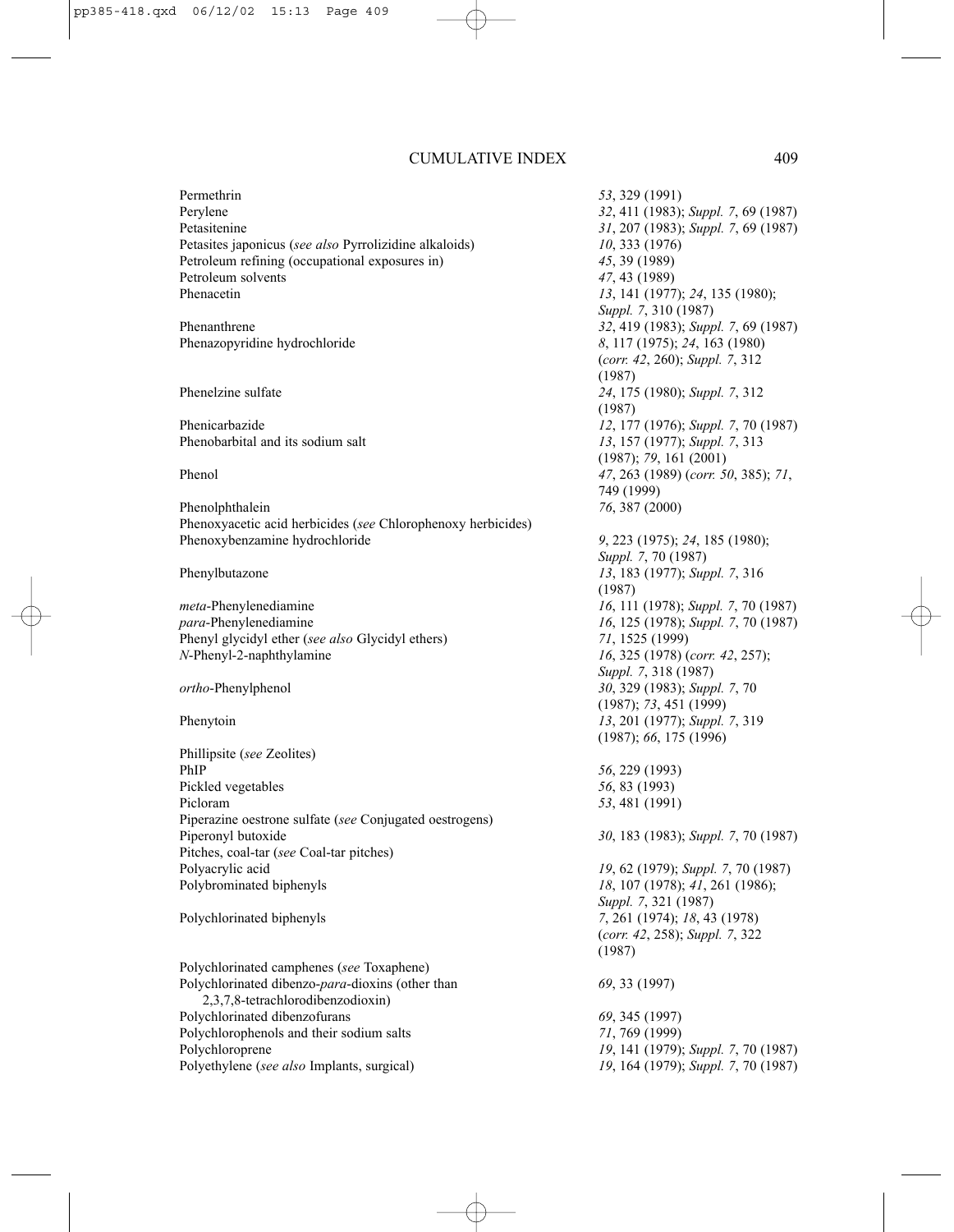| Poly(glycolic acid) (see Implants, surgical)<br>Polymethylene polyphenyl isocyanate (see also 4,4'-Methylenediphenyl 19, 314 (1979); Suppl. 7, 70 (1987) |                                                                       |
|----------------------------------------------------------------------------------------------------------------------------------------------------------|-----------------------------------------------------------------------|
| diisocyanate)                                                                                                                                            |                                                                       |
| Polymethyl methacrylate (see also Implants, surgical)<br>Polyoestradiol phosphate (see Oestradiol-17 $\beta$ )                                           | 19, 195 (1979); Suppl. 7, 70 (1987)                                   |
| Polypropylene (see also Implants, surgical)                                                                                                              | 19, 218 (1979); Suppl. 7, 70 (1987)                                   |
| Polystyrene (see also Implants, surgical)                                                                                                                | 19, 245 (1979); Suppl. 7, 70 (1987)                                   |
| Polytetrafluoroethylene (see also Implants, surgical)                                                                                                    | 19, 288 (1979); Suppl. 7, 70 (1987)                                   |
| Polyurethane foams (see also Implants, surgical)                                                                                                         | 19, 320 (1979); Suppl. 7, 70 (1987)                                   |
| Polyvinyl acetate (see also Implants, surgical)                                                                                                          | 19, 346 (1979); Suppl. 7, 70 (1987)                                   |
| Polyvinyl alcohol (see also Implants, surgical)                                                                                                          | 19, 351 (1979); Suppl. 7, 70 (1987)                                   |
| Polyvinyl chloride (see also Implants, surgical)                                                                                                         | 7, 306 (1974); 19, 402 (1979);<br>Suppl. 7, 70 (1987)                 |
| Polyvinyl pyrrolidone                                                                                                                                    | 19, 463 (1979); Suppl. 7, 70                                          |
|                                                                                                                                                          | (1987); 71, 1181 (1999)                                               |
| Ponceau MX                                                                                                                                               | 8, 189 (1975); Suppl. 7, 70 (1987)                                    |
| Ponceau 3R                                                                                                                                               | 8, 199 (1975); Suppl. 7, 70 (1987)                                    |
| Ponceau SX                                                                                                                                               | 8, 207 (1975); Suppl. 7, 70 (1987)                                    |
| Post-menopausal oestrogen therapy                                                                                                                        | Suppl. 7, 280 (1987); 72, 399<br>(1999)                               |
| Post-menopausal oestrogen-progestogen therapy                                                                                                            | Suppl. 7, 308 (1987); 72, 531                                         |
|                                                                                                                                                          | (1999)                                                                |
| Potassium arsenate (see Arsenic and arsenic compounds)                                                                                                   |                                                                       |
| Potassium arsenite (see Arsenic and arsenic compounds)                                                                                                   |                                                                       |
| Potassium bis(2-hydroxyethyl)dithiocarbamate                                                                                                             | 12, 183 (1976); Suppl. 7, 70 (1987)                                   |
| Potassium bromate                                                                                                                                        | 40, 207 (1986); Suppl. 7, 70 (1987);<br>73, 481 (1999)                |
|                                                                                                                                                          |                                                                       |
| Potassium chromate (see Chromium and chromium compounds)                                                                                                 |                                                                       |
| Potassium dichromate (see Chromium and chromium compounds)                                                                                               |                                                                       |
| Prazepam                                                                                                                                                 | 66, 143 (1996)                                                        |
| Prednimustine                                                                                                                                            | 50, 115 (1990)                                                        |
| Prednisone                                                                                                                                               | 26, 293 (1981); Suppl. 7, 326                                         |
|                                                                                                                                                          | (1987)                                                                |
| Printing processes and printing inks                                                                                                                     | 65, 33 (1996)                                                         |
| Procarbazine hydrochloride                                                                                                                               | 26, 311 (1981); Suppl. 7, 327                                         |
|                                                                                                                                                          | (1987)                                                                |
| Proflavine salts                                                                                                                                         | 24, 195 (1980); Suppl. 7, 70 (1987)                                   |
| Progesterone (see also Progestins; Combined oral contraceptives)                                                                                         | 6, 135 (1974); 21, 491 (1979)                                         |
|                                                                                                                                                          | (corr. 42, 259)                                                       |
| Progestins (see Progestogens)                                                                                                                            |                                                                       |
| Progestogens                                                                                                                                             | Suppl. 7, 289 (1987); 72, 49, 339,<br>531 (1999)                      |
|                                                                                                                                                          |                                                                       |
| Pronetalol hydrochloride                                                                                                                                 | 13, 227 (1977) (corr. 42, 256);                                       |
|                                                                                                                                                          | Suppl. 7, 70 (1987)                                                   |
| 1,3-Propane sultone                                                                                                                                      | 4, 253 (1974) (corr. 42, 253);                                        |
|                                                                                                                                                          | Suppl. 7, 70 (1987); 71, 1095<br>(1999)                               |
| Propham                                                                                                                                                  |                                                                       |
| $\beta$ -Propiolactone                                                                                                                                   | 12, 189 (1976); Suppl. 7, 70 (1987)<br>4, 259 (1974) (corr. 42, 253); |
|                                                                                                                                                          |                                                                       |
|                                                                                                                                                          | Suppl. 7, 70 (1987); 71, 1103<br>(1999)                               |
| $n$ -Propyl carbamate                                                                                                                                    | 12, 201 (1976); Suppl. 7, 70 (1987)                                   |
| Propylene                                                                                                                                                | 19, 213 (1979); Suppl. 7, 71                                          |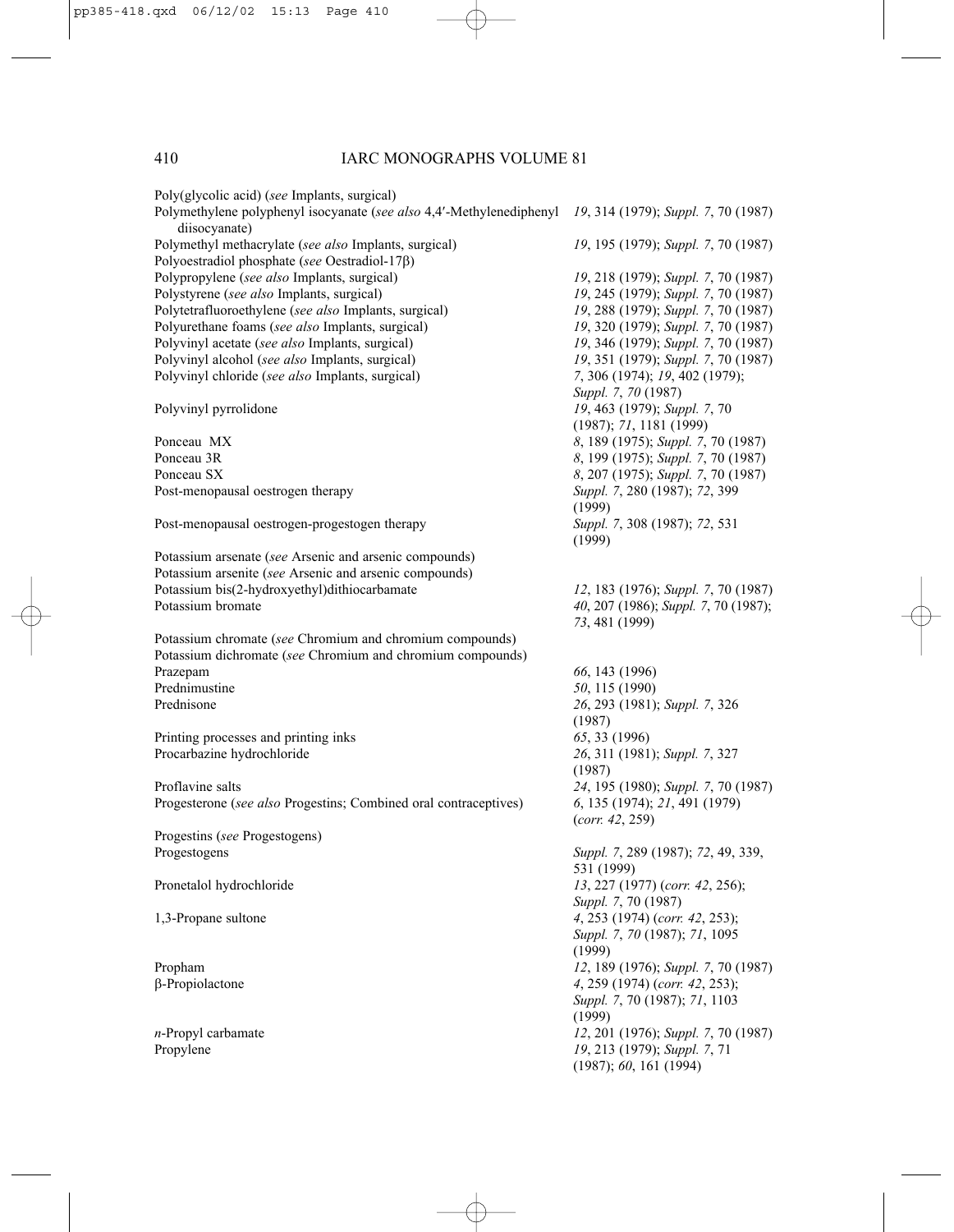Propyleneimine (*see* 2-Methylaziridine) Propylene oxide *11*, 191 (1976); *36*, 227 (1985)

Pulp and paper manufacture *25*, 157 (1981); *Suppl. 7*, 385

Pyrene *32*, 431 (1983); *Suppl. 7*, 71 (1987) Pyridine *77*, 503 (2000) Pyrido[3,4-*c*]psoralen *40*, 349 (1986); *Suppl. 7*, 71 (1987) Pyrimethamine *13*, 233 (1977); *Suppl. 7*, 71 (1987) Pyrrolizidine alkaloids (*see* Hydroxysenkirkine; Isatidine; Jacobine; Lasiocarpine; Monocrotaline; Retrorsine; Riddelliine; Seneciphylline; Senkirkine)

#### **Q**

Quartz (*see* Crystalline silica) Quercetin (*see also* Bracken fern) *31*, 213 (1983); *Suppl. 7*, 71

# **R**

| Radiation (see gamma-radiation, neutrons, ultraviolet radiation, |                                      |
|------------------------------------------------------------------|--------------------------------------|
| X-radiation)                                                     |                                      |
| Radionuclides, internally deposited                              | 78 (2001)                            |
| Radon                                                            | 43, 173 (1988) (corr. 45, 283)       |
| Refractory ceramic fibres (see Man-made vitreous fibres)         |                                      |
| Reserpine                                                        | 10, 217 (1976); 24, 211 (1980)       |
|                                                                  | (corr. 42, 260); Suppl. 7, 330       |
|                                                                  | (1987)                               |
| Resorcinol                                                       | 15, 155 (1977); Suppl. 7, 71         |
|                                                                  | $(1987)$ ; 71, 1119 (1990)           |
| Retrorsine                                                       | 10, 303 (1976); Suppl. 7, 71 (1987)  |
| Rhodamine B                                                      | 16, 221 (1978); Suppl. 7, 71 (1987)  |
| Rhodamine 6G                                                     | 16, 233 (1978); Suppl. 7, 71 (1987)  |
| Riddelliine                                                      | 10, 313 (1976); Suppl. 7, 71 (1987)  |
| Rifampicin                                                       | 24, 243 (1980); Suppl. 7, 71 (1987)  |
| Ripazepam                                                        | 66, 157 (1996)                       |
| Rock (stone) wool (see Man-made vitreous fibres)                 |                                      |
| Rubber industry                                                  | 28 (1982) (corr. 42, 261); Suppl. 7, |
|                                                                  | 332 (1987)                           |
| Rugulosin                                                        | 40, 99 (1986); Suppl. 7, 71 (1987)   |
|                                                                  |                                      |

(*corr. 42*, 263); *Suppl. 7*, 328 (1987); *60*, 181 (1994) Propylthiouracil *7*, 67 (1974); *Suppl. 7*, 329 (1987); 79, 91 (2001) Ptaquiloside (*see also* Bracken fern) *40*, 55 (1986); *Suppl. 7*, 71 (1987) (1987)

(1987); *73*, 497 (1999) *para*-Quinone *15*, 255 (1977); *Suppl. 7*, 71 (1987); *71*, 1245 (1999) Quintozene *5*, 211 (1974); *Suppl. 7*, 71 (1987)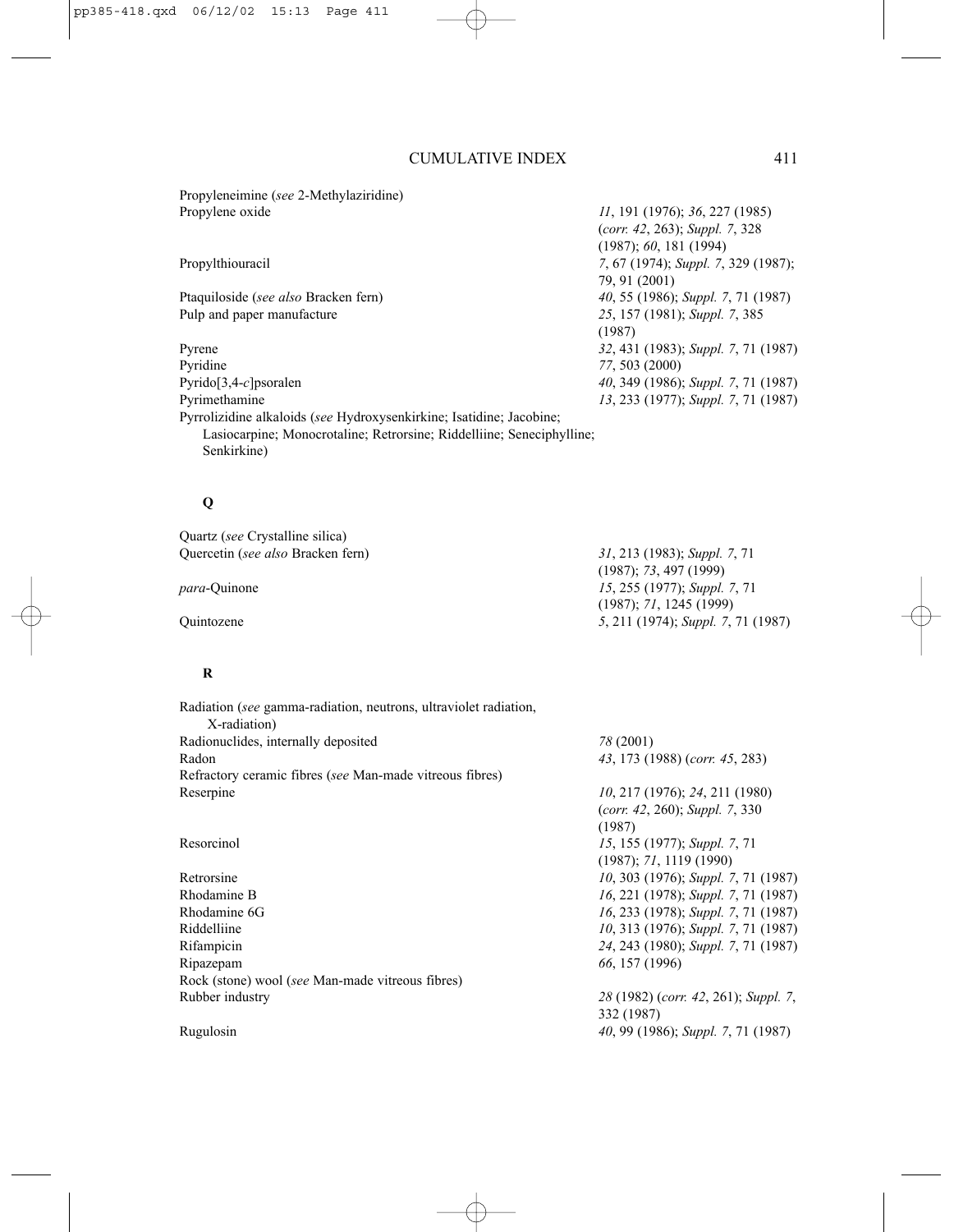**S**

| Saccharated iron oxide<br>Saccharin and its salts                                             | 2, 161 (1973); Suppl. 7, 71 (1987)<br>22, 111 (1980) (corr. 42, 259);                         |
|-----------------------------------------------------------------------------------------------|-----------------------------------------------------------------------------------------------|
| Safrole                                                                                       | Suppl. 7, 334 (1987); 73, 517 (1999)<br>1, 169 (1972); 10, 231 (1976);<br>Suppl. 7, 71 (1987) |
| Salted fish                                                                                   | 56, 41 (1993)                                                                                 |
| Sawmill industry (including logging) (see Lumber and<br>sawmill industry (including logging)) |                                                                                               |
| <b>Scarlet Red</b>                                                                            | 8, 217 (1975); Suppl. 7, 71 (1987)                                                            |
| Schistosoma haematobium (infection with)                                                      | 61, 45 (1994)                                                                                 |
| Schistosoma japonicum (infection with)                                                        | 61, 45 (1994)                                                                                 |
| Schistosoma mansoni (infection with)                                                          | 61, 45(1994)                                                                                  |
| Selenium and selenium compounds                                                               | 9, 245 (1975) (corr. 42, 255);<br>Suppl. 7, 71 (1987)                                         |
| Selenium dioxide (see Selenium and selenium compounds)                                        |                                                                                               |
| Selenium oxide (see Selenium and selenium compounds)                                          |                                                                                               |
| Semicarbazide hydrochloride                                                                   | $12, 209$ (1976) (corr. 42, 256);<br>Suppl. 7, 71 (1987)                                      |
| Senecio jacobaea L. (see also Pyrrolizidine alkaloids)                                        | 10, 333(1976)                                                                                 |
| Senecio longilobus (see also Pyrrolizidine alkaloids)                                         | 10, 334(1976)                                                                                 |
| Seneciphylline                                                                                | 10, 319, 335 (1976); Suppl. 7, 71<br>(1987)                                                   |
| Senkirkine                                                                                    | 10, 327 (1976); 31, 231 (1983);<br>Suppl. 7, 71 (1987)                                        |
| Sepiolite                                                                                     | 42, 175 (1987); Suppl. 7, 71<br>(1987); 68, 267 (1997)                                        |
| Sequential oral contraceptives (see also Oestrogens, progestins<br>and combinations)          | Suppl. 7, 296 (1987)                                                                          |
| Shale-oils                                                                                    | 35, 161 (1985); Suppl. 7, 339                                                                 |
|                                                                                               | (1987)                                                                                        |
| Shikimic acid (see also Bracken fern)                                                         | 40, 55 (1986); Suppl. 7, 71 (1987)                                                            |
| Shoe manufacture and repair (see Boot and shoe manufacture<br>and repair)                     |                                                                                               |
| Silica (see also Amorphous silica; Crystalline silica)                                        | 42, 39 (1987)                                                                                 |
| Silicone (see Implants, surgical)                                                             |                                                                                               |
| Simazine                                                                                      | 53, 495 (1991); 73, 625 (1999)                                                                |
| Slag wool (see Man-made vitreous fibres)                                                      |                                                                                               |
| Sodium arsenate (see Arsenic and arsenic compounds)                                           |                                                                                               |
| Sodium arsenite (see Arsenic and arsenic compounds)                                           |                                                                                               |
| Sodium cacodylate (see Arsenic and arsenic compounds)                                         |                                                                                               |
| Sodium chlorite                                                                               | 52, 145 (1991)                                                                                |
| Sodium chromate (see Chromium and chromium compounds)                                         |                                                                                               |
| Sodium cyclamate (see Cyclamates)                                                             |                                                                                               |
| Sodium dichromate (see Chromium and chromium compounds)                                       |                                                                                               |
| Sodium diethyldithiocarbamate                                                                 | 12, 217 (1976); Suppl. 7, 71 (1987)                                                           |
| Sodium equilin sulfate (see Conjugated oestrogens)                                            |                                                                                               |
| Sodium fluoride (see Fluorides)                                                               |                                                                                               |
| Sodium monofluorophosphate (see Fluorides)                                                    |                                                                                               |
| Sodium oestrone sulfate (see Conjugated oestrogens)                                           |                                                                                               |
| Sodium ortho-phenylphenate (see also ortho-Phenylphenol)                                      | 30, 329 (1983); Suppl. 7, 71, 392<br>(1987); 73, 451 (1999)                                   |

Sodium saccharin (*see* Saccharin)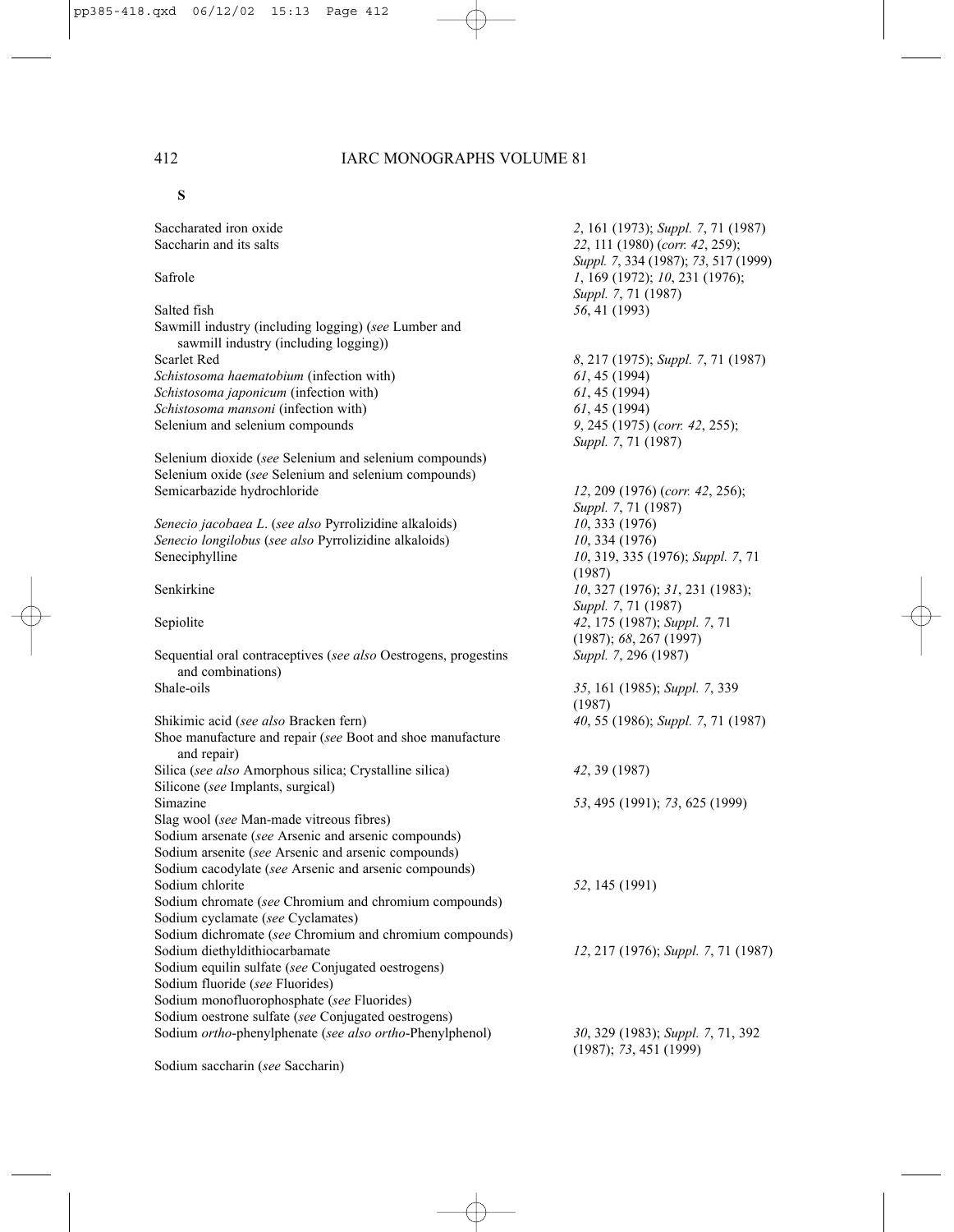| Sodium selenate (see Selenium and selenium compounds)                          |                                     |
|--------------------------------------------------------------------------------|-------------------------------------|
| Sodium selenite (see Selenium and selenium compounds)                          |                                     |
| Sodium silicofluoride (see Fluorides)                                          |                                     |
| Solar radiation                                                                | 55 (1992)                           |
| Soots                                                                          |                                     |
|                                                                                | 3, 22 (1973); 35, 219 (1985);       |
|                                                                                | Suppl. 7, 343 (1987)                |
| Special-purpose glass fibres such as E-glass and '475' glass fibres            |                                     |
| (see Man-made vitreous fibres)                                                 |                                     |
| Spironolactone                                                                 | 24, 259 (1980); Suppl. 7, 344       |
|                                                                                | (1987); 79, 317(2001)               |
| Stannous fluoride (see Fluorides)                                              |                                     |
| Static electric fields                                                         | 80 (2002)                           |
| Static magnetic fields                                                         | 80 (2002)                           |
| Steel founding (see Iron and steel founding)                                   |                                     |
|                                                                                |                                     |
| Steel, stainless (see Implants, surgical)                                      |                                     |
| Sterigmatocystin                                                               | $1, 175$ (1972); $10, 245$ (1976);  |
|                                                                                | Suppl. 7, 72 (1987)                 |
| Steroidal oestrogens                                                           | Suppl. 7, 280 (1987)                |
| Streptozotocin                                                                 | 4, 221 (1974); 17, 337 (1978);      |
|                                                                                | Suppl. 7, 72 (1987)                 |
| Strobane® (see Terpene polychlorinates)                                        |                                     |
|                                                                                |                                     |
| Strong-inorganic-acid mists containing sulfuric acid (see Mists and            |                                     |
| vapours from sulfuric acid and other strong inorganic acids)                   |                                     |
| Strontium chromate (see Chromium and chromium compounds)                       |                                     |
| Styrene                                                                        | 19, 231 (1979) (corr. 42, 258);     |
|                                                                                | Suppl. 7, 345 (1987); 60, 233       |
|                                                                                | $(1994)$ (corr. 65, 549)            |
| Styrene-acrylonitrile-copolymers                                               | 19, 97 (1979); Suppl. 7, 72 (1987)  |
| Styrene-butadiene copolymers                                                   | 19, 252 (1979); Suppl. 7, 72 (1987) |
|                                                                                |                                     |
| Styrene-7,8-oxide                                                              | 11, 201 (1976); 19, 275 (1979);     |
|                                                                                | 36, 245 (1985); Suppl. 7, 72        |
|                                                                                | (1987); 60, 321 (1994)              |
| Succinic anhydride                                                             | 15, 265 (1977); Suppl. 7, 72 (1987) |
| Sudan I                                                                        | 8, 225 (1975); Suppl. 7, 72 (1987)  |
| Sudan II                                                                       | 8, 233 (1975); Suppl. 7, 72 (1987)  |
| Sudan III                                                                      | 8, 241 (1975); Suppl. 7, 72 (1987)  |
| Sudan Brown RR                                                                 |                                     |
|                                                                                | 8, 249 (1975); Suppl. 7, 72 (1987)  |
| Sudan Red 7B                                                                   | 8, 253 (1975); Suppl. 7, 72 (1987)  |
| Sulfadimidine (see Sulfamethazine)                                             |                                     |
| Sulfafurazole                                                                  | 24, 275 (1980); Suppl. 7, 347       |
|                                                                                | (1987)                              |
| Sulfallate                                                                     | 30, 283 (1983); Suppl. 7, 72 (1987) |
| Sulfamethazine and its sodium salt                                             | 79, 341 (2001)                      |
| Sulfamethoxazole                                                               | 24, 285 (1980); Suppl. 7, 348       |
|                                                                                |                                     |
|                                                                                | (1987); 79, 361 (2001)              |
| Sulfites (see Sulfur dioxide and some sulfites, bisulfites and metabisulfites) |                                     |
| Sulfur dioxide and some sulfites, bisulfites and metabisulfites                | 54, 131 (1992)                      |
| Sulfur mustard (see Mustard gas)                                               |                                     |
| Sulfuric acid and other strong inorganic acids, occupational exposures         | 54, 41 (1992)                       |
| to mists and vapours from                                                      |                                     |
| Sulfur trioxide                                                                | 54, 121 (1992)                      |
|                                                                                |                                     |
| Sulphisoxazole (see Sulfafurazole)                                             |                                     |
| <b>Sunset Yellow FCF</b>                                                       | 8, 257 (1975); Suppl. 7, 72 (1987)  |
| Symphytine                                                                     | 31, 239 (1983); Suppl. 7, 72 (1987) |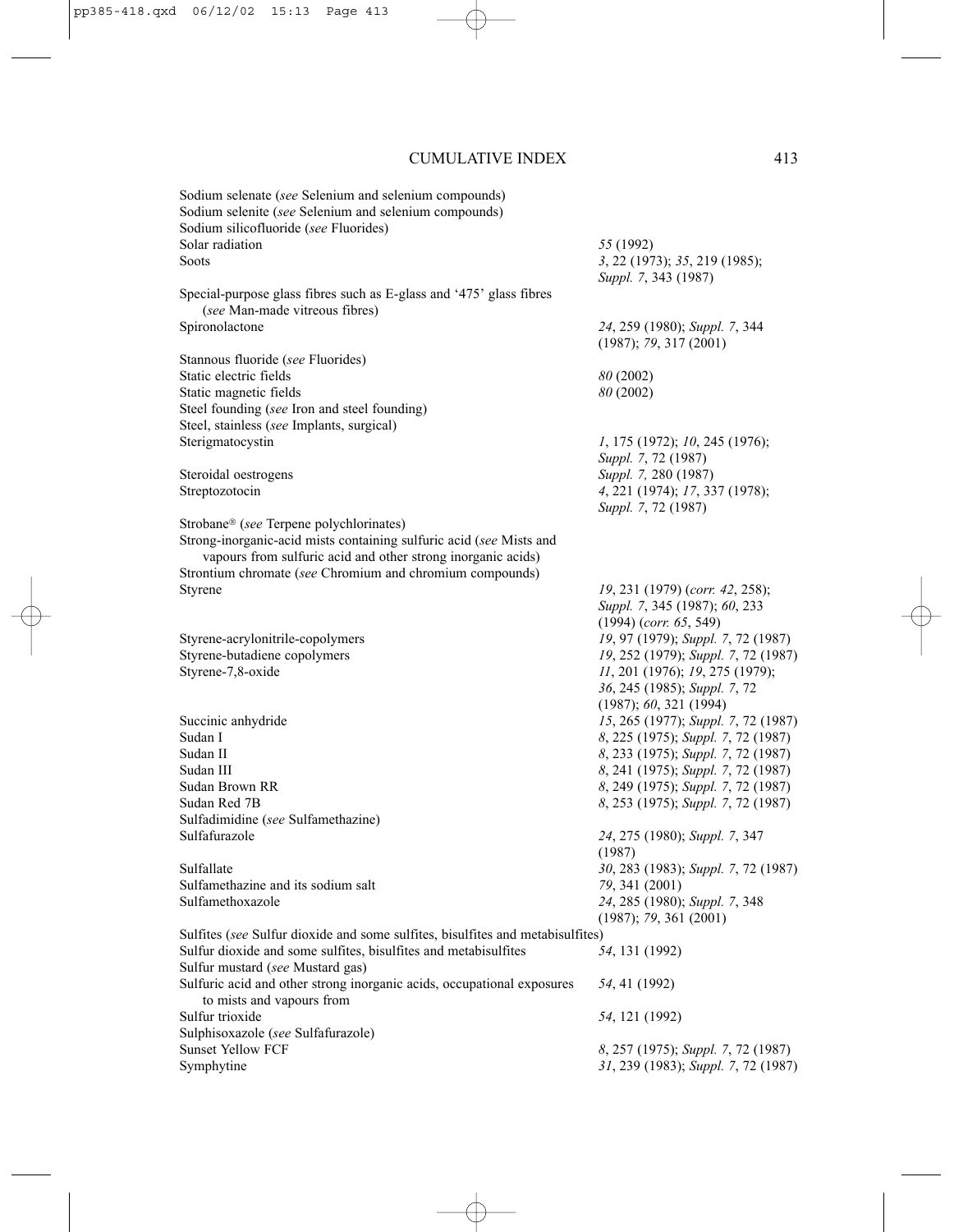# **T**

| 2,4,5-T (see also Chlorophenoxy herbicides; Chlorophenoxy<br>herbicides, occupational exposures to) | 15, 273 (1977)                          |
|-----------------------------------------------------------------------------------------------------|-----------------------------------------|
| Talc                                                                                                | 42, 185 (1987); Suppl. 7, 349<br>(1987) |
| Tamoxifen                                                                                           | 66, 253 (1996)                          |
| Tannic acid                                                                                         | 10, 253 (1976) (corr. 42, 255);         |
|                                                                                                     | Suppl. 7, 72 (1987)                     |
|                                                                                                     |                                         |
| Tannins (see also Tannic acid)                                                                      | 10, 254 (1976); Suppl. 7, 72 (1987)     |
| TCDD (see 2,3,7,8-Tetrachlorodibenzo-para-dioxin)                                                   |                                         |
| TDE (see DDT)                                                                                       |                                         |
| Tea                                                                                                 | 51, 207 (1991)                          |
| Temazepam                                                                                           | 66, 161 (1996)                          |
| Teniposide                                                                                          | 76, 259 (2000)                          |
| Terpene polychlorinates                                                                             | 5, 219 (1974); Suppl. 7, 72 (1987)      |
| Testosterone (see also Androgenic (anabolic) steroids)                                              | 6, 209 (1974); 21, 519 (1979)           |
| Testosterone oenanthate (see Testosterone)                                                          |                                         |
| Testosterone propionate (see Testosterone)                                                          |                                         |
| 2,2',5,5'-Tetrachlorobenzidine                                                                      | 27, 141 (1982); Suppl. 7, 72 (1987)     |
| 2,3,7,8-Tetrachlorodibenzo-para-dioxin                                                              | 15, 41 (1977); Suppl. 7, 350            |
|                                                                                                     | (1987); 69, 33(1997)                    |
| 1,1,1,2-Tetrachloroethane                                                                           | 41, 87 (1986); Suppl. 7, 72 (1987);     |
|                                                                                                     | 71, 1133 (1999)                         |
| 1,1,2,2-Tetrachloroethane                                                                           | 20, 477 (1979); Suppl. 7, 354           |
|                                                                                                     | (1987); 71, 817 (1999)                  |
| Tetrachloroethylene                                                                                 | 20, 491 (1979); Suppl. 7, 355           |
|                                                                                                     | (1987); 63, 159 (1995) (corr. 65,       |
|                                                                                                     | 549)                                    |
| 2,3,4,6-Tetrachlorophenol (see Chlorophenols; Chlorophenols,                                        |                                         |
| occupational exposures to; Polychlorophenols and their sodium salts)                                |                                         |
| Tetrachlorvinphos                                                                                   | 30, 197 (1983); Suppl. 7, 72 (1987)     |
| Tetraethyllead (see Lead and lead compounds)                                                        |                                         |
| Tetrafluoroethylene                                                                                 | 19, 285 (1979); Suppl. 7, 72            |
|                                                                                                     | (1987); 71, 1143 (1999)                 |
|                                                                                                     |                                         |
| Tetrakis(hydroxymethyl)phosphonium salts                                                            | 48, 95 (1990); 71, 1529 (1999)          |
| Tetramethyllead (see Lead and lead compounds)                                                       |                                         |
| Tetranitromethane                                                                                   | 65, 437 (1996)                          |
| Textile manufacturing industry, exposures in                                                        | 48, 215 (1990) (corr. 51, 483)          |
| Theobromine                                                                                         | 51, 421 (1991)                          |
| Theophylline                                                                                        | 51, 391 (1991)                          |
| Thioacetamide                                                                                       | 7, 77 (1974); Suppl. 7, 72 (1987)       |
| 4,4'-Thiodianiline                                                                                  | 16, 343 (1978); 27, 147 (1982);         |
|                                                                                                     | <i>Suppl.</i> 7, 72 (1987)              |
| Thiotepa                                                                                            | 9, 85 (1975); Suppl. 7, 368 (1987);     |
|                                                                                                     | 50, 123 (1990)                          |
| Thiouracil                                                                                          | 7, 85 (1974); Suppl. 7, 72 (1987);      |
|                                                                                                     | 79, 127 (2001)                          |
| Thiourea                                                                                            | 7, 95 (1974); Suppl. 7, 72 (1987);      |
|                                                                                                     | 79, 703 (2001)                          |
| Thiram                                                                                              | 12, 225 (1976); Suppl. 7, 72            |
|                                                                                                     | (1987); 53, 403 (1991)                  |
| Titanium (see Implants, surgical)                                                                   |                                         |
| Titanium dioxide                                                                                    | 47, 307 (1989)                          |
|                                                                                                     |                                         |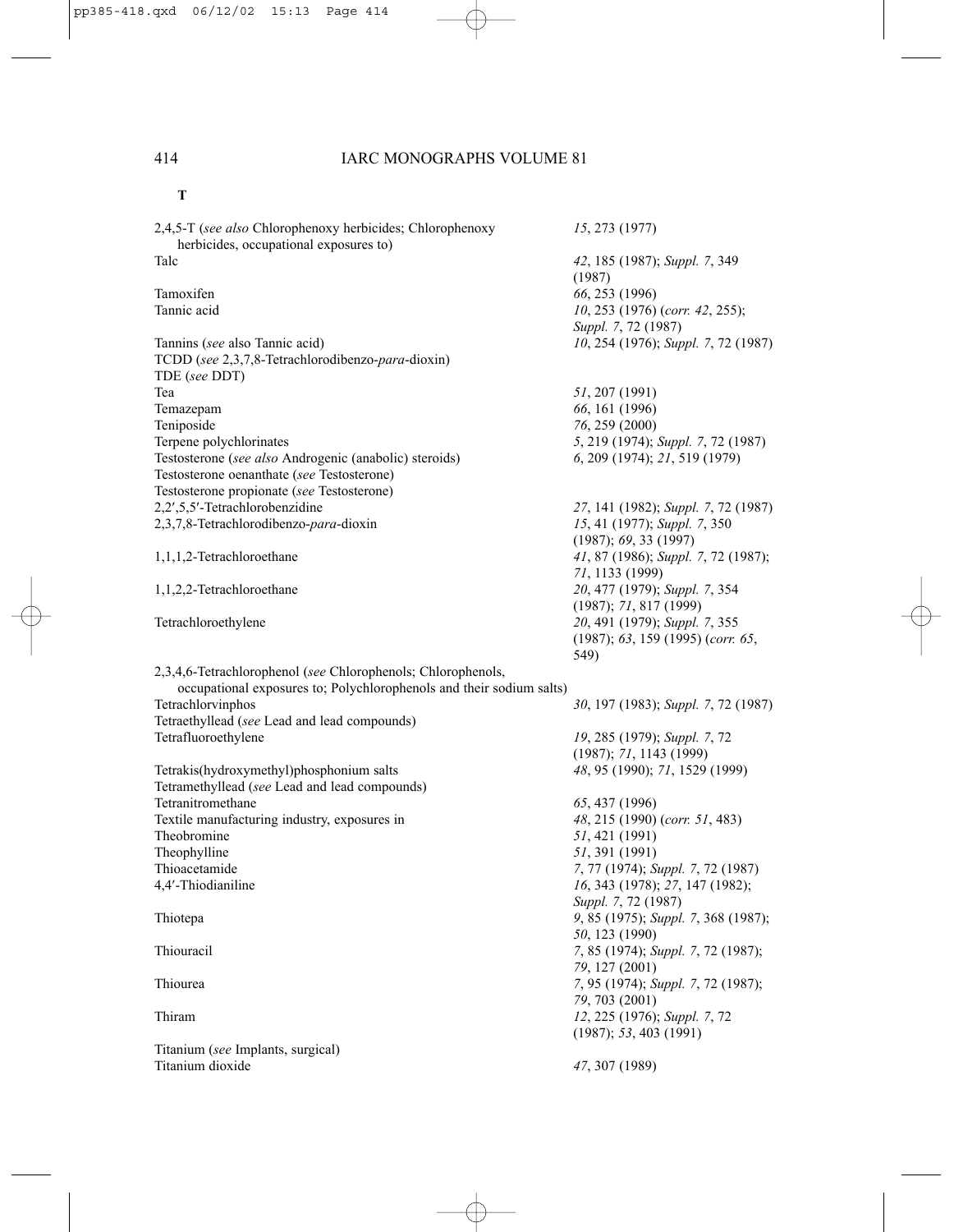Tobacco habits other than smoking (*see* Tobacco products, smokeless) Tobacco products, smokeless *37* (1985) (*corr. 42*, 263; *52*, 513); *Suppl. 7*, 357 (1987) Tobacco smoke *38* (1986) (*corr. 42*, 263); *Suppl. 7*, 359 (1987) Tobacco smoking (*see* Tobacco smoke) *ortho*-Tolidine (*see* 3,3′-Dimethylbenzidine) 2,4-Toluene diisocyanate (*see also* Toluene diisocyanates) *19*, 303 (1979); *39*, 287 (1986) 2,6-Toluene diisocyanate (*see also* Toluene diisocyanates) *19*, 303 (1979); *39*, 289 (1986) Toluene *47*, 79 (1989); *71*, 829 (1999) Toluene diisocyanates *39*, 287 (1986) (*corr. 42*, 264); *Suppl. 7*, 72 (1987); *71*, 865 (1999) Toluenes, α-chlorinated (*see* α-Chlorinated toluenes and benzoyl chloride) *ortho*-Toluenesulfonamide (*see* Saccharin) *ortho*-Toluidine *16*, 349 (1978); *27*, 155 (1982) (*corr. 68*, 477); *Suppl. 7*, 362 (1987); *77*, 267 (2000) Toremifene *66*, 367 (1996) Toxaphene *20*, 327 (1979); *Suppl. 7*, 72 (1987); *79*, 569 (2001) T-2 Toxin (*see* Toxins derived from *Fusarium sporotrichioides*) Toxins derived from *Fusarium graminearum*, *F. culmorum* and *11*, 169 (1976); *31*, 153, 279 *F. crookwellense* (1983); *Suppl. 7*, 64, 74 (1987); *56*, 397 (1993) Toxins derived from *Fusarium moniliforme 56*, 445 (1993) Toxins derived from *Fusarium sporotrichioides 31*, 265 (1983); *Suppl. 7*, 73 (1987); *56*, 467 (1993) Tremolite (*see* Asbestos) Treosulfan *26*, 341 (1981); *Suppl. 7*, 363 (1987) Triaziquone (*see* Tris(aziridinyl)-*para*-benzoquinone) Trichlorfon *30*, 207 (1983); *Suppl. 7*, 73 (1987) Trichlormethine *9*, 229 (1975); *Suppl. 7*, 73 (1987); *50*, 143 (1990) Trichloroacetic acid *63*, 291 (1995) (*corr. 65*, 549) Trichloroacetonitrile (*see also* Halogenated acetonitriles) *71*, 1533 (1999) 1,1,1-Trichloroethane *20*, 515 (1979); *Suppl. 7*, 73 (1987); *71*, 881 (1999) 1,1,2-Trichloroethane *20*, 533 (1979); *Suppl. 7*, 73 (1987); *52*, 337 (1991); *71*, 1153 (1999) Trichloroethylene *11*, 263 (1976); *20*, 545 (1979); *Suppl. 7*, 364 (1987); *63*, 75 (1995) (*corr. 65*, 549) 2,4,5-Trichlorophenol (*see also* Chlorophenols; Chlorophenols, *20*, 349 (1979) occupational exposures to; Polychlorophenols and their sodium salts) 2,4,6-Trichlorophenol (*see also* Chlorophenols; Chlorophenols, *20*, 349 (1979) occupational exposures to; Polychlorophenols and their sodium salts) (2,4,5-Trichlorophenoxy)acetic acid (*see* 2,4,5-T) 1,2,3-Trichloropropane *63*, 223 (1995) Trichlorotriethylamine-hydrochloride (*see* Trichlormethine) T2-Trichothecene (*see* Toxins derived from *Fusarium sporotrichioides*) Tridymite (*see* Crystalline silica) Triethanolamine *77*, 381 (2000)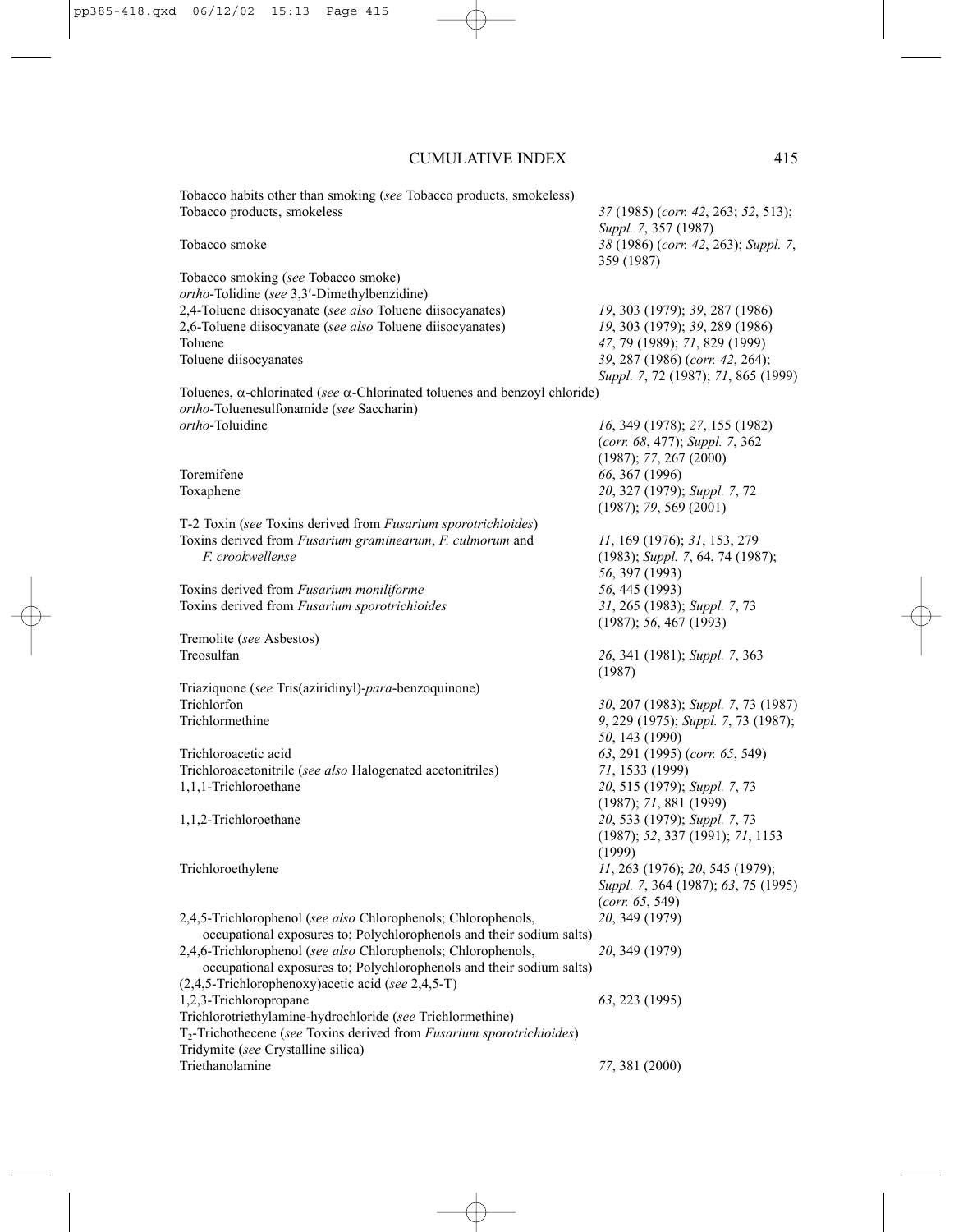| Triethylene glycol diglycidyl ether                                                                         | 11, 209 (1976); Suppl. 7, 73<br>(1987); 71, 1539 (1999) |
|-------------------------------------------------------------------------------------------------------------|---------------------------------------------------------|
| Trifluralin                                                                                                 | 53, 515 (1991)                                          |
| 4,4',6-Trimethylangelicin plus ultraviolet radiation (see also<br>Angelicin and some synthetic derivatives) | Suppl. 7, 57 (1987)                                     |
| 2,4,5-Trimethylaniline                                                                                      | 27, 177 (1982); Suppl. 7, 73 (1987)                     |
| 2,4,6-Trimethylaniline                                                                                      | 27, 178 (1982); Suppl. 7, 73 (1987)                     |
| 4,5',8-Trimethylpsoralen                                                                                    | 40, 357 (1986); Suppl. 7, 366<br>(1987)                 |
| Trimustine hydrochloride (see Trichlormethine)                                                              |                                                         |
| 2,4,6-Trinitrotoluene                                                                                       | 65, 449 (1996)                                          |
| Triphenylene                                                                                                | 32, 447 (1983); Suppl. 7, 73 (1987)                     |
| Tris(aziridinyl)-para-benzoquinone                                                                          | 9, 67 (1975); Suppl. 7, 367 (1987)                      |
| Tris(1-aziridinyl)phosphine-oxide                                                                           | 9, 75 (1975); Suppl. 7, 73 (1987)                       |
| Tris(1-aziridinyl)phosphine-sulphide (see Thiotepa)                                                         |                                                         |
| 2,4,6-Tris(1-aziridinyl)-s-triazine                                                                         | 9, 95 (1975); Suppl. 7, 73 (1987)                       |
| Tris(2-chloroethyl) phosphate                                                                               | 48, 109 (1990); 71, 1543 (1999)                         |
| 1,2,3-Tris(chloromethoxy) propane                                                                           | 15, 301 (1977); Suppl. 7, 73                            |
|                                                                                                             | (1987); 71, 1549 (1999)                                 |
| $Tris(2,3$ -dibromopropyl) phosphate                                                                        | 20, 575 (1979); Suppl. 7, 369                           |
|                                                                                                             | $(1987)$ ; 71, 905 (1999)                               |
| Tris(2-methyl-1-aziridinyl)phosphine-oxide                                                                  | 9, 107 (1975); Suppl. 7, 73 (1987)                      |
| $Trp-P-1$                                                                                                   | 31, 247 (1983); Suppl. 7, 73 (1987)                     |
| $Trp-P-2$                                                                                                   | 31, 255 (1983); Suppl. 7, 73 (1987)                     |
| Trypan blue                                                                                                 | 8, 267 (1975); Suppl. 7, 73 (1987)                      |
| Tussilago farfara L. (see also Pyrrolizidine alkaloids)                                                     | 10, 334 (1976)                                          |
| U                                                                                                           |                                                         |

Ultraviolet radiation *40*, 379 (1986); *55* (1992) Underground haematite mining with exposure to radon *1*, 29 (1972); *Suppl. 7*, 216 (1987) Uracil mustard *9*, 235 (1975); *Suppl. 7*, 370 (1987) Uranium, depleted (*see* Implants, surgical) Urethane *7*, 111 (1974); *Suppl. 7*, 73 (1987)

#### **V**

Vat Yellow 4 *48*, 161 (1990)

Vinyl chloride-vinyl acetate copolymers *7*, 311 (1976); *19*, 412 (1979)

Vinblastine sulfate *26*, 349 (1981) (*corr. 42*, 261); *Suppl. 7*, 371 (1987) Vincristine sulfate *26*, 365 (1981); *Suppl. 7*, 372 (1987) Vinyl acetate *19*, 341 (1979); *39*, 113 (1986); *Suppl. 7*, 73 (1987); *63*, 443 (1995) Vinyl bromide *19*, 367 (1979); *39*, 133 (1986); *Suppl. 7*, 73 (1987); *71*, 923 (1999) Vinyl chloride *7*, 291 (1974); *19*, 377 (1979) (*corr. 42*, 258*); Suppl. 7*, 373 (1987) (*corr. 42*, 258); *Suppl. 7*, 73 (1987)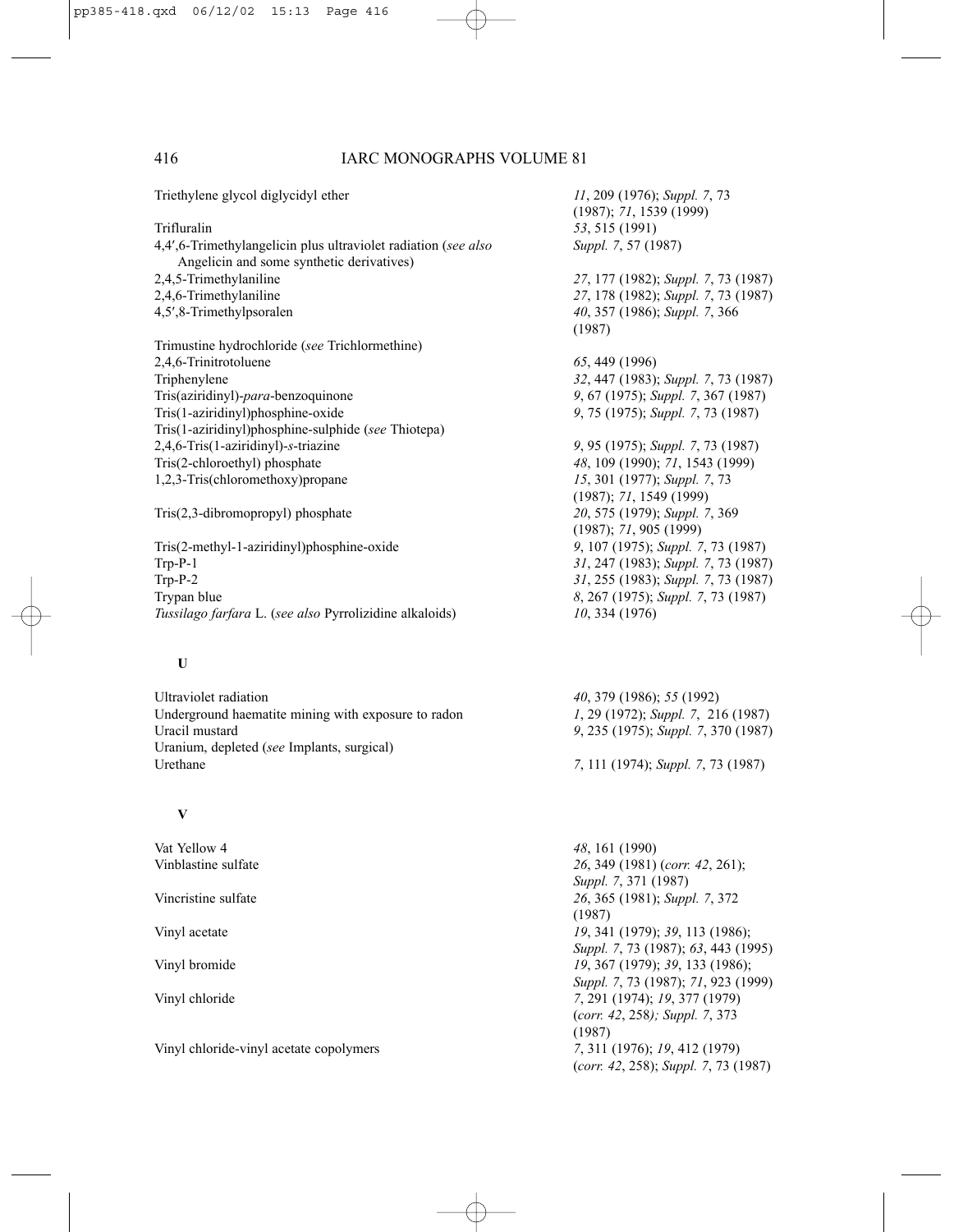4-Vinylcyclohexene *11*, 277 (1976); *39*, 181 (1986)

4-Vinylcyclohexene diepoxide *11*, 141 (1976); *Suppl. 7*, 63

Vinyl fluoride *39*, 147 (1986); *Suppl. 7*, 73

Vinylidene chloride *19*, 439 (1979); *39*, 195 (1986);

Vinylidene chloride-vinyl chloride copolymers *19*, 448 (1979) (*corr. 42*, 258);

Vinylidene fluoride *39*, 227 (1986); *Suppl. 7*, 73

*N*-Vinyl-2-pyrrolidone *19*, 461 (1979); *Suppl. 7*, 73

Vinyl toluene *60*, 373 (1994)<br>Vitamin K substances *60*, 373 (1994) Vitamin K substances

#### **W**

# **X**

X-radiation *75*, 121 (2000)<br> *75*, 121 (2000)<br> *47*, 125 (1989) 2,4-Xylidine *16*, 367 (1978); *Suppl. 7*, 74 (1987) 2,5-Xylidine *16*, 377 (1978); *Suppl. 7*, 74 (1987) 2,6-Xylidine (*see* 2,6-Dimethylaniline)

### **Y**

## **Z**

| Zalcitabine                                                        | 76, 129 (2000)                      |
|--------------------------------------------------------------------|-------------------------------------|
| Zearalenone (see Toxins derived from <i>Fusarium graminearum</i> , |                                     |
| <i>F. culmorum</i> and <i>F. crookwellense</i> )                   |                                     |
| Zectran                                                            | 12, 237 (1976); Suppl. 7, 74 (1987) |
| Zeolites other than erionite                                       | 68, 307 (1997)                      |
| Zidovudine                                                         | 76, 73 (2000)                       |
| Zinc beryllium silicate (see Beryllium and beryllium compounds)    |                                     |
| Zinc chromate (see Chromium and chromium compounds)                |                                     |
| Zinc chromate hydroxide (see Chromium and chromium compounds)      |                                     |

Welding *49*, 447 (1990) (*corr. 52*, 513) Wollastonite *42*, 145 (1987); *Suppl. 7*, 377 (1987); *68*, 283 (1997) Wood dust *62*, 35 (1995) Wood industries *25* (1981); *Suppl. 7*, 378 (1987)

*Suppl. 7*, 73 (1987); *60*, 347 (1994)

(1987); *60*, 361 (1994)

(1987); *63*, 467 (1995)

*Suppl. 7*, 73 (1987)

(1987); *71*, 1551 (1999)

(1987); *71*, 1181 (1999)

(1999)

*Suppl. 7*, 376 (1987); *71*, 1163

Xylenes *47*, 125 (1989); *71*, 1189 (1999)

Yellow AB *8*, 279 (1975); *Suppl. 7*, 74 (1987) Yellow OB *8*, 287 (1975); *Suppl. 7*, 74 (1987)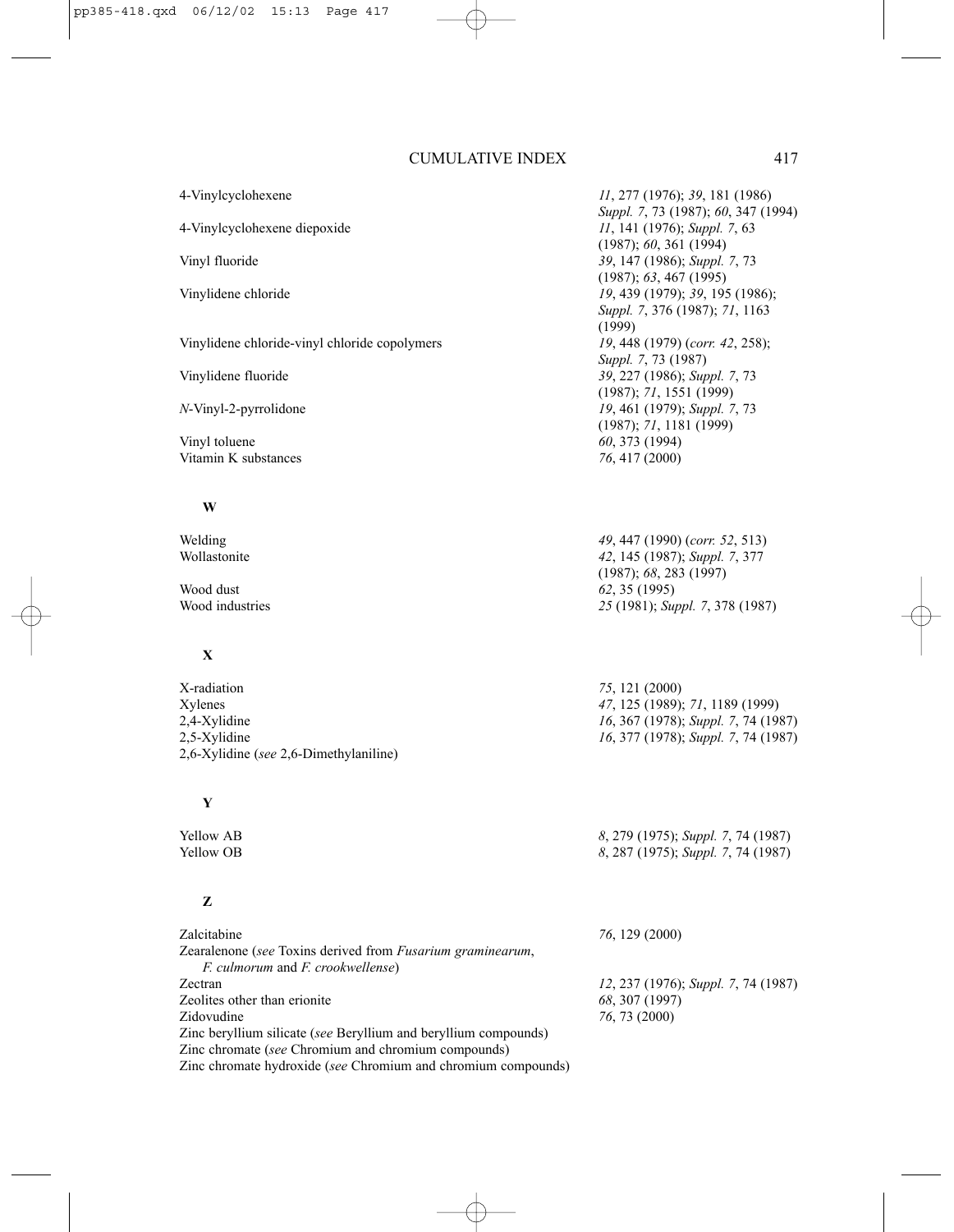Zinc potassium chromate (*see* Chromium and chromium compounds) Zinc yellow (*see* Chromium and chromium compounds) Zineb *12*, 245 (1976); *Suppl. 7*, 74 (1987) Ziram *12*, 259 (1976); *Suppl. 7*, 74

(1987); *53, 423* (1991)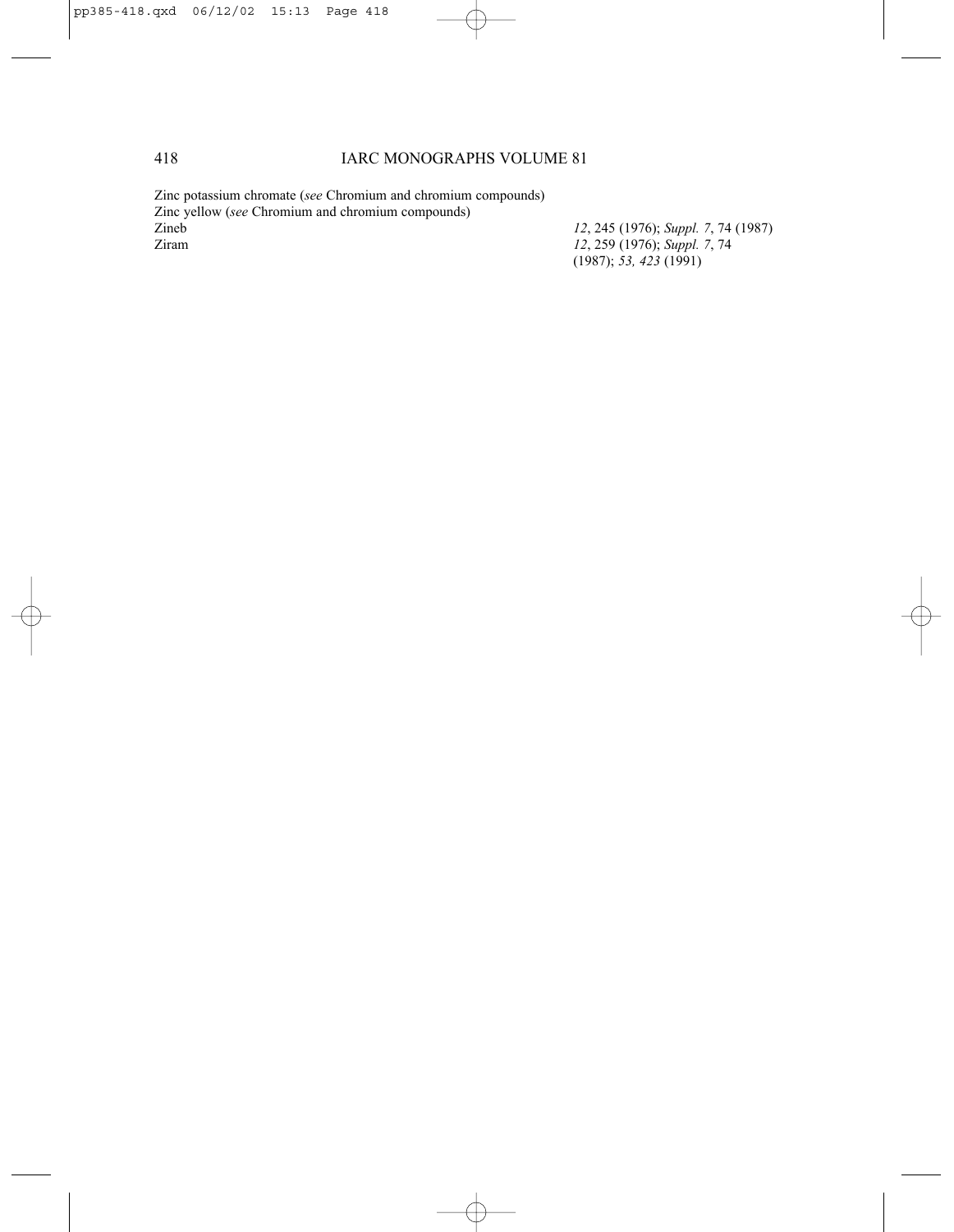# **List of IARC Monographs on the Evaluation of Carcinogenic Risks to Humans\***

#### Volume 1

**Some Inorganic Substances, Chlorinated Hydrocarbons, Aromatic Amines,** *N***-Nitroso Compounds, and Natural Products** *1972; 184 pages (out-of-print)*

Volume 2 **Some Inorganic and Organometallic Compounds** *1973; 181 pages (out-of-print)*

Volume 3 **Certain Polycyclic Aromatic Hydrocarbons and Heterocyclic Compounds** *1973; 271 pages (out-of-print)*

Volume 4 **Some Aromatic Amines, Hydrazine and Related Substances,** *N***-Nitroso Compounds and Miscellaneous Alkylating Agents** *1974; 286 pages (out-of-print)*

Volume 5 **Some Organochlorine Pesticides** *1974; 241 pages (out-of-print)*

Volume 6 **Sex Hormones** *1974; 243 pages (out-of-print)*

Volume 7 **Some Anti-Thyroid and Related Substances, Nitrofurans and Industrial Chemicals** *1974; 326 pages (out-of-print)*

Volume 8 **Some Aromatic Azo Compounds** *1975; 357 pages*

Volume 9 **Some Aziridines,** *N***-,** *S***- and** *O***-Mustards and Selenium** *1975; 268 pages*

Volume 10 **Some Naturally Occurring Substances** *1976; 353 pages (out-of-print)* Volume 11 **Cadmium, Nickel, Some Epoxides, Miscellaneous Industrial Chemicals and General Considerations on Volatile Anaesthetics** *1976; 306 pages (out-of-print)*

Volume 12 **Some Carbamates, Thiocarbamates and Carbazides** *1976; 282 pages (out-of-print)*

Volume 13 **Some Miscellaneous Pharmaceutical Substances** *1977; 255 pages*

Volume 14 **Asbestos** *1977; 106 pages (out-of-print)*

Volume 15 **Some Fumigants, the Herbicides 2,4-D and 2,4,5-T, Chlorinated Dibenzodioxins and Miscellaneous Industrial Chemicals** *1977; 354 pages (out-of-print*)

Volume 16 **Some Aromatic Amines and Related Nitro Compounds—Hair Dyes, Colouring Agents and Miscellaneous Industrial Chemicals** *1978; 400 pages*

Volume 17 **Some** *N***-Nitroso Compounds** *1978; 365 pages*

Volume 18 **Polychlorinated Biphenyls and Polybrominated Biphenyls** *1978; 140 pages (out-of-print)*

Volume 19 **Some Monomers, Plastics and Synthetic Elastomers, and Acrolein** *1979; 513 pages (out-of-print)*

Volume 20 **Some Halogenated Hydrocarbons** *1979; 609 pages (out-of-print)*

Volume 21 **Sex Hormones (II)** *1979; 583 pages*

Volume 22 **Some Non-Nutritive Sweetening Agents** *1980; 208 pages*

Volume 23 **Some Metals and Metallic Compounds** *1980; 438 pages (out-of-print)*

Volume 24 **Some Pharmaceutical Drugs** *1980; 337 pages*

Volume 25 **Wood, Leather and Some Associated Industries** *1981; 412 pages*

Volume 26 **Some Antineoplastic and Immunosuppressive Agents** *1981; 411 pages*

Volume 27

**Some Aromatic Amines, Anthraquinones and Nitroso Compounds, and Inorganic Fluorides Used in Drinking-water and Dental Preparations** *1982; 341 pages*

Volume 28 **The Rubber Industry** *1982; 486 pages*

Volume 29 **Some Industrial Chemicals and Dyestuffs** *1982; 416 pages*

Volume 30 **Miscellaneous Pesticides** *1983; 424 pages*

\*Certain older volumes, marked out-of-print, are still available directly from IARCPress. Further, high-quality photocopies of all out-of-print volumes may be purchased from University Microfilms International, 300 North Zeeb Road, Ann Arbor, MI 48106-1346, USA (Tel.: 313-761-4700, 800-521-0600).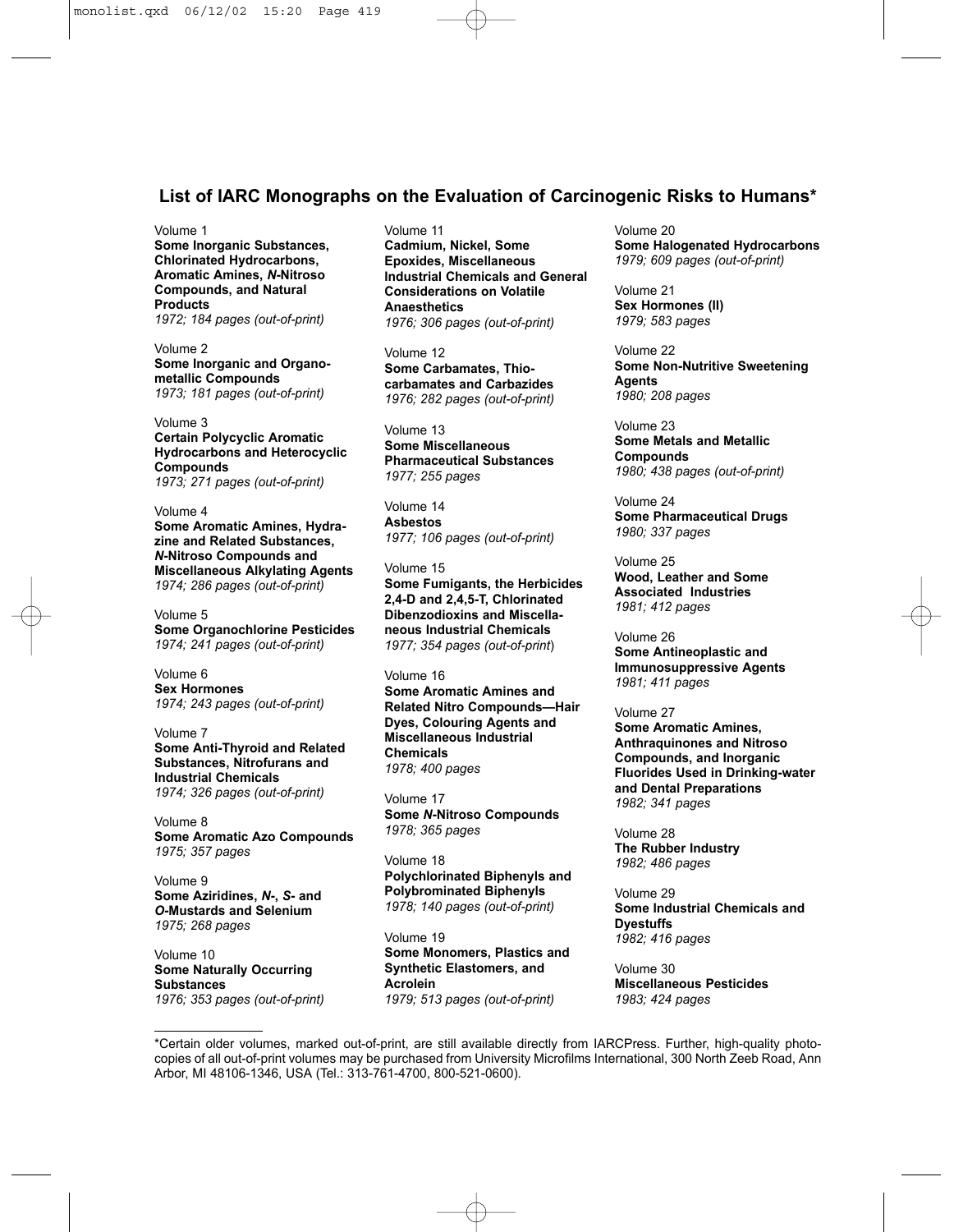Volume 31 **Some Food Additives, Feed Additives and Naturally Occurring Substances** *1983; 314 pages (out-of-print)*

#### Volume 32

**Polynuclear Aromatic Compounds, Part 1: Chemical, Environmental and Experimental Data** *1983; 477 pages (out-of-print)*

Volume 33 **Polynuclear Aromatic Compounds, Part 2: Carbon Blacks, Mineral Oils and Some Nitroarenes** *1984; 245 pages (out-of-print)*

Volume 34

**Polynuclear Aromatic Compounds, Part 3: Industrial Exposures in Aluminium Production, Coal Gasification, Coke Production, and Iron and Steel Founding** *1984; 219 pages*

Volume 35 **Polynuclear Aromatic Compounds, Part 4: Bitumens, Coal-tars and Derived Products, Shale-oils and Soots** *1985; 271 pages*

Volume 36 **Allyl Compounds, Aldehydes, Epoxides and Peroxides**  *1985; 369 pages*

Volume 37 **Tobacco Habits Other than Smoking; Betel-Quid and Areca-Nut Chewing; and Some Related Nitrosamines** *1985; 291 pages*

Volume 38 **Tobacco Smoking** *1986; 421 pages*

Volume 39 **Some Chemicals Used in Plastics and Elastomers** *1986; 403 pages*

Volume 40 **Some Naturally Occurring and Synthetic Food Components, Furocoumarins and Ultraviolet Radiation** *1986; 444 pages*

Volume 41 **Some Halogenated Hydrocarbons and Pesticide Exposures** *1986; 434 pages*

Volume 42 **Silica and Some Silicates** *1987; 289 pages*

Volume 43 **Man-Made Mineral Fibres and Radon** *1988; 300 pages*

Volume 44 **Alcohol Drinking** *1988; 416 pages*

Volume 45 **Occupational Exposures in Petroleum Refining; Crude Oil and Major Petroleum Fuels** *1989; 322 pages*

Volume 46 **Diesel and Gasoline Engine Exhausts and Some Nitroarenes** *1989; 458 pages*

Volume 47 **Some Organic Solvents, Resin Monomers and Related Compounds, Pigments and Occupational Exposures in Paint Manufacture and Painting** *1989; 535 pages*

Volume 48 **Some Flame Retardants and Textile Chemicals, and Exposures in the Textile Manufacturing Industry** *1990; 345 pages*

Volume 49 **Chromium, Nickel and Welding** *1990; 677 pages*

Volume 50 **Pharmaceutical Drugs** *1990; 415 pages*

Volume 51 **Coffee, Tea, Mate, Methylxanthines and Methylglyoxal** *1991; 513 pages*

Volume 52

**Chlorinated Drinking-water; Chlorination By-products; Some Other Halogenated Compounds; Cobalt and Cobalt Compounds** *1991; 544 pages*

Volume 53 **Occupational Exposures in Insecticide Application, and Some Pesticides** *1991; 612 pages*

Volume 54 **Occupational Exposures to Mists and Vapours from Strong Inorganic Acids; and Other Industrial Chemicals** *1992; 336 pages*

Volume 55 **Solar and Ultraviolet Radiation** *1992; 316 pages*

Volume 56 **Some Naturally Occurring Substances: Food Items and Constituents, Heterocyclic Aromatic Amines and Mycotoxins** *1993; 599 pages*

#### Volume 57

**Occupational Exposures of Hairdressers and Barbers and Personal Use of Hair Colourants; Some Hair Dyes, Cosmetic Colourants, Industrial Dyestuffs and Aromatic Amines** *1993; 428 pages*

Volume 58

**Beryllium, Cadmium, Mercury, and Exposures in the Glass Manufacturing Industry** *1993; 444 pages*

Volume 59 **Hepatitis Viruses** *1994; 286 pages*

Volume 60 **Some Industrial Chemicals** *1994; 560 pages*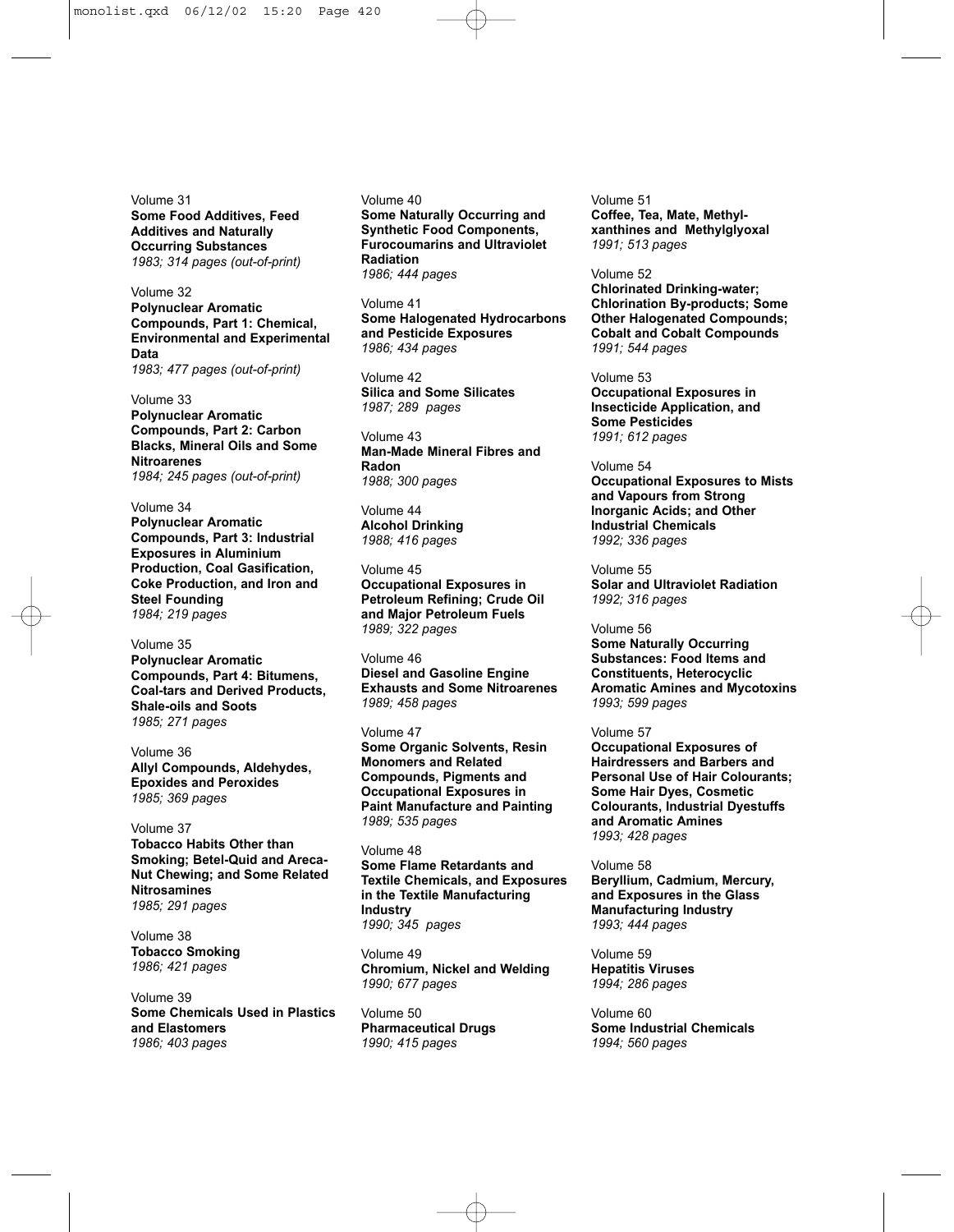Volume 61 **Schistosomes, Liver Flukes and** *Helicobacter pylori 1994; 270 pages*

Volume 62 **Wood Dust and Formaldehyde** *1995; 405 pages*

Volume 63 **Dry Cleaning, Some Chlorinated Solvents and Other Industrial Chemicals** *1995; 551 pages*

Volume 64 **Human Papillomaviruses** *1995; 409 pages*

Volume 65 **Printing Processes and Printing Inks, Carbon Black and Some Nitro Compounds** *1996; 578 pages*

Volume 66 **Some Pharmaceutical Drugs** *1996; 514 pages*

Volume 67 **Human Immunodeficiency Viruses and Human T-Cell Lymphotropic Viruses** *1996; 424 pages*

Volume 68 **Silica, Some Silicates, Coal Dust and** *para***-Aramid Fibrils** *1997; 506 pages*

Volume 69 **Polychlorinated Dibenzo-***para***-Dioxins and Polychlorinated Dibenzofurans** *1997; 666 pages*

Volume 70 **Epstein-Barr Virus and Kaposi's Sarcoma Herpesvirus/Human Herpesvirus 8** *1997; 524 pages*

Volume 71 **Re-evaluation of Some Organic Chemicals, Hydrazine and Hydrogen Peroxide** *1999; 1586 pages*

Volume 72 **Hormonal Contraception and Post-menopausal Hormonal Therapy** *1999; 660 pages*

Volume 73 **Some Chemicals that Cause Tumours of the Kidney or Urinary Bladder in Rodents and Some Other Substances** *1999; 674 pages*

Volume 74 **Surgical Implants and Other Foreign Bodies** *1999; 409 pages*

Volume 75 **Ionizing Radiation, Part 1, X-Radiation and** γ**-Radiation, and Neutrons** *2000; 492 pages*

Volume 76 **Some Antiviral and Antineoplastic Drugs, and Other Pharmaceutical Agents** *2000; 522 pages*

Volume 77 **Some Industrial Chemicals** *2000; 563 pages*

Volume 78 **Ionizing Radiation, Part 2, Some Internally Deposited Radionuclides** *2001; 595 pages*

Volume 79 **Some Thyrotropic Agents** *2001; 763 pages*

Volume 80 **Non-Ionizing Radiation, Part 1: Static and Extremely Low-Frequency (ELF) Electric and Magnetic Fields** *2002; 429 pages*

Volume 81 **Man-made Vitreous Fibres** *2002; 418 pages*

Supplement No. 1 **Chemicals and Industrial Processes Associated with Cancer in Humans (***IARC Monographs***, Volumes 1 to 20)** *1979; 71 pages (out-of-print)* Supplement No. 2 **Long-term and Short-term Screening Assays for Carcinogens: A Critical Appraisal** *1980; 426 pages (out-of-print)*

Supplement No. 3 **Cross Index of Synonyms and Trade Names in Volumes 1 to 26 of the** *IARC Monographs 1982; 199 pages (out-of-print)*

Supplement No. 4 **Chemicals, Industrial Processes and Industries Associated with Cancer in Humans (***IARC Monographs***, Volumes 1 to 29)** *1982; 292 pages (out-of-print)*

Supplement No. 5 **Cross Index of Synonyms and Trade Names in Volumes 1 to 36 of the** *IARC Monographs 1985; 259 pages (out-of-print)*

Supplement No. 6 **Genetic and Related Effects: An Updating of Selected** *IARC Monographs* **from Volumes 1 to 42** *1987; 729 pages* 

Supplement No. 7 **Overall Evaluations of Carcinogenicity: An Updating of** *IARC Monographs* **Volumes 1–42** *1987; 440 pages*

Supplement No. 8 **Cross Index of Synonyms and Trade Names in Volumes 1 to 46 of the** *IARC Monographs 1990; 346 pages (out-of-print)*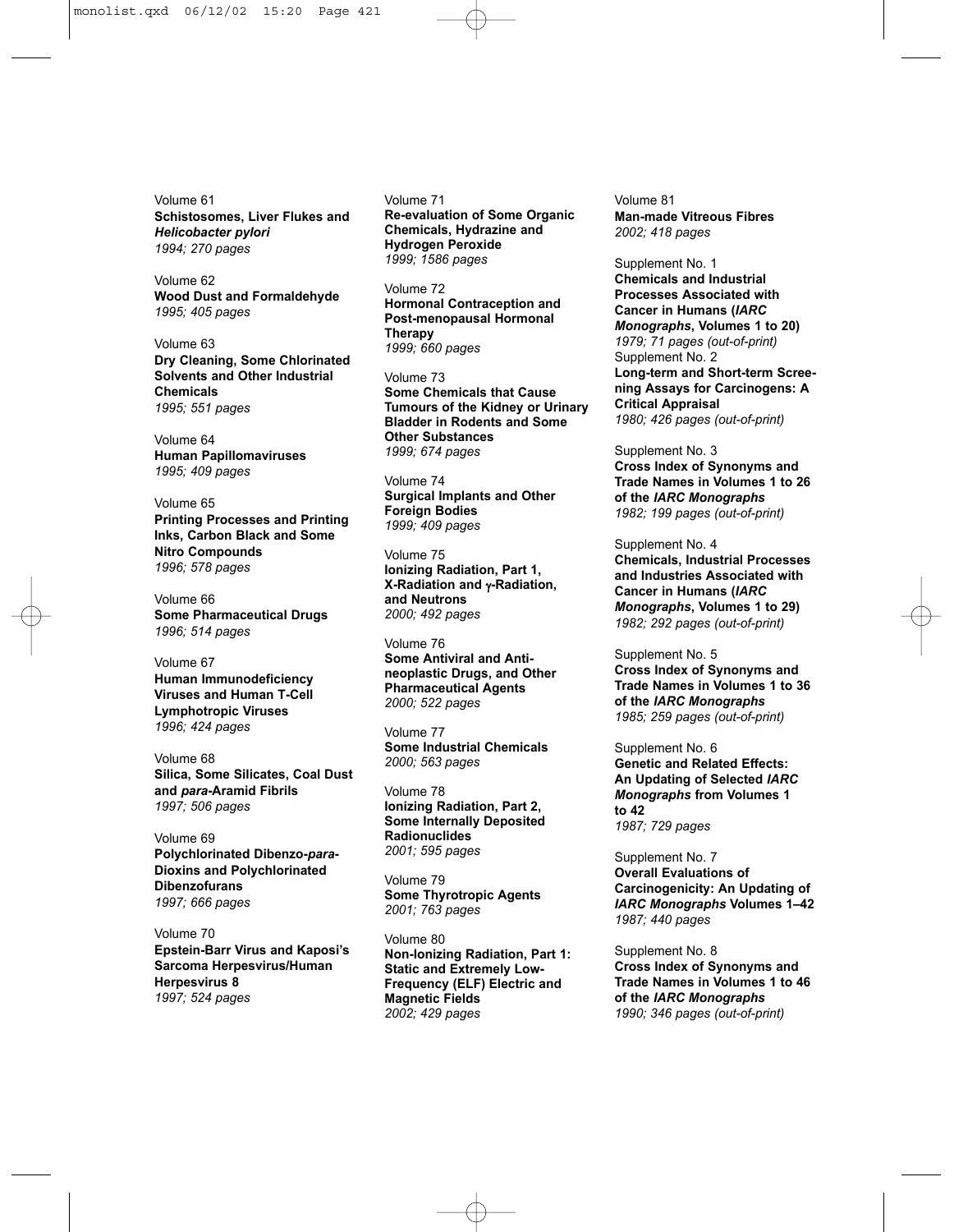**All IARC publications are available directly from IARCPress, 150 Cours Albert Thomas, F-69372 Lyon cedex 08, France (Fax: +33 4 72 73 83 02; E-mail: press@iarc.fr).**

**IARC Monographs and Technical Reports are also available from the World Health Organization Distribution and Sales, CH-1211 Geneva 27 (Fax: +41 22 791 4857; E-mail: publications@who.int) and from WHO Sales Agents worldwide.**

**IARC Scientific Publications, IARC Handbooks and IARC CancerBases are also available from Oxford University Press, Walton Street, Oxford, UK OX2 6DP (Fax: +44 1865 267782).**

> **IARC Monographs are also available in an electronic edition, both on-line by internet and on CD-ROM, from GMA Industries, Inc., 20 Ridgely Avenue, Suite 301, Annapolis, Maryland, USA (Fax: +01 410 267 6602; internet: https//www.gmai.com/Order\_Form.htm)**